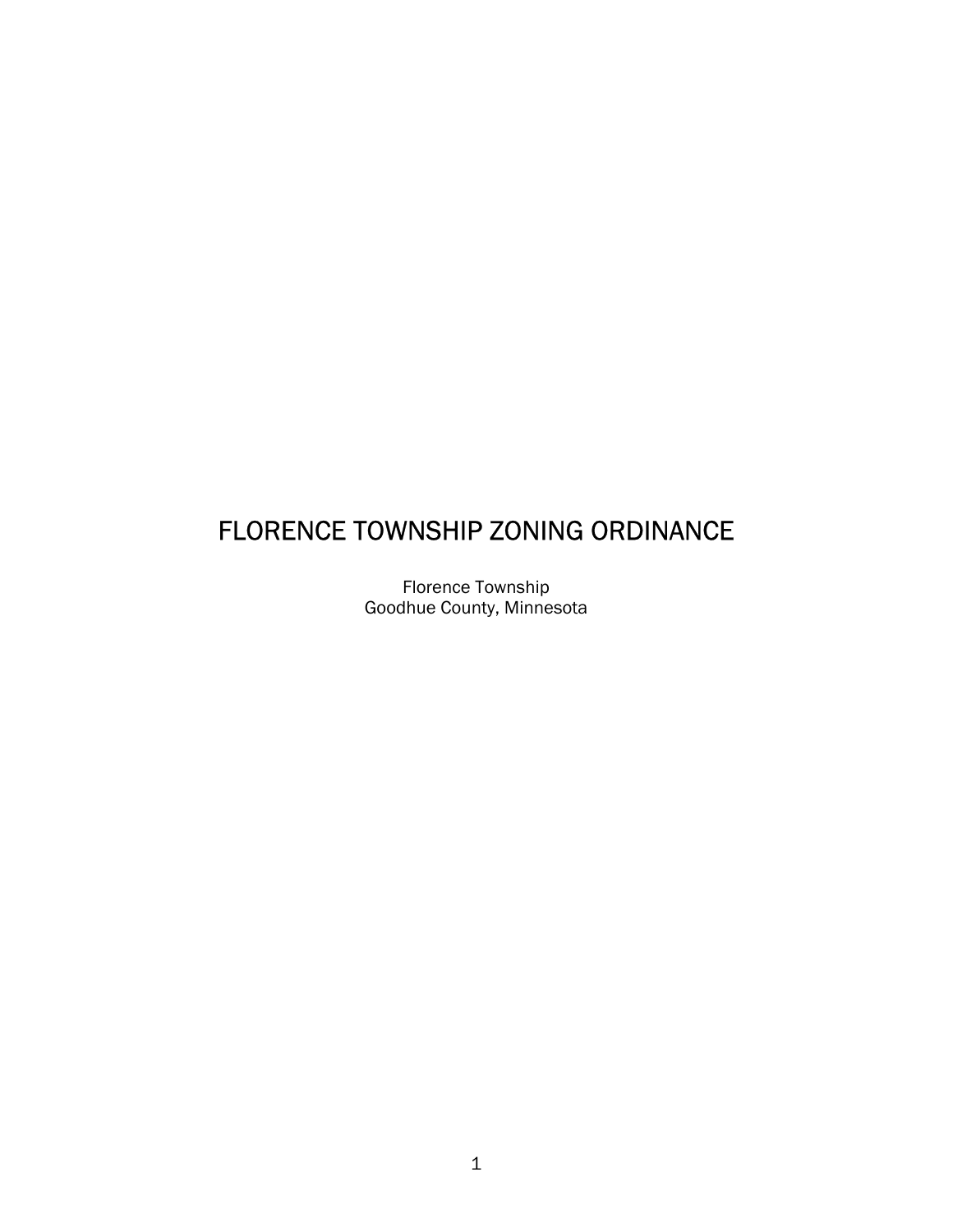# **CONTENTS**

| Title<br>Adoption<br>Jurisdiction                                                                  | Repeal of Prior Zoning Ordinances                                                            |  |
|----------------------------------------------------------------------------------------------------|----------------------------------------------------------------------------------------------|--|
|                                                                                                    |                                                                                              |  |
| Purpose                                                                                            | Relation to Comprehensive Land Use Plan                                                      |  |
|                                                                                                    |                                                                                              |  |
| <b>Adoption by Reference</b>                                                                       | Acknowledgement of Goodhue County Zoning Ordinance<br><b>Enforcement of County Ordinance</b> |  |
|                                                                                                    |                                                                                              |  |
| Severability                                                                                       | Uses Not Expressly Permitted or Prohibited                                                   |  |
|                                                                                                    |                                                                                              |  |
|                                                                                                    |                                                                                              |  |
| Zoning Administrator<br><b>Planning Commission</b><br>Parks Commission                             | <b>Heritage Preservation Commission</b><br>Board of Appeals and Adjustments                  |  |
|                                                                                                    |                                                                                              |  |
| <b>Zoning Districts</b><br><b>Zoning District Map</b>                                              | Sensitive Features Overlay Districts                                                         |  |
|                                                                                                    |                                                                                              |  |
| Residential (R-1)<br>Agricultural Protection (A-1)<br>Agricultural (A-2)<br>General Business (B-1) |                                                                                              |  |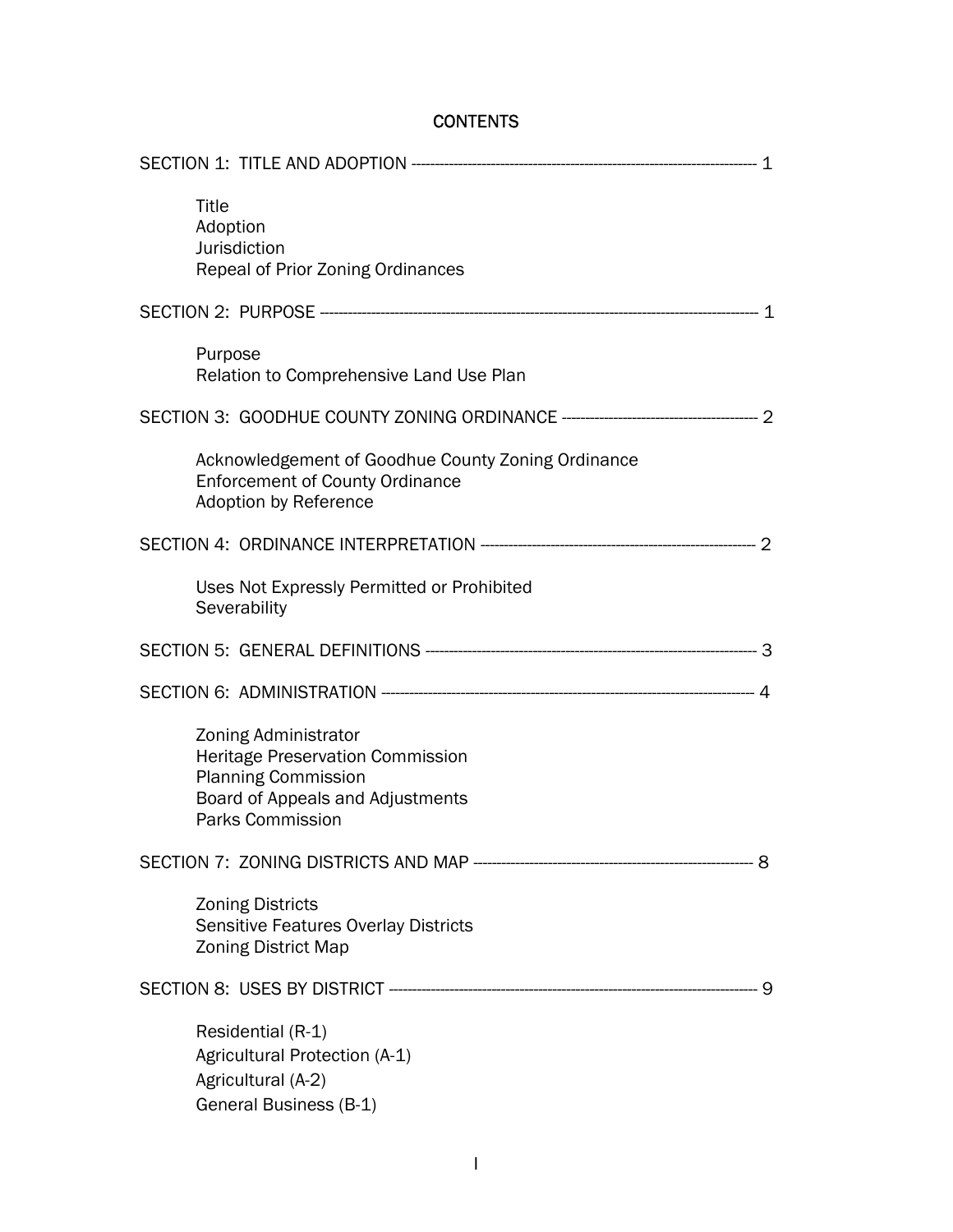| Highway Business (B-2)<br>Old Frontenac Historic District (R-FHD-1)<br>Mixed Use Hamlet (MXH)<br><b>Commercial Recreational (CR)</b>                                                                                                                                                                                  |  |
|-----------------------------------------------------------------------------------------------------------------------------------------------------------------------------------------------------------------------------------------------------------------------------------------------------------------------|--|
| SECTION 9: PROTECTION OF SENSITIVE NATURAL FEATURES ----------------------------- 13                                                                                                                                                                                                                                  |  |
| Purpose<br>Organization                                                                                                                                                                                                                                                                                               |  |
|                                                                                                                                                                                                                                                                                                                       |  |
| Purpose<br>Definitions<br><b>Excavation and Mining of Construction Minerals</b><br>Existing Operations for the Excavation and Mining of Construction Minerals<br>Excavation and Mining of Industrial Minerals<br>Processing of Industrial Minerals<br><b>Transfer Facilities</b><br><b>Exemptions from Regulation</b> |  |
| SECTION 11: NONCONFORMING USES, STRUCTURES AND LOTS ----------------------- 22                                                                                                                                                                                                                                        |  |
| Purpose<br>Nonconforming Uses and Structures                                                                                                                                                                                                                                                                          |  |
|                                                                                                                                                                                                                                                                                                                       |  |
| <b>Land Use Permit</b><br>Interim Use Permit<br><b>Conditional Use Permit</b><br>Variance<br>Amendment to Zoning Ordinance<br>Amendment to Comprehensive Land Use Plan<br>Appeal<br>Fees                                                                                                                              |  |
|                                                                                                                                                                                                                                                                                                                       |  |
| Purpose<br><b>General Provisions</b>                                                                                                                                                                                                                                                                                  |  |
|                                                                                                                                                                                                                                                                                                                       |  |
| Enforcement<br>Penalties                                                                                                                                                                                                                                                                                              |  |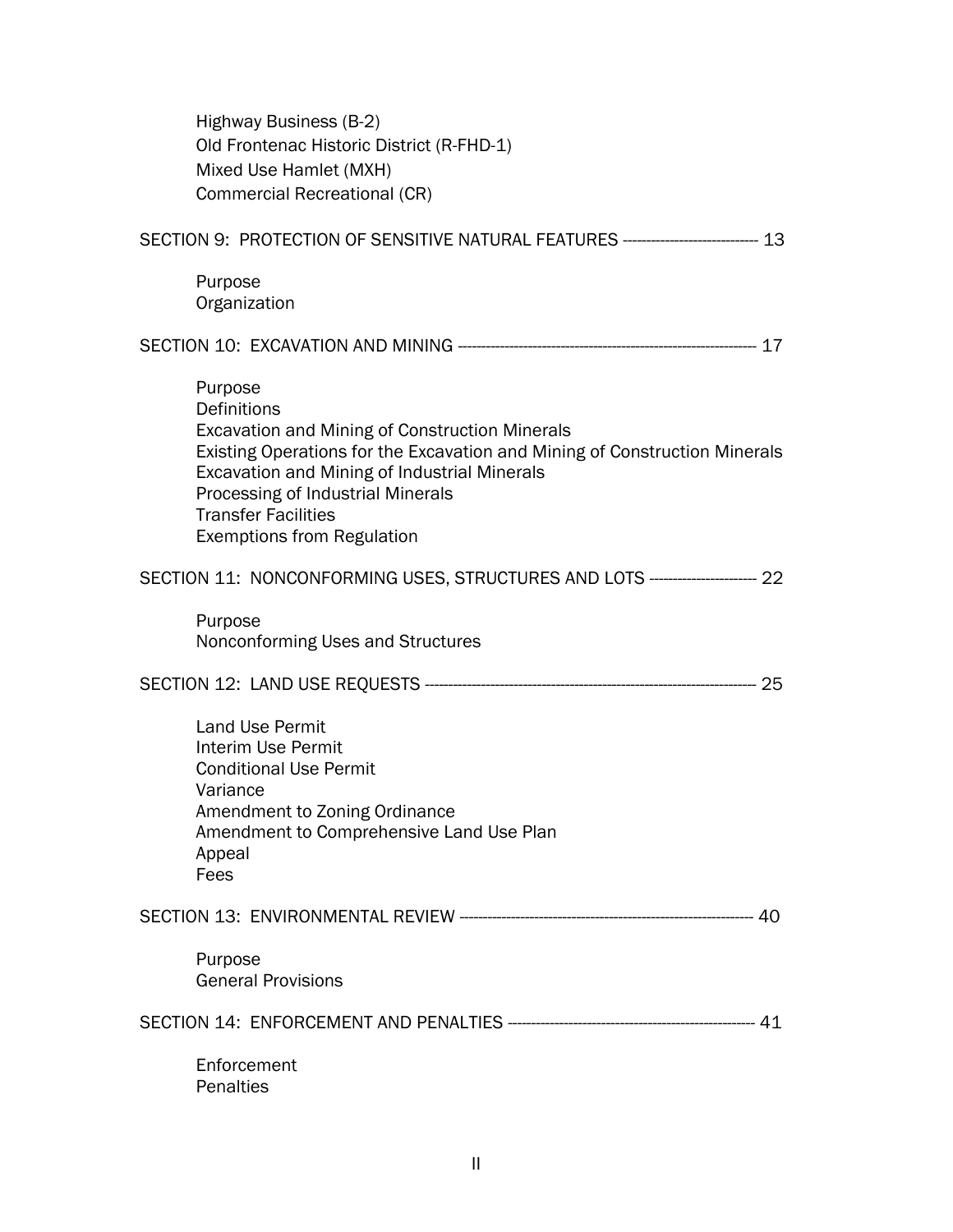# SECTION 1: TITLE AND ADOPTION

### 1.1 Title

This Ordinance shall be known, cited and referred to as the Florence Township Zoning Ordinance.

#### 1.2 Adoption

This Ordinance is adopted and ordained pursuant to the authority granted to Florence Township in Minnesota Statutes Sections 462.351 to 462.364. This Ordinance shall be effective, valid and enforceable upon (i) final approval by the Florence Township Board of Supervisors and (ii) publication as required by law.

#### 1.3 Jurisdiction

This Ordinance shall apply to all areas located within the boundaries of Florence Township, Goodhue County, Minnesota.

#### 1.4 Repeal of Prior Zoning Ordinances

This Ordinance supersedes and repeals all prior Florence Township zoning ordinances, and all amendments to such zoning ordinances.

#### SECTION 2: PURPOSE

#### 2.1 Purpose

This Ordinance regulates the use of land within Florence Township for the purpose of:

- Protecting the public health, order, safety, convenience and general welfare.
- Protecting and preserving agriculture and the business, culture and livelihood of farming activities.
- Conserving the natural and scenic beauty of Florence Township.
- Conserving the natural resources of Florence Township, including bluffs, streams, shorelines, wetlands, woodlands, soils, groundwater, and recharge areas.
- Minimizing pollution from human activities.
- Minimizing the fragmentation and development of agricultural, forest, wildlife, wetlands, shoreland, and open space areas.
- Protecting existing businesses and facilities.
- Promoting orderly development, without conflict, of residential, agricultural, commercial, recreational and public areas.
- Providing for the compatibility of different land uses and the most appropriate uses of land throughout Florence Township.
- Encouraging cooperation among federal, state and local government agencies to help achieve land use policy goals.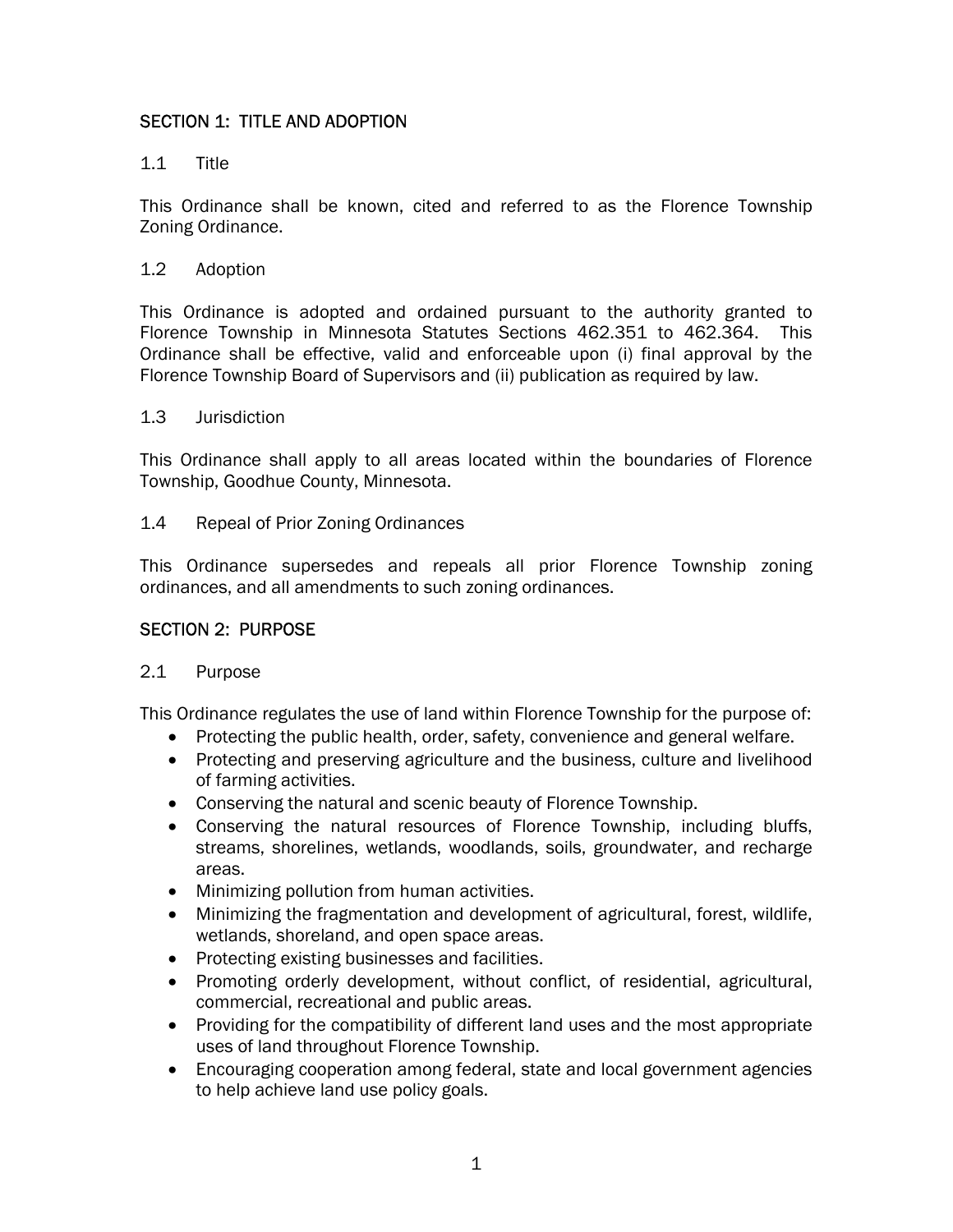- Fair and efficient enforcement of land use regulations, including the discontinuance of existing uses.
- Ensuring fair and non-discriminatory administration of this Ordinance by allowing administrative decisions to be appealed through an orderly process.
- 2.2 Relation to Comprehensive Land Use Plan

Florence Township has previously adopted a comprehensive land use plan to identify the land use goals and priorities of the township. Florence Township recognizes the township comprehensive land use plan as the policy to regulate land use and development in accordance with the purpose and policies identified in this Ordinance.

## SECTION 3: GOODHUE COUNTY ZONING ORDINANCE

3.1 Acknowledgement of Goodhue County Zoning Ordinance

This Ordinance acknowledges that Goodhue County has previously adopted and ordained a Goodhue County Zoning Ordinance (County Ordinance) that regulates the use of land throughout Goodhue County, including Florence Township.

3.2 Enforcement of County Ordinance

The adoption of this Ordinance by Florence Township shall not be construed as requiring Florence Township to adopt or enforce the County Ordinance. Florence Township will not be obligated to enforce any provision, rule, prohibition, or regulation contained in the County Ordinance, unless such provision, rule, prohibition or regulation is expressly adopted in this Ordinance.

3.3 Adoption by Reference

Certain provisions of this Ordinance will expressly adopt comparable provisions of the County Ordinance by reference to avoid restating provisions of the County Ordinance in full in this Ordinance.

#### SECTION 4: ORDINANCE INTERPRETATION

4.1 Uses Not Expressly Permitted or Prohibited

If any use within a zoning district is not expressly permitted or allowed, by conditional, interim or other permit, in this Ordinance, such use shall be considered prohibited. All permitted and allowed uses shall be expressly identified in this Ordinance. If any use is prohibited, the Township Board or Township Planning Commission, on their initiative or upon request of a property owner, may conduct a study to determine if such use is acceptable and appropriate for a zoning district. No land shall be used for any purpose other than a permitted use expressly allowed under this Ordinance,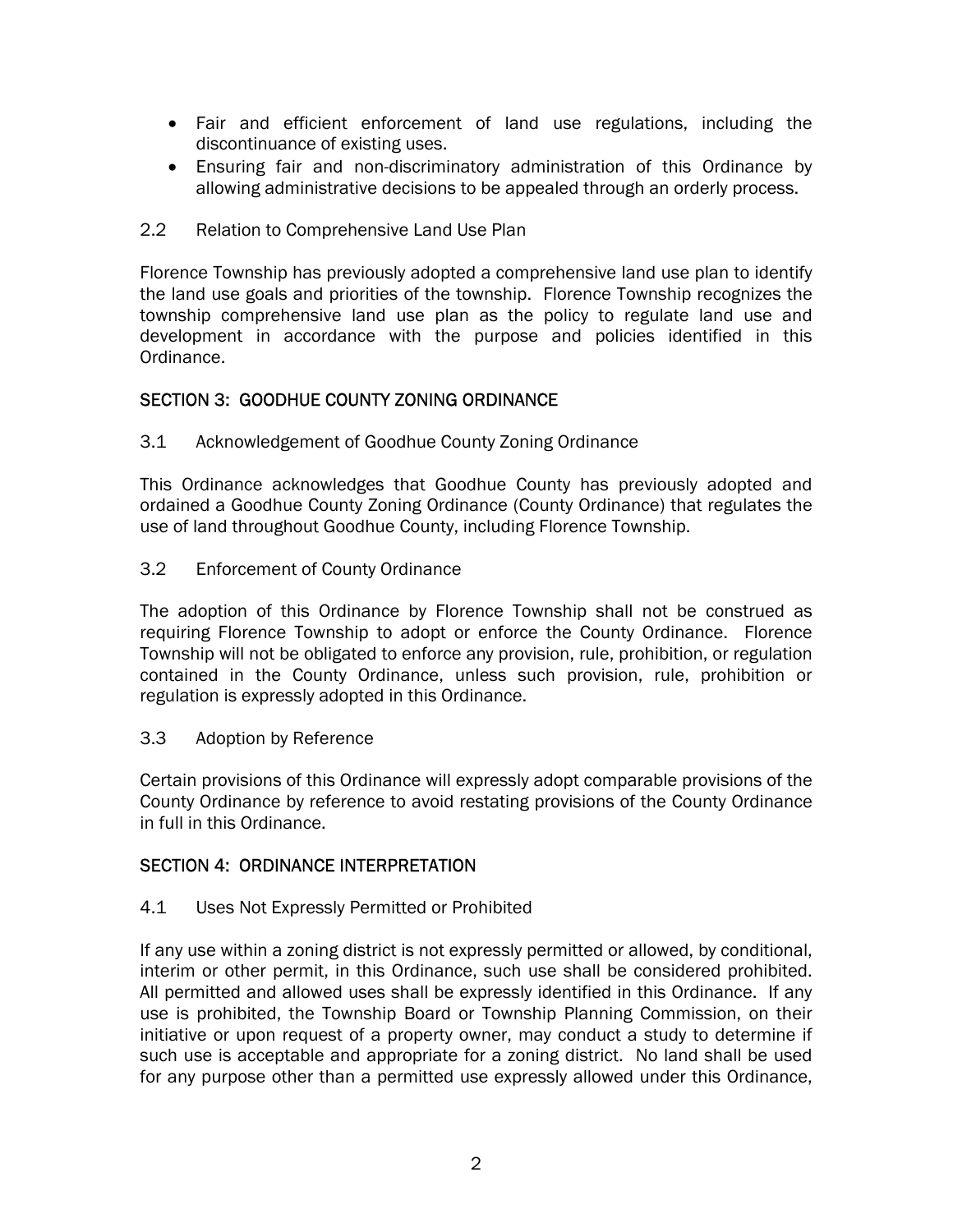except for (i) uses lawfully established prior to the effective date of this Ordinance, or (ii) conditional uses allowed in accordance with this Ordinance.

## 4.2 Severability

If any section, provision or portion of this Ordinance is adjudged to be unconstitutional or invalid by a court of competent jurisdiction, the remainder of this Ordinance shall not be affected by such decision. If any court of competent jurisdiction shall adjudge invalid the application of any provision of this Ordinance to a particular property, building, or structure, such judgment shall not affect the application of such decision to any other property, building, or structure not specifically included in such decision.

# SECTION 5: GENERAL DEFINITIONS

5.1 The word "person" includes an individual, firm, organization, partnership, corporation, trust, government agency, or any other entity.

5.2 The words "shall" and "must" are mandatory, and the word "may" is permissive.

5.3 The present tense includes the past and future tenses.

5.4 The phrase "interim use" means a temporary use of property until a particular date or until Florence Township land use regulations prohibit such use.

5.5 The word "township" means Florence Township, Goodhue County, Minnesota.

5.6 The phrase "Township Board" means the Florence Township board of supervisors.

5.7 The phrase "Planning Commission" means the Florence Township planning commission.

5.8 The phrase "Board of Appeals and Adjustments" means the Florence Township board of appeals and adjustments.

5.9 The phrase "Zoning Administrator" means the person appointed by the Township Board to serve as the Florence Township zoning administrator.

5.10 The word "structure" means anything constructed or erected on the ground or attached to the ground, including, but not limited to, building, factory, shed, house, detached garage, cabin, manufactured home, berm, dam, travel trailer/vehicle.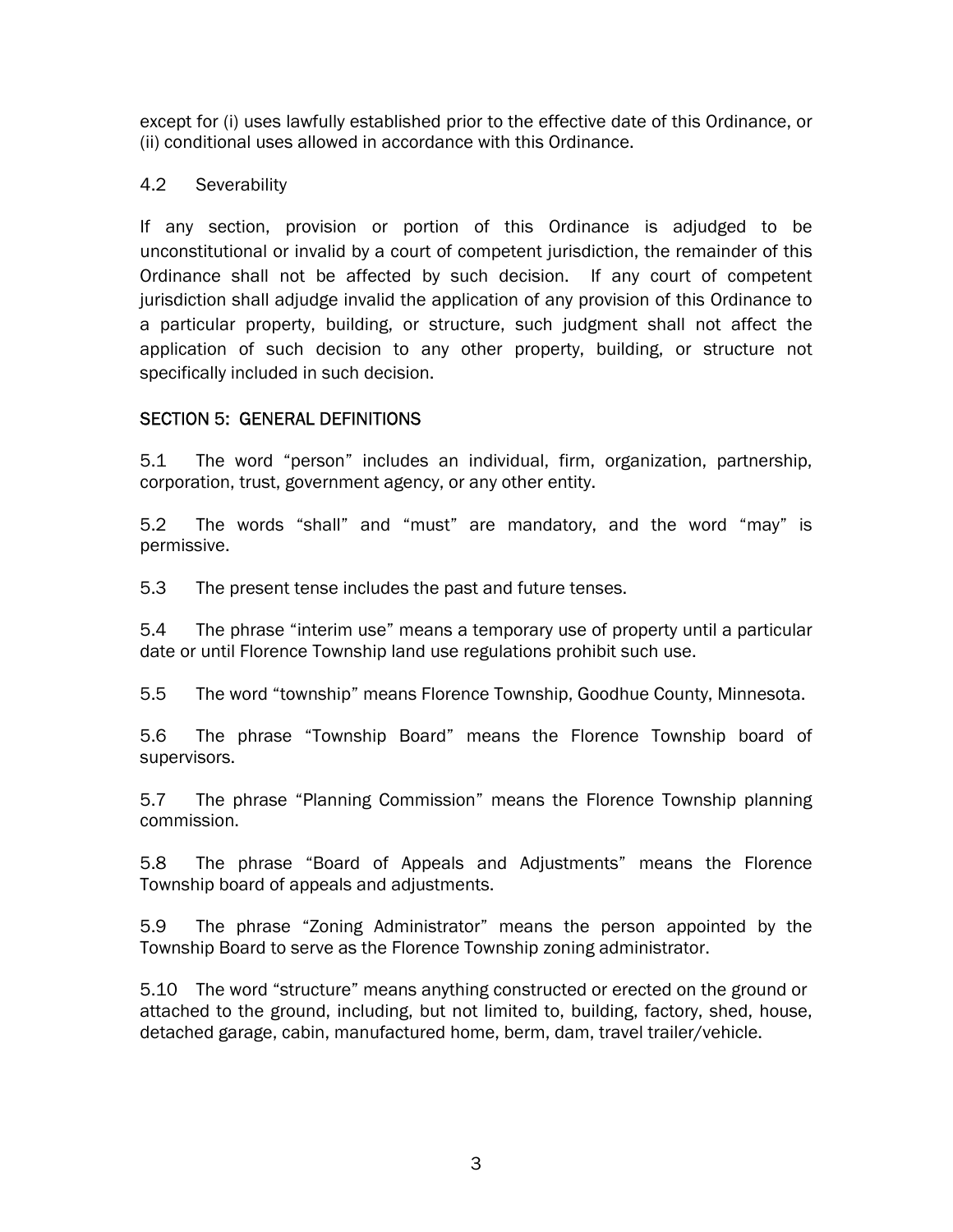5.11 The word "variance" means any modification or variation of land use rules where it is determined that, by reason of exceptional circumstances, the strict enforcement of the land use rules would cause unnecessary practical difficulties.

# SECTION 6: ADMINISTRATION

6.1 Zoning Administrator. The Township Board may appoint a person to serve as the Zoning Administrator for the Township. The Zoning Administrator may be a township officer.

(a) Duties.

The Zoning Administrator may have the following duties, which shall be conducted in a manner consistent with this Ordinance, applicable laws, and the directions and instructions of the Township Board:

(1) Administer the provisions of this Ordinance.

(2) Determine whether a permit application submitted by an applicant is complete and complies with the terms of this Ordinance.

(3) Receive, and forward to the Planning Commission, Board of Appeals and Adjustments, or Township Board applications and other zoning materials as appropriate.

(4) Issue permits after they have been approved by the Township Board, as provided in this Ordinance.

(5) Issue notices of denial to applicants after their applications have been denied by the Township Board, as provided in this Ordinance.

(6) Maintain permanent and current records of permits and approvals issued pursuant to this Ordinance, including, but not limited to, land use map changes, amendments to this Ordinance, issuance of conditional use permits, interim use permits, variance approvals, and appeals.

(7) Conduct inspections to determine compliance with the provisions of this Ordinance and institute in the name of the Township, any appropriate actions or proceedings against a violator as provided by this Ordinance or law.

(8) Serve as an ex-officio member of the Planning Commission.

(9) Collect all fees required by this Ordinance and pay the same to the Township.

(10) Track the application of the 60 day rule to land use requests, provide notices to applicants, and to keep the Township informed of the applicable deadlines for actions with respect to individual land use requests.

(11) File for record with the Goodhue County Recorder or Registrar of Titles all documents required to be filed by law.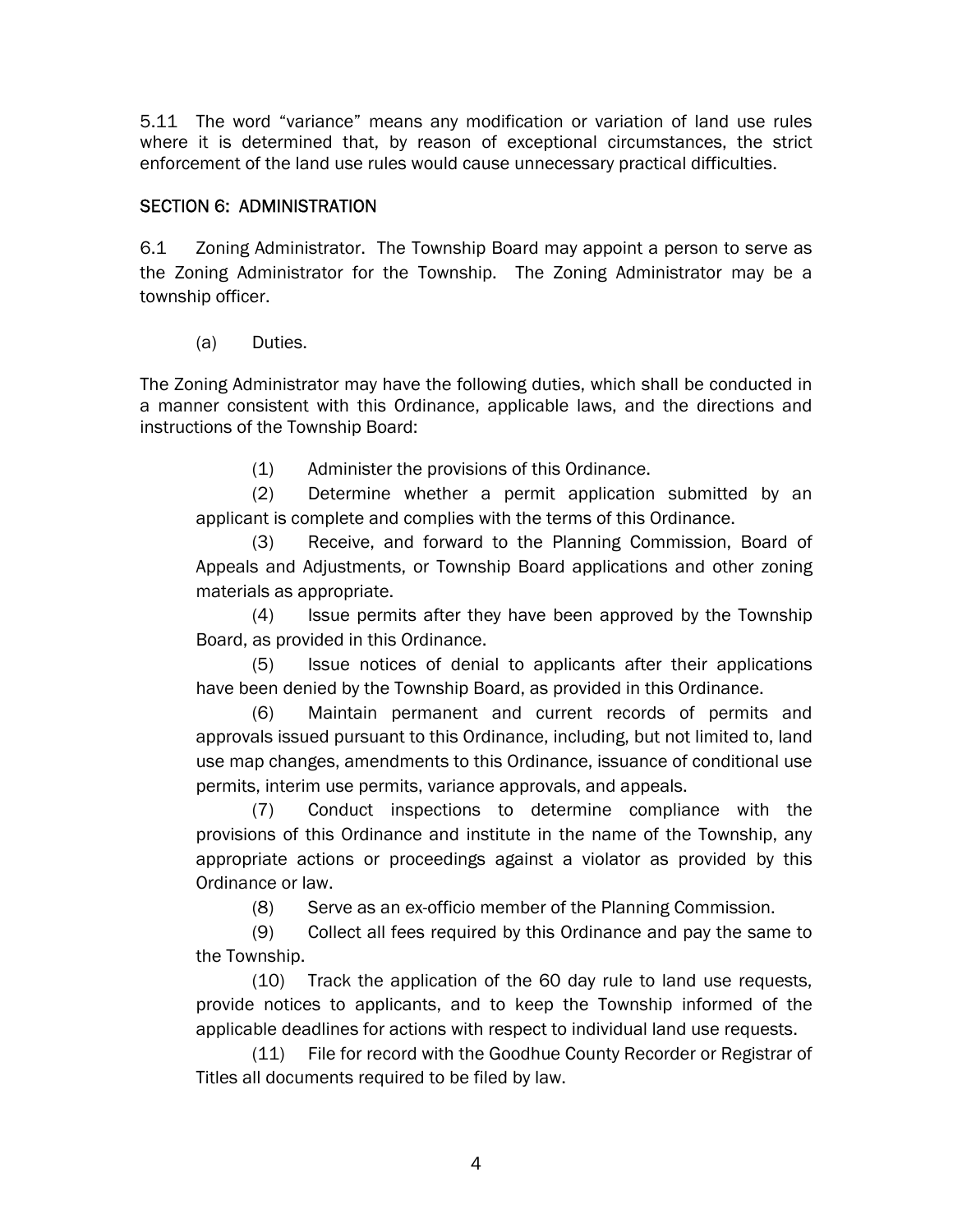(12) Enforce this Ordinance, including through the issuance of violation notices, stop work orders, cease and desist orders, or corrective orders as determined appropriate, and to work with the Township Attorney as needed to administer and enforce this Ordinance.

(13) Perform such other duties and responsibilities as provided in this Ordinance or as assigned by the Township Board.

The Township Board will have the sole power and authority to approve or deny applications for permits. The Zoning Administrator will not have any power or authority to approve or deny applications for permits.

6.2 Planning Commission.

The Township Board previously established the Florence Township Planning Commission, which is hereby reaffirmed as the Township's planning agency. The Planning Commission serves in an advisory capacity to the Township Board.

(a) Composition.

The Planning Commission consists of up to 9 voting members, which may include one or more Township officers. A majority of members constitutes a quorum to conduct the Planning Commission's business. Each Planning Commission member, including the Chair and Vice-Chair, shall have one vote on all matters acted upon by the Planning Commission. A member must be present at a meeting to vote.

(b) Appointment, Vacancies and Removal.

The Township Board appoints the Planning Commission members. Vacancies occurring on the Planning Commission are filled by Township Board appointment for the remainder of the term of the position.

(c) Term.

Planning Commission members are appointed for a term of 3 years and until a successor is appointed and qualifies. Terms expire on April  $1<sup>st</sup>$ . Commission members serve at the pleasure of the Township Board and may be removed by the Township Board at any time. The Township Board shall stagger the terms of Planning Commission members as it determines is appropriate to minimize the number of Planning Commission positions expiring in the same year.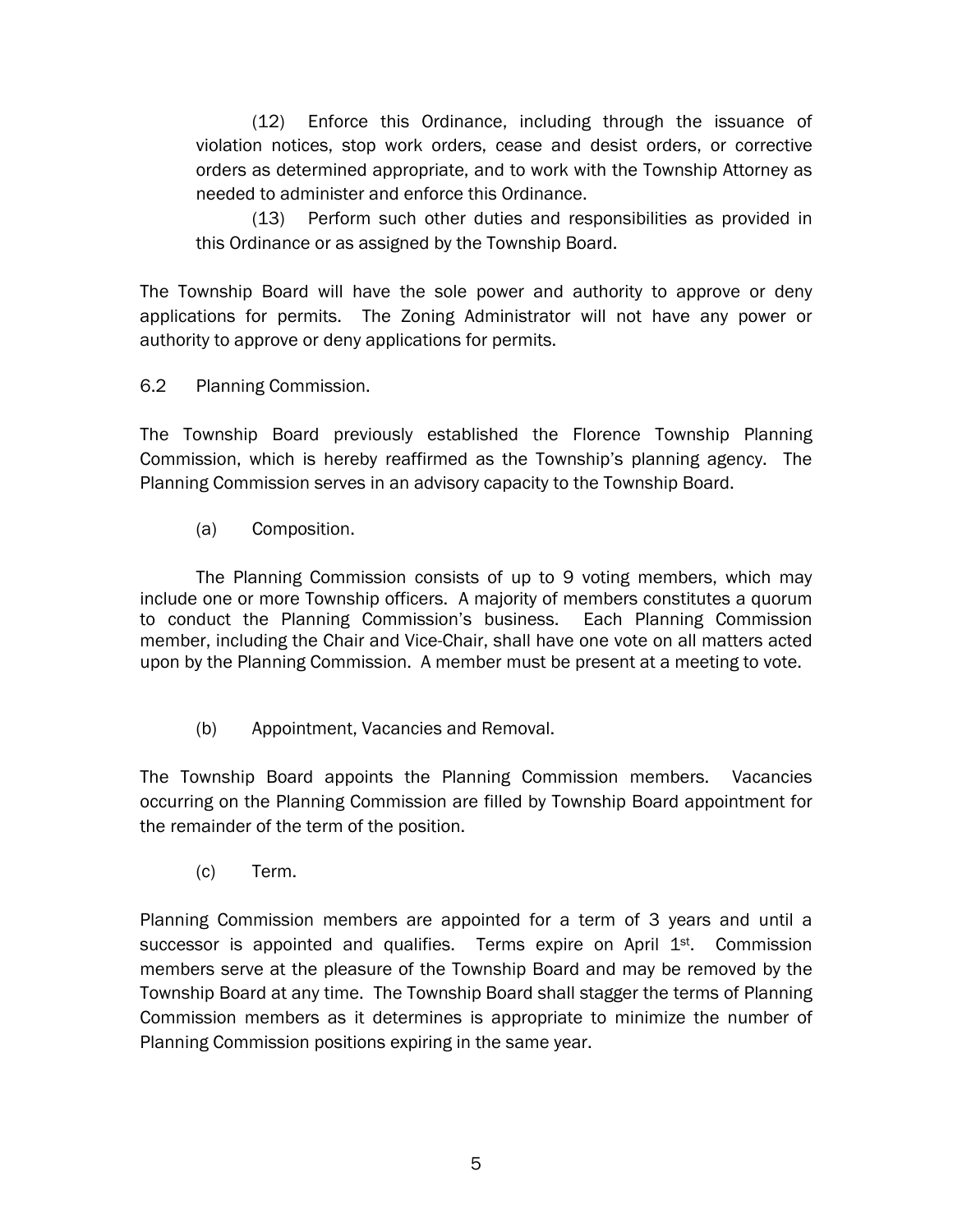(d) Officers and Duties.

The Planning Commission shall appoint from among its members a Chair, Vice-Chair, and a Secretary. The Chair shall be the presiding officer for Commission meetings and shall sign documents on behalf of the Commission as needed. The Vice-Chair shall conduct the duties of the Chair in the Chair's absence. The Secretary shall provide notices, keep records of the Commission's proceedings, and countersign the Chair's signature on Commission documents.

(e) Rules and Procedures.

The Planning Commission may adopt rules and procedures related to how it conducts its meetings and hearings, provided such rules and procedures are consistent with the provisions of this Ordinance and applicable laws.

(f) Meetings.

The Planning Commission shall hold regular meetings as needed. The Chair or Vice-Chair, along with the consent of at least one other Planning Commission member, may call special meetings as needed to conduct the Planning Commission's business.

(g) Planning Commission Powers and Duties.

The Planning Commission shall have the powers and duties provided it by Minnesota Statutes, chapter 462, those indicated in this Ordinance, and such other powers and duties as the Township Board may delegate to it. Unless directed otherwise by the Township Board, the Planning Commission shall be responsible for conduct such hearings as may be required by law or by ordinance to implement and administer the Township's official controls. The Planning Commission does not have the authority to hire professionals or to otherwise bind the Township to a contract.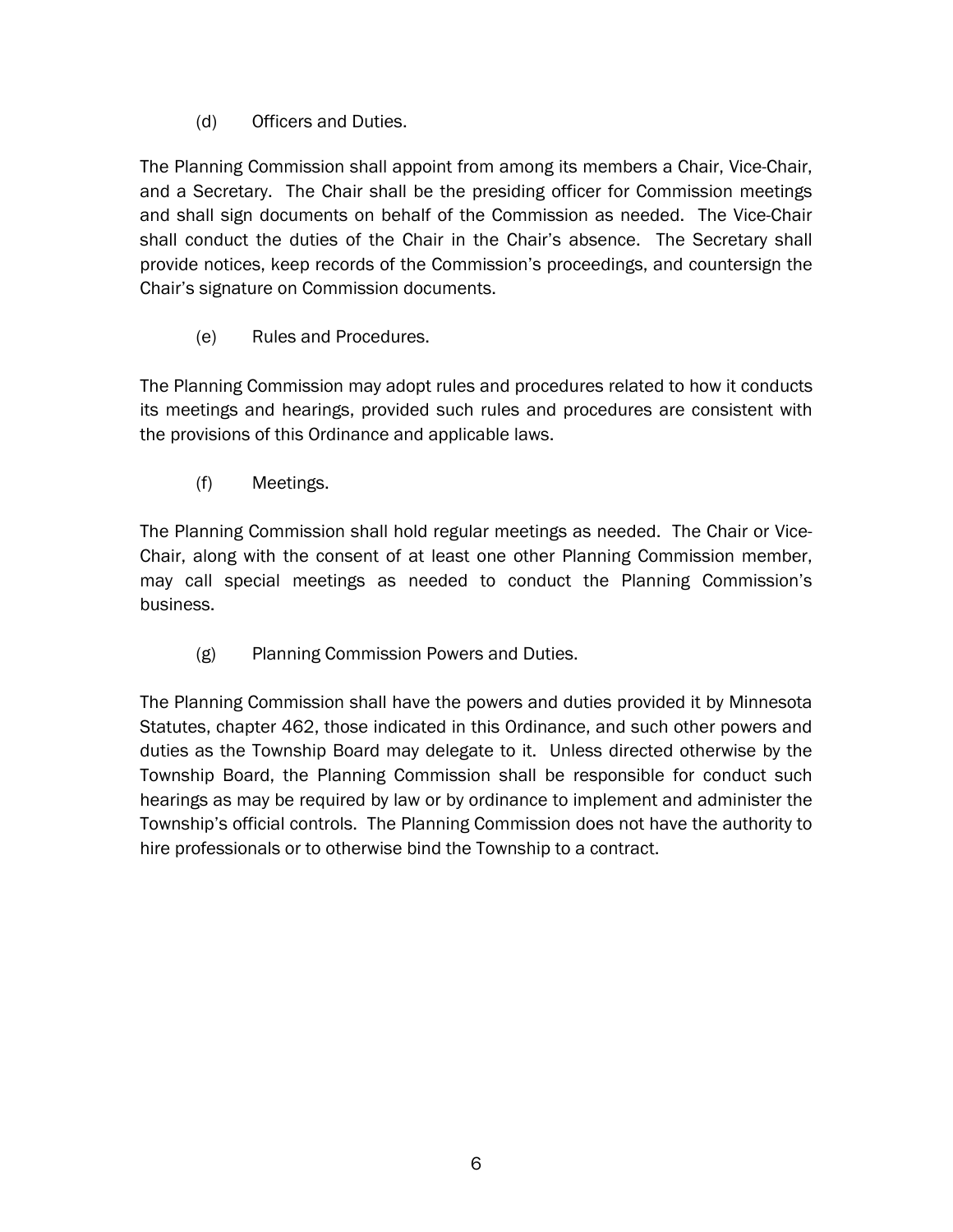6.3 Florence Township Heritage Preservation Commission.

The Township Board previously established the Florence Township Heritage Preservation Commission, which is hereby reaffirmed as an advisory committee to review proposed construction and development in the Florence Township Historic District.

6.4 Board of Appeals and Adjustments. The Township Board shall serve as the Florence Township Board of Appeals and Adjustments.

(a) Rules and Procedures.

The Board of Appeals and Adjustments may adopt rules and procedures related to how it conducts its meetings and hearings, provided such rules and procedures are consistent with the provisions of Minnesota law and this Ordinance.

(b) Meetings and Hearings.

The Board of Appeals and Adjustments will hold meetings and hearings as needed to conduct its duties. Meetings of the Board of Appeals and Adjustments may be held as part of the regular or special meetings of the Township Board.

(c) Powers and Duties.

The Board of Appeals and Adjustments shall have the following powers and duties:

(1) To grant variances from the strict enforcement of the standards and provisions prescribed by this Ordinance. Variances shall only be granted based upon the criteria prescribed by Minnesota law and this Ordinance.

(2) To hear and decide appeals. Appeals shall only be heard and considered in conformance with the procedures prescribed in this Ordinance.

(3) To interpret the provisions of this Ordinance and of any district boundary on the land use map.

6.5 Florence Township Parks Commission

The Township Board previously established the Florence Township Parks Commission, which is hereby reaffirmed as an advisory committee to review proposed construction, restoration, maintenance and development in the township parks.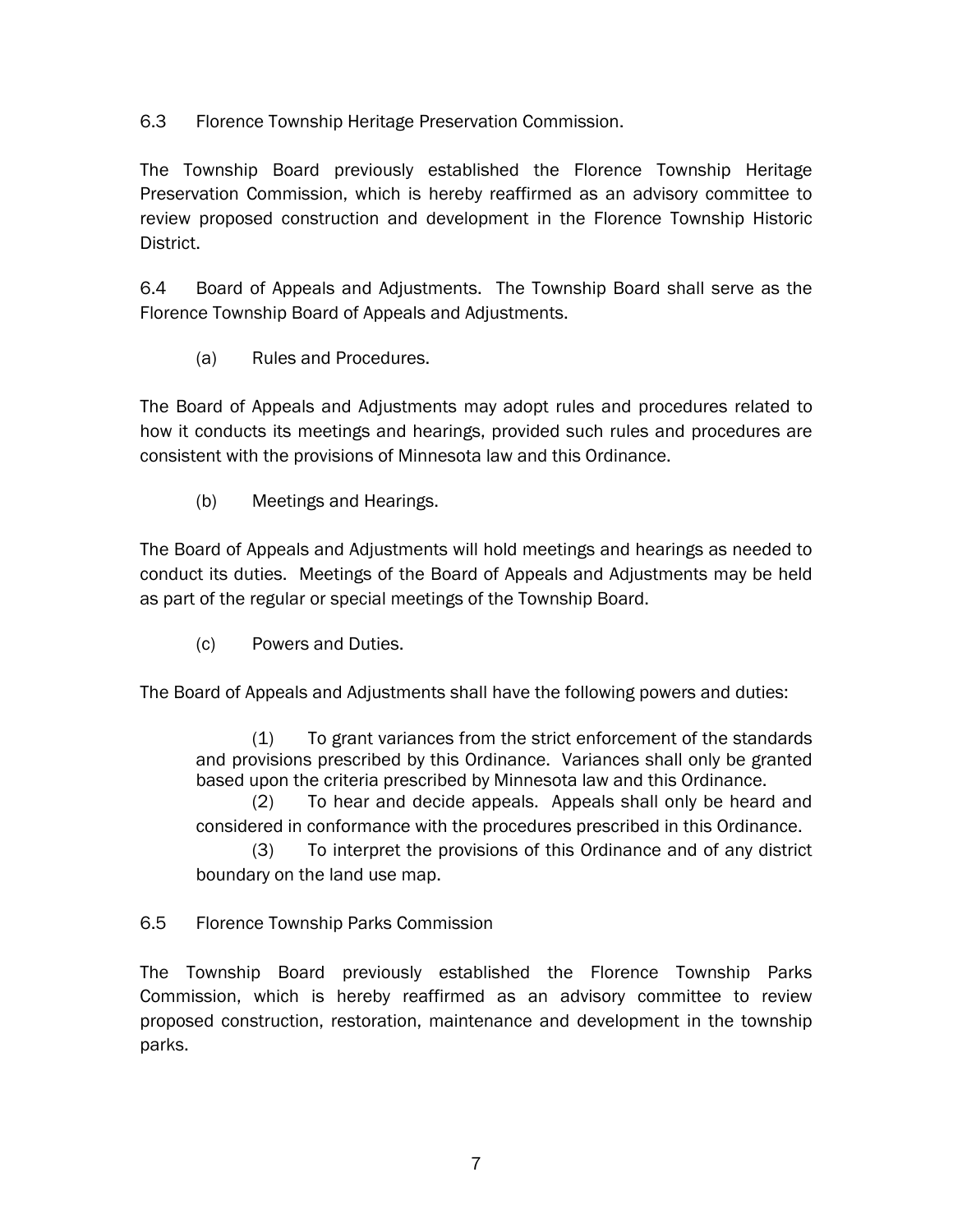# SECTION 7: ZONING DISTRICTS AND MAP

## 7.1 Zoning Districts

The following zoning districts are hereby created within Florence Township:

- (a) Residential (R-1);
- (b) Agricultural Protection (A-1);
- (c) Agricultural (A-2);
- (d) General Business (B-1);
- (e) Highway Business (B-2);
- (f) Old Frontenac Historic District (R-FHD-1);
- (g) Mixed Use Hamlet (MXH); and
- (h) Commercial Recreational (CR).
- 7.2 Sensitive Features Overlay Districts

The following overlay districts are hereby created within Florence Township that may apply to portions of primary zoning districts:

- (a) Floodplain
- (b) Shoreland
- (c) Wetland
- (d) Bluffs
- (e) Karst
- 7.3 Zoning District Map

Florence Township has adopted a map of the zoning districts established in this Ordinance. A description of the zoning districts by section is attached to the zoning map. The boundaries and locations of such zoning districts are shown on the zoning map. The boundaries of zoning districts, unless otherwise shown, are the center line of streets, roads, alleys or the boundary lines of recorded plats or railroad rights-ofway. The official Florence Township Zoning Map is the copy on file with the Township Clerk and is incorporated herein by reference. The Township Zoning Map establishes districts and district boundaries that differ in some respects from the County Zoning Map. Some properties within Florence Township may be zoned differently by the Township and County, and may also be subject to an overlay zone that further affects the allowed uses and regulations applicable to the property.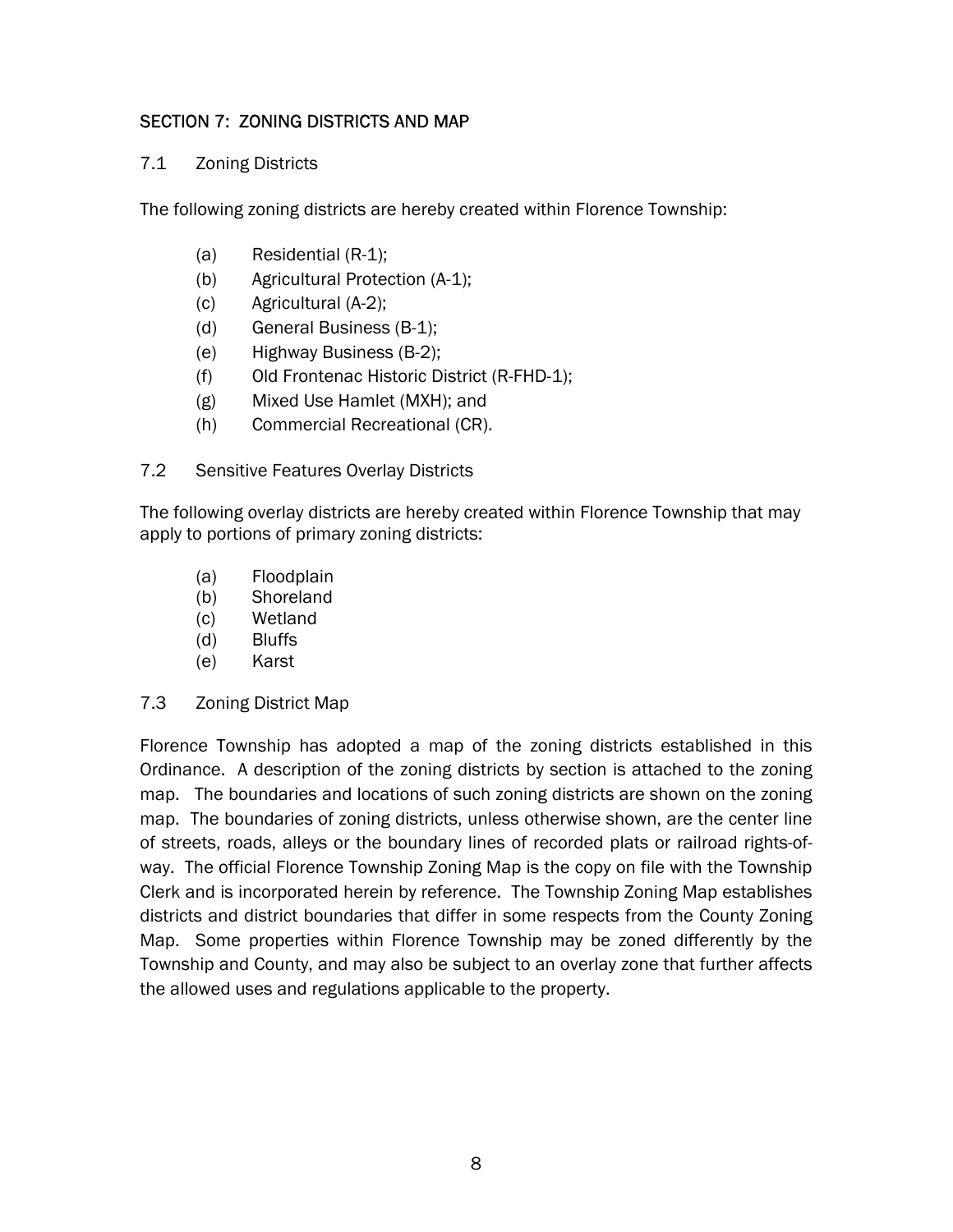## 7.4 District Boundary Interpretation

If interpretation of the exact location of boundaries shall be required, the Township Board of Adjustment shall make the necessary interpretation based upon available technical data.

## SECTION 8: USES BY DISTRICT

The following uses are allowed in their respective identified districts:

8.1 Residential (R-1).

In the R-1 district, no structure or land shall be used and no structure shall be erected, converted or structurally altered, except in compliance with the following permitted uses and standards:

(a) Single and two family dwellings and accessory buildings are allowed as permitted uses.

(b) Public parks, play grounds and golf courses are allowed as a conditional use.

(c) Churches, public, parochial and private schools are allowed as a conditional use.

(d) Public buildings and public library, museums, art and historic are allowed as a conditional use.

(e) General gardening is a permitted use.

(f) Commercial greenhouse and nurseries are allowed as a conditional use.

(g) Permanent stands for the sale of agricultural products produced on the premises are allowed as a conditional use.

(h) Building lines shall be determined by Township Board, but there shall be at least thirty (30) feet of space between dwellings.

(i) No new dwelling shall be erected on a lot or tract of land where the front line is less than 100 feet in length except in Frontenac Station where that front line shall be not less than 80 feet, and in each case not less than 20,000 square feet.

(j) Family Dwellings. No building may be erected that cannot qualify as a family dwelling, such as a small structure like a garage to be used only temporarily as a home.

(k) Customary Home Occupations. Customary home occupations are permitted in this district provided that such occupations shall be carried on in the main residence structure and provided further than not more than 25 percent of the floor space of the residence is used for that purpose, and that no articles for sale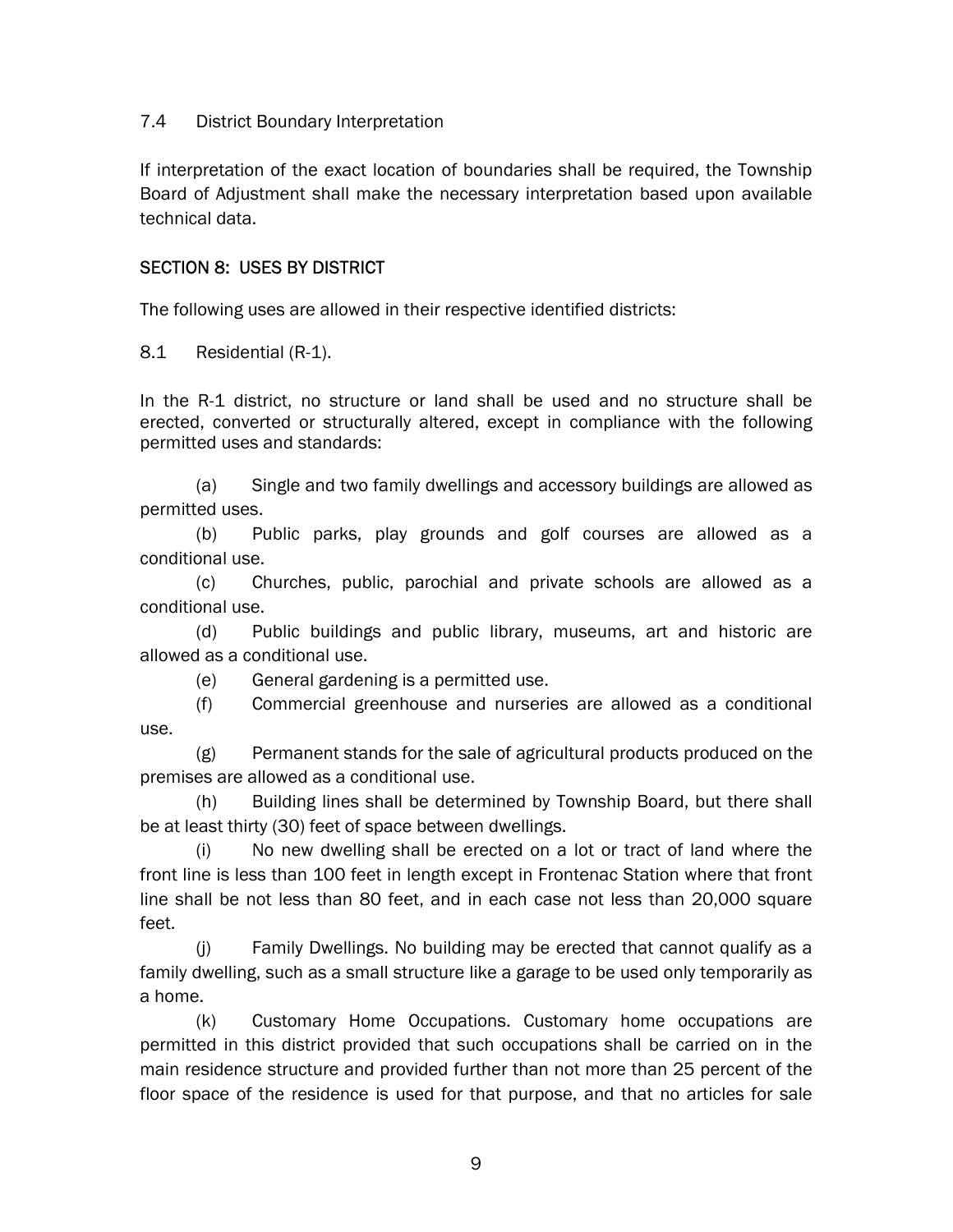shall be displayed so as to be visible from the street. Home occupations shall not be conducted in this district unless a conditional use permit therefore has first been obtained. Bed and Breakfast facilities are permissible as home occupations provided they are operated in accordance with all applicable regulations.

# 8.2 Agricultural Protection (A-1).

All of the permitted, interim and conditional uses identified in Article 20 of the County Ordinance for the Agricultural Protection (A-1) zoning district are permitted in Florence Township. However, the mining, quarrying, excavating or filling of land, as described in Article 20 of the County Ordinance, shall be prohibited in Florence Township, except as may be permitted by interim use in Section 10 of this Ordinance.

# 8.3 Agricultural (A-2).

All of the permitted, interim and conditional uses identified in Article 21 of the County Ordinance for the Agricultural (A-2) zoning district are permitted in Florence Township. However, the mining, quarrying, excavating or filling of land, as described in Article 21 of the County Ordinance, shall be prohibited in Florence Township, except as may be permitted by interim use in Section 10 of this Ordinance.

# 8.4 General Business (B-1).

In the B-1 district, no structure or land shall be used and no structure shall be erected, converted or structurally altered except in compliance with the following uses and standards:

- (a) Any use allowed in R-1 District.
- (b) Retail stores and shops.

(c) Restaurants, hotels, motels, taverns, tourist room or boardinghouse, offices, studios, and banks.

(d) Public garages, service stations, automobile sales agencies, used car lots.

- (e) Newspaper publishing.
- (f) Theatres.

 $(g)$  Any use of the same general character as any of the above permitted uses.

(h) Trailer courts.

(i) Any existing hazardous water holes shall be properly safeguarded to prevent any accidents occurring at such sites.

(j) Buildings with toilet facilities must be connected to sewage disposal facilities.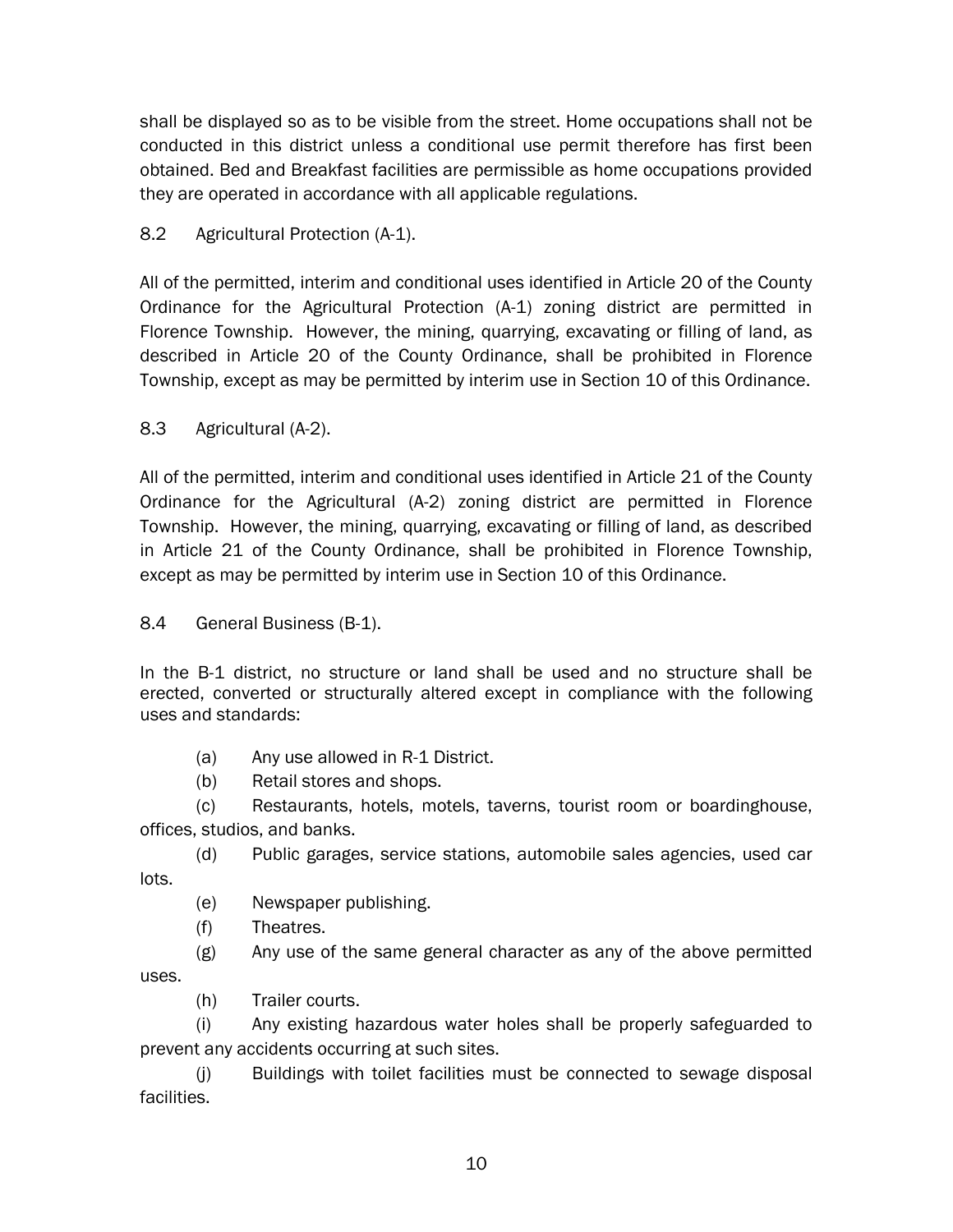8.5 Highway Business (B-2).

In the B-2 district, no structure or land shall be used and no structure shall be erected, converted or structurally altered except in compliance with the following uses and standards:

(a) Any use allowed in R-1 District.

(b) Retail stores and shops.

(c) Restaurants, hotels, motels, taverns, tourist room or boardinghouse, offices, studios, and banks.

(d) Public garages, service stations, automobile sales agencies, used car lots.

(e) Newspaper publishing.

(f) Theatres.

(g) Any use of the same general character as any of the above permitted uses.

(h) Trailer courts.

(i) Any existing hazardous water holes shall be properly safeguarded to prevent any accidents occurring at such sites.

(j) Buildings with toilet facilities must be connected to sewage disposal facilities.

8.6 Old Frontenac Historic District (R-FHD-1).

In the Old Frontenac Historic District R-FHD-1, no structure or land shall be used and no structure shall be erected, converted, altered or demolished unless permitted in this section and in compliance with the following uses and standards:

(a) Single family detached dwellings and accessory buildings are allowed as a permitted use.

(b) Public parks, play grounds and golf courses are allowed as a conditional use.

(c) Churches, public, parochial and private schools are allowed as a conditional use.

(d) Public buildings, public library and art and historic museums are allowed as a conditional use.

(e) All new construction, exterior alterations or subdivisions require review by the Florence Township Heritage Preservation Commission. If an approved project is not begun within one year of said review, another review will be required before approval by the Township Board is granted.

(f) Yard Requirement. Every permitted, conditionally permitted, or accessory building shall meet the following yard requirements: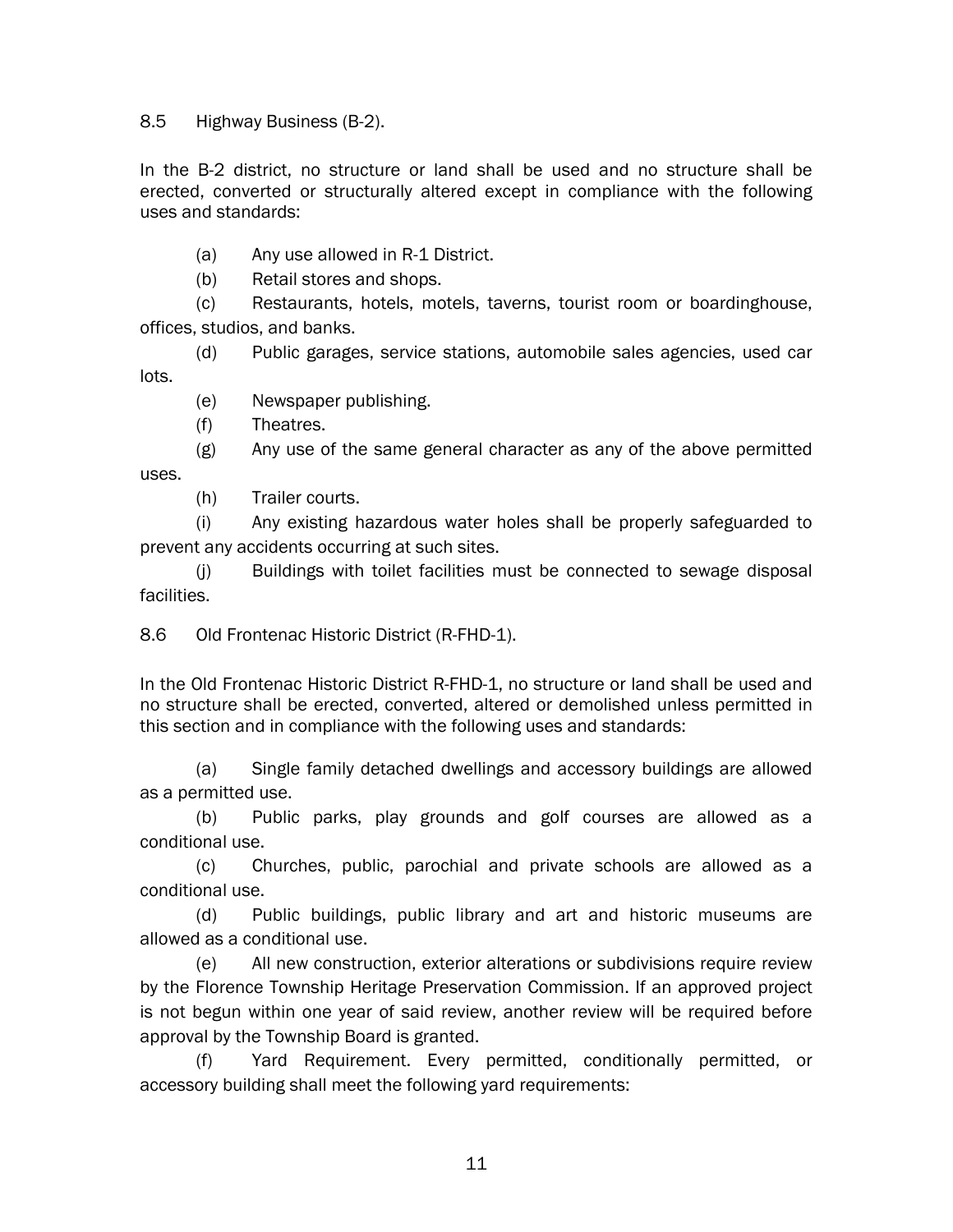Front Yard. There shall be a minimum setback of forty (40) feet from the right-of-way line of any public road or highway: except that, this setback may be reduced to twenty-five feet when such public road is a minor street serving only a residential subdivision. In the event any building is located on a lot at the intersection of two (2) or more roads or highways, such lot shall have a front yard abutting each such road or highway.

Side Yard. Every building shall have two (2) side yards. Each side yard shall have a minimum width of fifteen (15) feet.

Rear Yard. Every building shall have a rear yard. The rear yard shall have minimum depth of eight (8) feet.

(g) In the R-FHD-1 District, no new dwelling shall be erected on a lot or tract of land with a front lot frontage of less than 100 feet in length, or with a lot area of less than 20,000 square feet.

(h) Family Dwellings. No building shall be erected that cannot qualify as a family dwelling, such as a small structure like a garage to be used only temporarily as a home.

(i) Customary Home Occupations. Customary home occupations are allowed as conditional uses in this district provided that such occupations shall be carried on in the main residence structure and provided further that not more than 25 percent of the floor space of the residence is used for that purpose, and that no articles for sale be displayed so as to be visible form the street. Bed and breakfast facilities are allowed as conditional uses provided they are operated in accordance with all applicable regulations.

8.7 Mixed Use Hamlet (MXH).

All of the interim and conditional uses identified in Article 25 of the County Ordinance for the Mixed Use Hamlet (MXH) zoning district are permitted in Florence Township. No new permitted uses are allowed in the Mixed Use Hamlet (MXH) zoning district. All proposed new uses will require an interim or conditional use permit.

8.8 Commercial Recreational (CR).

All of the permitted, interim and conditional uses identified in Article 29 of the County Ordinance for the Commercial Recreational (CR) zoning district are permitted in Florence Township.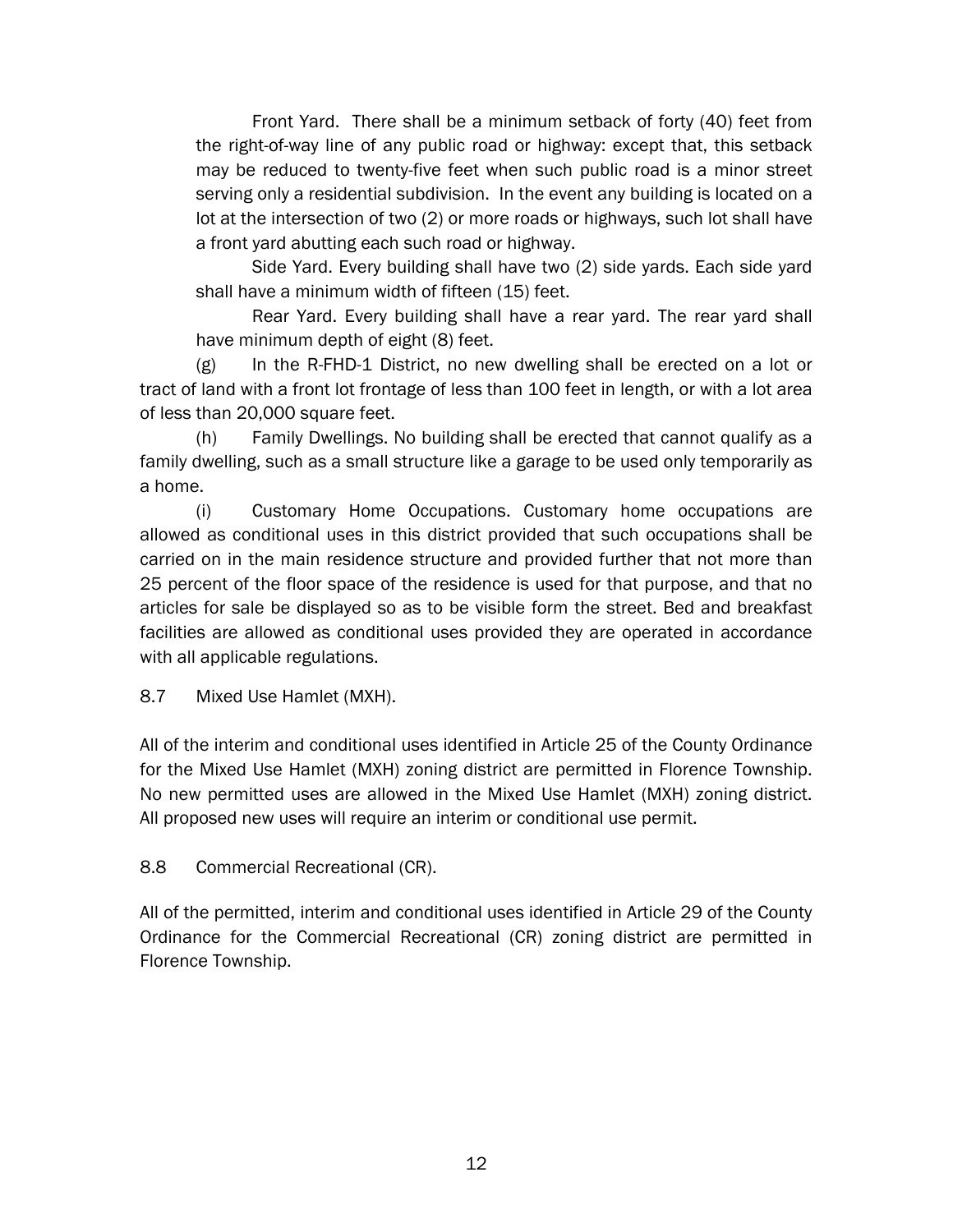# SECTION 9: PROTECTION OF SENSITIVE NATURAL FEATURES

## 9.1 Purpose

The purpose of the natural features overlay districts is to conserve the sensitive and unique environmental areas of Florence Township by implementing policies contained in the Comprehensive Plan as well as Federal and Minnesota policies and statutes. The focus of the Florence Township natural features overlay districts includes the critical ecological and environmental attributes found throughout the township in the forms of shorelands, floodplains, wetlands, steep slopes, bluff lands, karst features, archaeological sites, and burial grounds. The overlay district has the goal of protecting the public from injury and property damage due to flooding, erosion, and other natural hazards that may be intensified by developing environmentally sensitive lands. An additional goal of the overlay district is protecting natural resources for their public benefits. These resources include surface and ground water, riparian buffer areas, ground water recharge areas, and native plant and animal communities. Despite an emphasis on conservation to ensure the continued presence of natural areas, the overlay district still recognizes the ability of residents to pursue reasonable uses of properties by permitting appropriate development activities adhering to the provisions listed in this section. Specifically, Florence Township has composed the natural features overlay district to protect and conserve natural features for the following reasons as portrayed in the township comprehensive plan:

- (1) The intrinsic value of natural areas and wildlife;
- (2) Flood control and the treatment of stormwater runoff;
- (3) Acknowledgment of historic resources and their educational and artistic significance'
- (4) Recreational amenities; and
- (5) Aesthetic and quality of life contributions.

#### 9.2 Organization

The natural features overlay districts section is a comprehensive approach of applying multiple, natural system overlays to manage activities in areas designated as shoreland, floodplain, wetland, karst, and steep slopes/bluffs, as well as the protection of historically significant sites within Florence Township. Overlay zoning is a means for the township to superimpose a higher level of regulations for special areas in the underlying districts. The natural features overlay districts shall be managed consistent with the comparable overlay districts of Goodhue County.

9.3 Protection of Sensitive Features. Whenever a land use, building or other zoning-related permit is required by the township, or when a driveway or other permanent alteration of topography is created, the permit or approval shall require that the proposed improvement be conducted or placed outside of an identified sensitive features area, except in the following situations: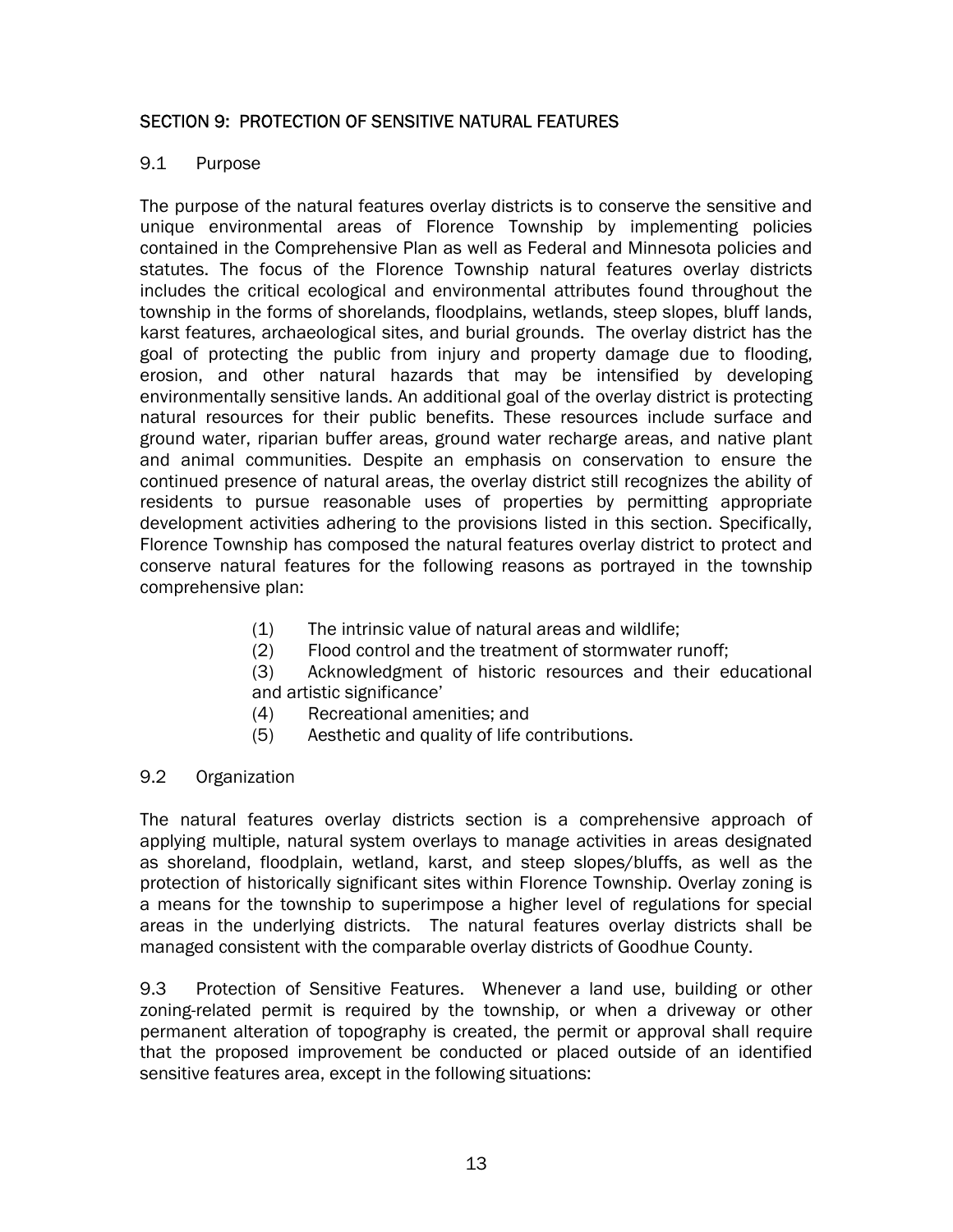(a) General farming, pasture, grazing, outdoor plant nurseries, horticulture, forestry, sod farming, and wild crop harvesting that do not involve structures, roads or other such improvements may be allowed in identified sensitive features areas provided they engage in best management practices that are required by any federal, state or local loan, payment or grant program.

(b) Nonconforming structures may be replaced in accordance with Minnesota Statutes, section 462.357 and this Ordinance without regard to the requirements of this section, provided that their replacement or reconstruction does not create a significant hazard potential or worsen an existing hazard potential.

9.4 Mitigation Requirements Regarding Sensitive Features. If Florence Township determines that a proposed project or development should be allowed and permitted in the location of an identified sensitive natural feature, the township shall require the property owner to incorporate best management practices to mitigate the effects of the improvement on the sensitive feature, as identified by this ordinance or otherwise required by the Township:

# 9.5 Floodplains.

The following performance standards for floodplains are adopted, in addition to those performance standards required by Article 31 of the County Ordinance:

(a) No structures, fill or other alteration of natural conditions shall be allowed within a designated floodway, except as shall be approved by the Township Board for flood control or protection of public health, welfare and safety and in accordance with applicable county, state or federal regulations, or unless expressly excepted by this Ordinance.

(b) Any structure constructed within a designated flood fringe shall be elevated to a minimum of three (3) feet above the regional flood elevation and meet all other local, state and federal requirements. Vehicular access sufficient for emergency vehicles shall be provided to such structure within two (2) feet of the regional flood elevation.

(c) If the floodway, flood fringe, or floodplain boundaries are unknown or unclear, Florence Township shall require the property owner to provide such information as determined by a qualified professional surveyor to determine the district.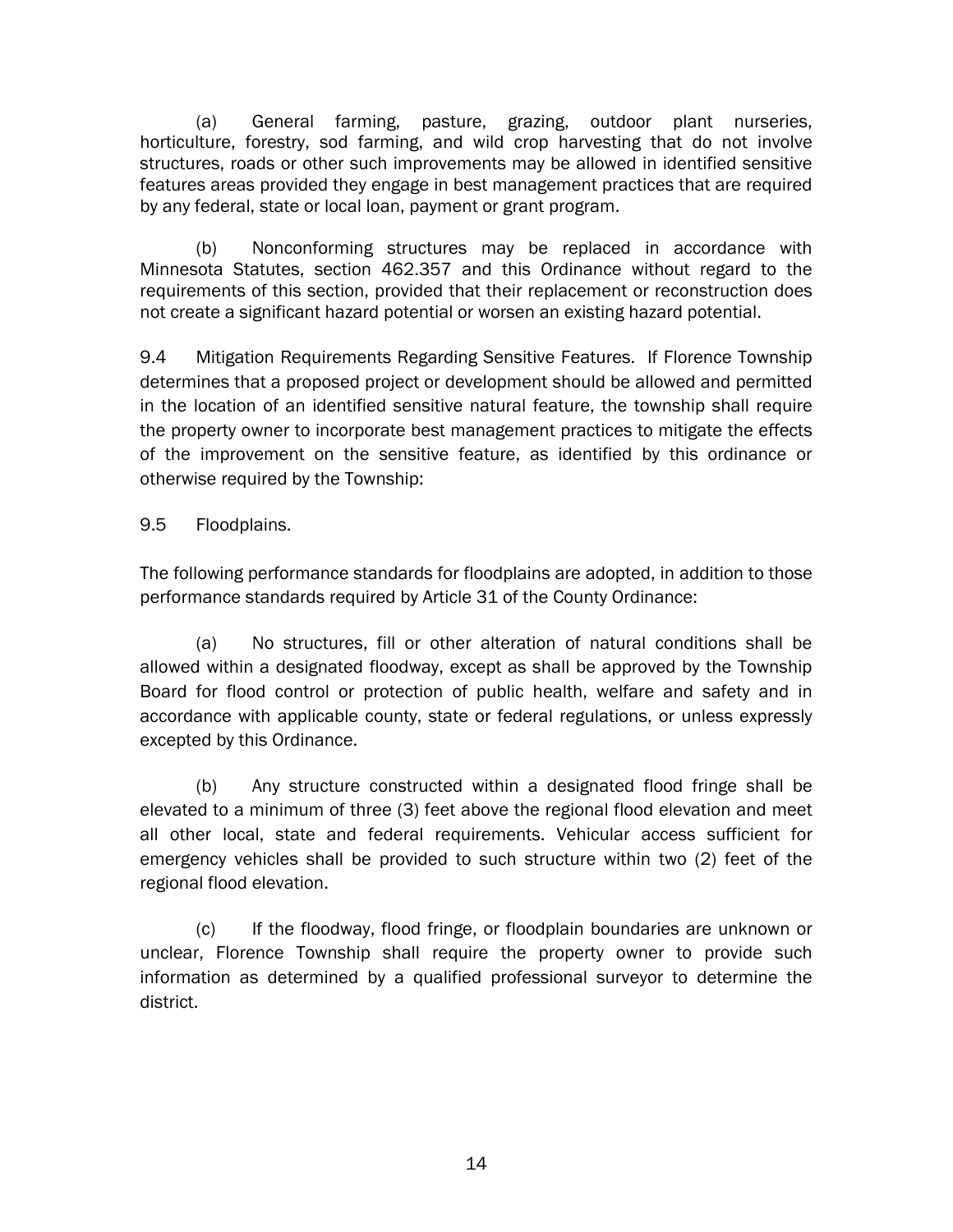9.6 Wetlands.

The following performance standards for wetlands are adopted, in addition to those performance standards required by Article 32 of the County Ordinance:

(a) Clear-cutting of vegetation within 50 feet of a wetland shall not be allowed.

(b) No structures, fill or other alteration of natural conditions shall be allowed within a designated wetland, except as shall be permitted under the Minnesota Wetland Conservation Act or successor regulations.

(c) No structures, fill or other alteration of natural conditions shall be allowed within 100 feet of a designated wetland.

(d) Structures, fill, excavation, grading, or other improvements within 150 feet of a wetland shall, in adherence with commonly accepted best management practices, be required to:

(i) Create conditions or install improvements to ensure temporary and permanent erosion and sedimentation control. These shall be substantially completed prior to any disturbance of the site. These improvements include, but not limited to earth berms, rain gardens, retention basins, swales and similar improvements.

(ii) Store, infiltrate or filter at least 1/2 inch of rain from all impervious surfaces within the 150 foot buffer area. These shall be substantially completed prior to any disturbance of the site.

These standards shall not apply to farm ponds created to mitigate the effects of normal farming practices.

9.7 Bluffs.

The following performance standards for bluffs are adopted, in addition to those performance standards required by the County Ordinance:

(a) Clear-cutting of vegetation within (i) 100 feet of the toe or (ii) 200 feet of the top, of a bluff shall not be allowed.

(b) No structure, fill, or other alteration of natural conditions shall be allowed within (i) 100 feet of the toe or (ii) 200 feet of the top, of a bluff, except as shall be permitted for the purpose of restoration or stabilization of the natural conditions or for mitigation of an existing erosion hazard. Stairways, when necessary for traversing the bluff, shall be exempted from this requirement.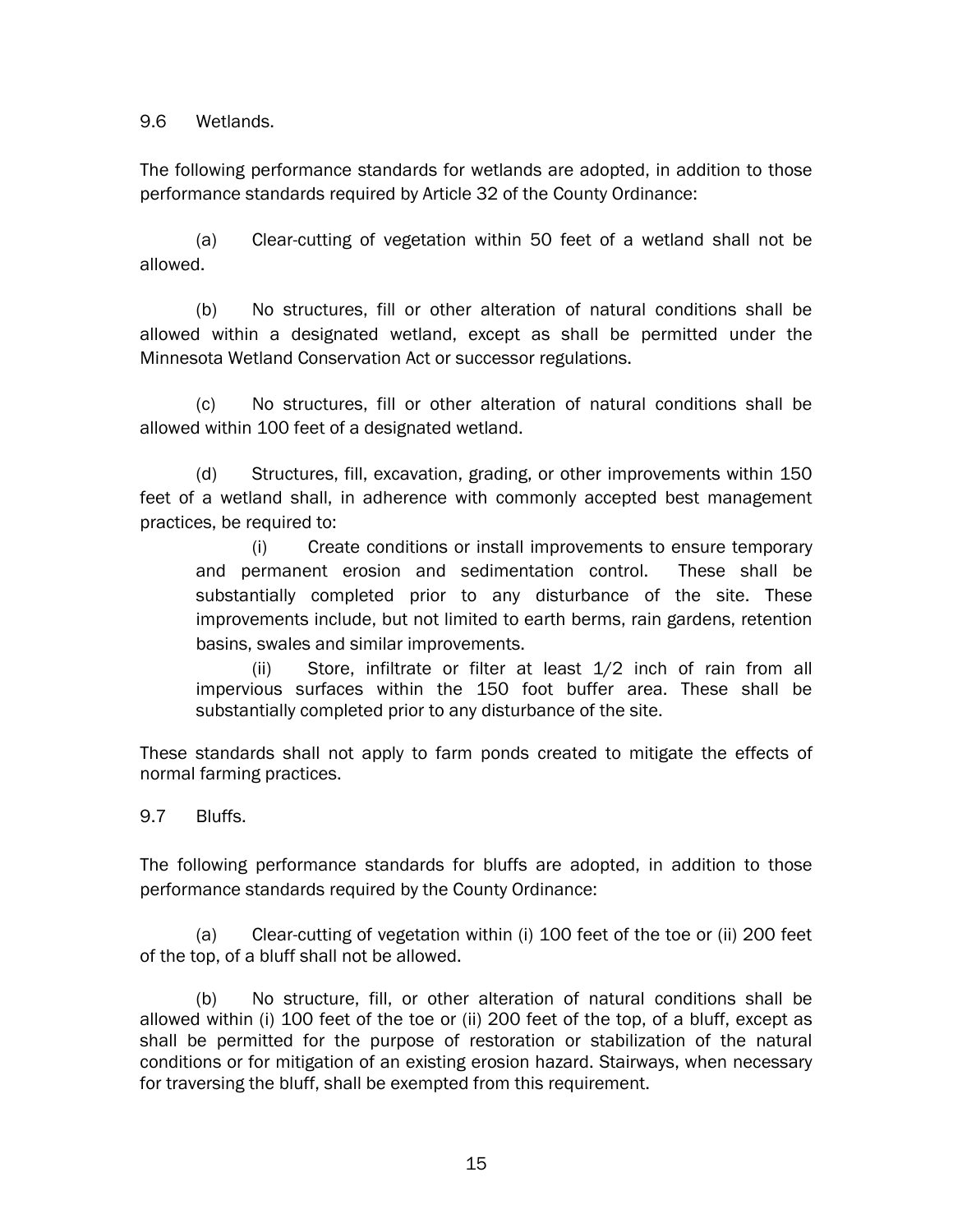(c) The Township may require a survey, prepared by a licensed surveyor, to determine the top or toe of a bluff if the top or toe cannot be determined by the property owner or the Township.

(d) Structures, fill, excavation, grading or other improvements within 500 feet of the top of a bluff may be required to:

> (i) Provide a survey of the area from a licensed surveyor identifying the elevation of the top of the bluff and elevation contours for the entire bluff and the setback area of (i) 100 feet of the toe or (ii) 200 feet of the top. Contours shall be a minimum of 2 feet within the setback area.

> (ii) The bluff shall be identified with easily visible stakes, flags, fences or other means throughout the construction process.

(e) In adherence with commonly accepted best management practices, create conditions or install improvements to:

> (i) Ensure temporary and permanent erosion and sedimentation control. These shall be substantially completed prior to any disturbance of the site. These improvements include, but not limited to earth berms, rain gardens, retention basins, swales and similar improvements.

> (ii) Store, infiltrate or filter at least 1/2 inch of rain from all impervious surfaces within the setback area of (i) 100 feet of the toe or (ii) 200 feet of the top. These shall be substantially completed prior to any disturbance of the site.

#### 9.8 Shoreland

The performance standards for shoreland required by Article 30 of the County Ordinance are adopted for administration and enforcement by this township.

9.9 Karst Features

(a) Performance Standards

The performance standards for identified areas containing karst features are adopted for administration and enforcement by this township:

(1) The dumping of refuse, garbage, sewage, barnyard waste, carcasses, chemicals, hazardous waste in sinkholes is prohibited.

(2) The primary or initial responsibility of cleaning up sinkholes shall fall on the party or parties who have deposited or who are depositing prohibited materials into a sinkhole. In the event that a primary or initial responsible party cannot be determined, it shall be the responsibility of the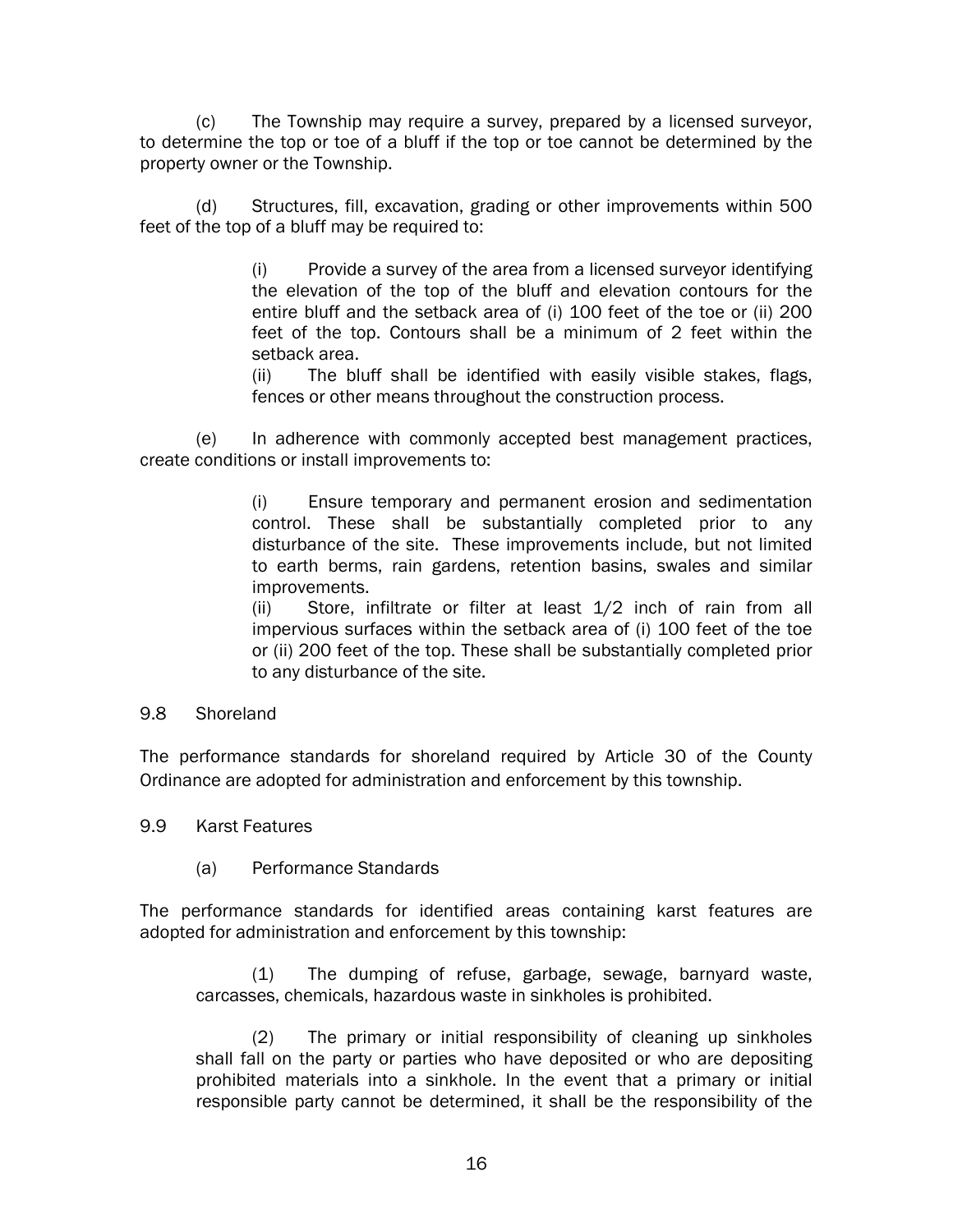land occupier to clean up the sinkholes on the property owned by the land occupier.

(3) Proposed structures must maintain a setback of one hundred (100) feet from any known sinkhole, if the sinkhole has been grouted using approved SWCD methods to complete such activity the setback is not required.

(4) Proposed septic drainfields and tanks must maintain a setback of 100 feet from any known sinkhole.

(5) Stormwater should be diverted away or around any known sinkhole.

## SECTION 10: EXCAVATION AND MINING

10.1 Township Findings on Excavation and Mining

The Florence Township board of supervisors, planning commission, businesses and residents have spent many hours studying the potential impacts of mining, processing and transporting both construction and industrial minerals. The Florence Township board of supervisors has made the following findings regarding the mining, processing and transportation of construction and industrial minerals in Florence Township:

 (a) Florence Township developed and adopted an extensive comprehensive land use plan in 2003. That comprehensive land use plan requires the township to *remain primarily a rural, scenic community with historical integrity, recreational facilities, and dedicated agricultural and commercial areas*.

 (b) Florence Township has numerous natural areas, sensitive bluffs, shoreland, and wetland areas that justify and require special land use protection.

(c) Florence Township has primarily agricultural, residential, and historic residential/commercial areas. Florence Township does not contain any industrial or manufacturing areas.

 (d) Florence Township possesses some limited areas containing construction minerals which are mined for repairing and maintaining roads throughout the region, and providing bedding and other materials for farming and construction.

 (e) Businesses and residents of Florence Township are concerned about potential adverse impacts of (i) reduction of water resources, (ii) unhealthy air emissions, (iii) substantial damage to township and county roads, (iv) contamination of streams and aquifers, (v) damage to bluffs and wetlands, and (vi) other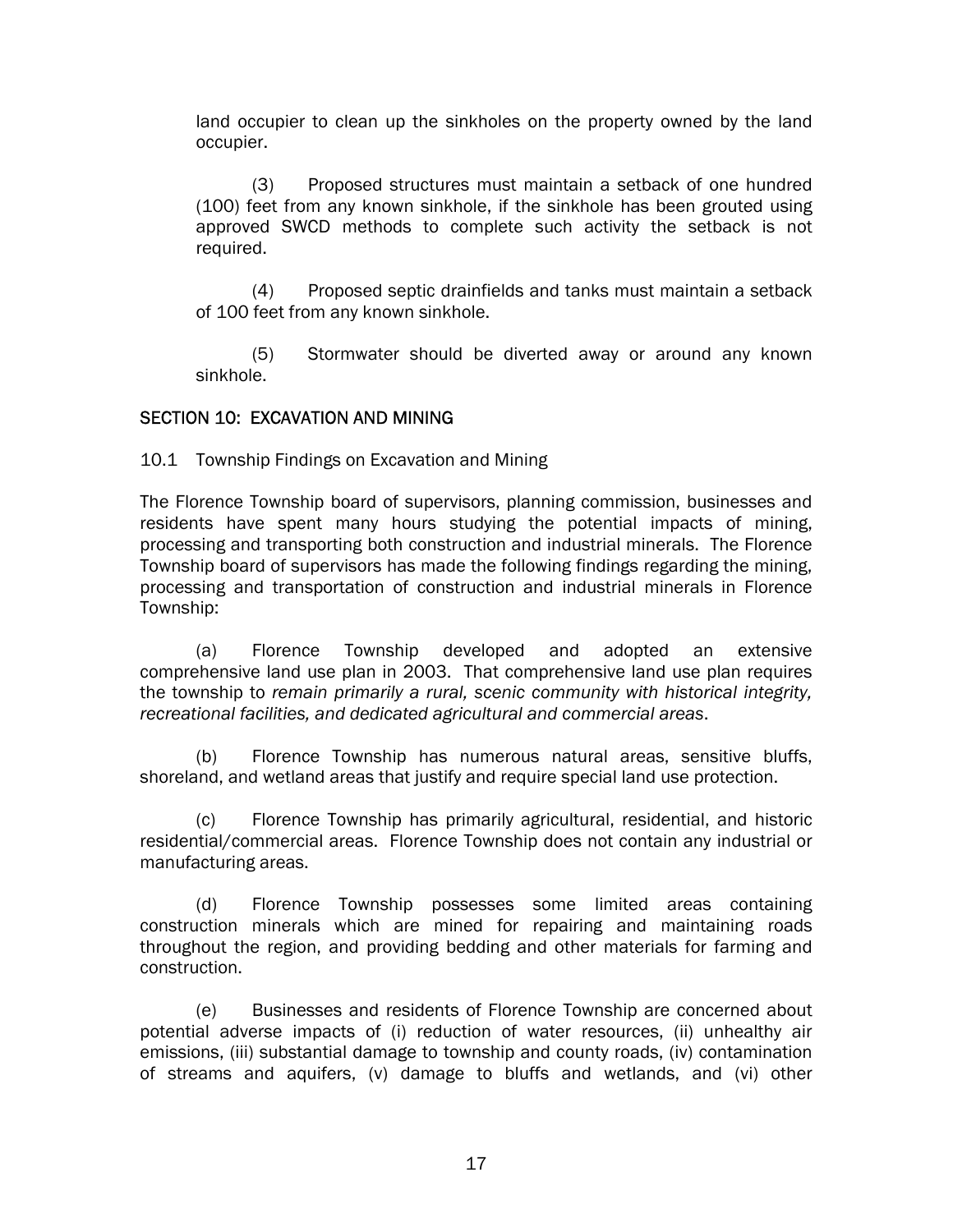environmental problems, if Florence Township should allow the mining, processing and transporting of industrial minerals to occur within the township.

 (f) Businesses and residents of Florence Township are concerned that adding the mining and processing of large-scale industrial minerals to the already existing limited mining of construction minerals would create a highly industrialized township, contrary to the goals and purposes contained in the township comprehensive land use plan.

 (g) In 2011, Goodhue County approved a county-wide moratorium on silica sand mining for the purpose of determining the impacts of that proposed land use on county residents, businesses, agriculture and the environment. Ultimately, Goodhue County revised its zoning ordinance to provide for stricter regulation of mining.

 (h) The neighboring City of Red Wing and other Goodhue County communities have expressed concern that *there is almost no information available about health hazards related to casual or ambient exposure to silica sand particulate*, and have urged the State of Minnesota to develop statewide standards in regulating industrial minerals mining to protect the entire Southeastern Minnesota region.

 (i) Florence Township is not attempting to regulate a mineral or product. Florence Township seeks to regulate a mining process. The Florence Township board of supervisors recognizes that the land use operations for mining and processing industrials minerals are very different than the land use operations for mining and processing construction minerals. The industrial minerals mining land use operations are larger-scaled industrial, consume more appropriated water, require more concentrated heavy truck hauling traffic to single destinations, and embrace other differences than the mining of construction minerals. The Minnesota Department of Natural Resources recognizes this mining land use process difference in its different rules for the leasing of state-owned lands for mining industrial minerals and construction minerals.

 (j) The Florence Township board of supervisors determines that largescale mining and the mining and processing of industrial minerals are incompatible with (i) this township's comprehensive land use plan, (ii) the non-industrial character of this township, (iii) the need to protect the sensitive natural features prevalent throughout this township, (iv) concerns about unhealthy exposure to ambient air emissions of mining industrial minerals, (v) the need to protect sensitive streams, aquifers and water resources in this township, and (vi) the need to protect agricultural, residential, and historic residential/commercial areas.

## 10.2 Purpose

The purpose of this section on excavation and mining is to (i) protect natural landscapes from excessive excavation and mining activity, (ii) protect water resources, aquifers, streams, and rivers from excessive contamination and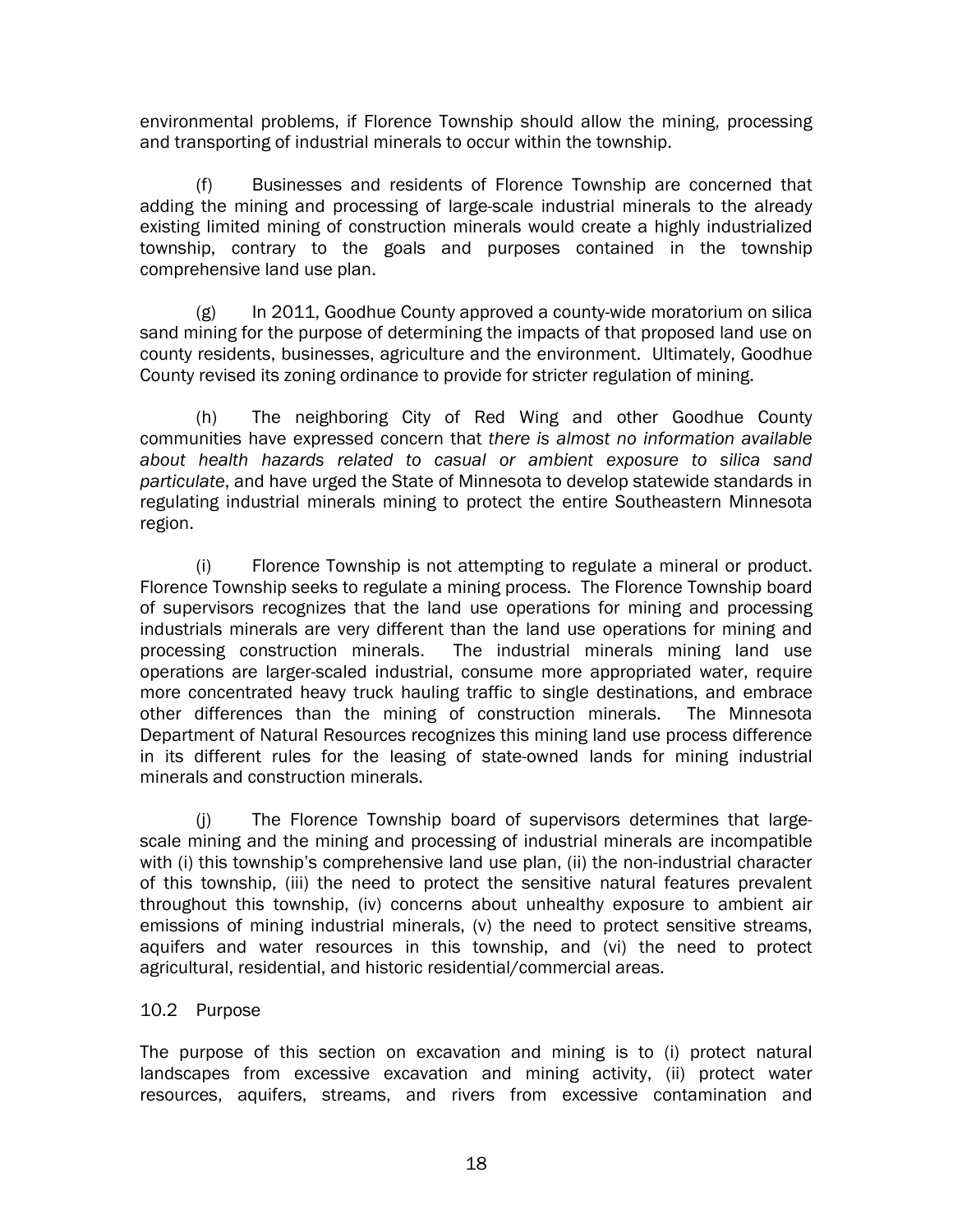appropriation, (iii) minimize soil erosion, (iv) protect agricultural land and farming activity, (v) prohibit large-scale extraction and mining of industrial minerals, (vi) protect existing recreational and tourist businesses, (vii) protect residents from unhealthy air emissions from mining activity, (viii) prevent the industrialization of agricultural, open space and residential communities, (ix) minimize road and bridge damage from high-volume and heavy truck traffic hauling industrial minerals, and (x) minimize land use conflicts.

## 10.3 Definitions

(a) Excavation and Mining.

The terms "excavation and mining" include but are not limited to (i) any process or method of digging, excavating, mining, drilling, blasting, tunneling, dredging, stripping, or removing metals, minerals, or materials from the land surface or underground, (ii) the processing, washing, cleaning, screening, filtering, sorting, stockpiling and storage of all excavated or mined minerals and materials, and (iii) the removal and transportation of all excavated and mined minerals and materials. The terms "excavation and mining" apply to all activity occurring at excavation or mining sites, including sites identified as quarries and sand pits.

(b) Construction Minerals.

The term "construction minerals" includes natural common rock, stone, aggregate, gravel and sand that is produced and used for local construction purposes, including road pavement, unpaved road gravel or cover, concrete, asphalt, building and dimension stone, railroad ballast, decorative stone, retaining walls, revetment stone, riprap, mortar sand, construction lime, agricultural lime and bedding sand for livestock operations, sewer and septic systems, landfills, and sand blasting. The term "construction minerals" does not include "industrial minerals and metals" as defined in Section 10.3(c).

(c) Industrial Minerals.

The term "industrial minerals" includes naturally existing high quartz level stone, silica sand, quartz, graphite, diamonds, gemstones, kaolin, and other similar minerals used in industrial applications, but excluding construction minerals as defined in Section 10.3(b). Industrial minerals may be used, among several industrial uses, as a proppant for the hydraulic fracturing of shale for oil and gas production. Silica sand is categorized as an industrial mineral by the Minnesota Department of Natural Resources and the North American Industry Classification System under classification no. 212322.

(d) Processing of Industrial Minerals.

The term "processing of industrial minerals" includes the processing, washing, cleaning, screening, filtering, sorting, stockpiling and storage of all excavated or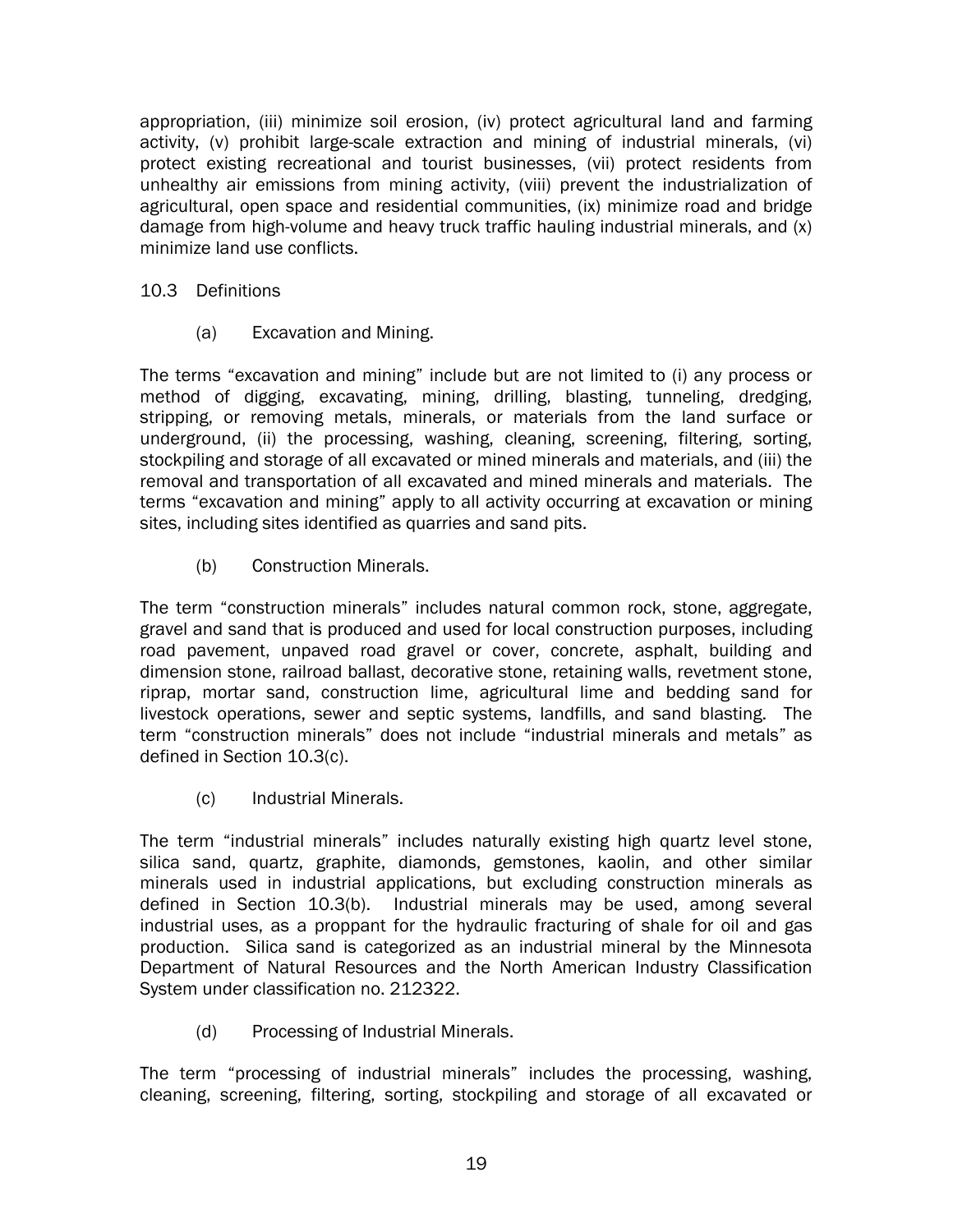mined industrial minerals, whether at the mining site or any other place in Florence Township.

(e) Transfer Facility.

The term "Transfer Facility" means a developed facility designed for transporting and loading extracted or mined minerals onto rail, barge or truck for destinations outside Florence Township.

## 10.4 Excavation and Mining of Construction Minerals

 (a) No person shall construct, develop, or operate any facility that engages in the excavation or mining of construction minerals without first obtaining an interim use permit from Florence Township. No person shall engage in the excavation or mining of construction minerals without first obtaining an interim use permit from Florence Township. An application for interim use permit for the excavation or mining of construction minerals shall contain all of the information required in Article 14, Section 5 of the County Ordinance.

 (b) No new or proposed expanded project for the excavation or mining of construction minerals shall exceed 40 acres in total boundary size of the property to be excavated or mined, without reclamation of previously mined acreage.

 (c) No more than 6 mining sites for the excavation and mining of construction minerals, including all existing construction minerals mining sites, shall be allowed at any time in Florence Township. If 6 mining sites for the excavation and mining of construction minerals are in operation at any time, no permit will be issued to any proposed new projects for the excavation and mining of construction minerals until at least 1 of the existing mining sites becomes officially inactive and is no longer permitted by Goodhue County.

(d) No person shall use or apply any flocculants or other chemicals to construction minerals, at a mining site or any other site in Florence Township.

(e) Mining operations at the mining site will be Monday through Friday from 7:00 am to 7:00 pm., and Saturday from 7:00 am to 12:00 noon. Mining operations will not be conducted on federally observed holidays or on Sundays.

(f) An application for an interim use permit shall be submitted and processed in accordance with the procedures established in this Ordinance. Florence Township may consider any factor in evaluating an application for interim use permit for the excavation or mining of construction minerals, including, but not limited to, the impacts the proposed operation is to likely have on the environment, surrounding property owners and residents, and public infrastructure. Florence Township may impose such reasonable conditions and restrictions on an interim use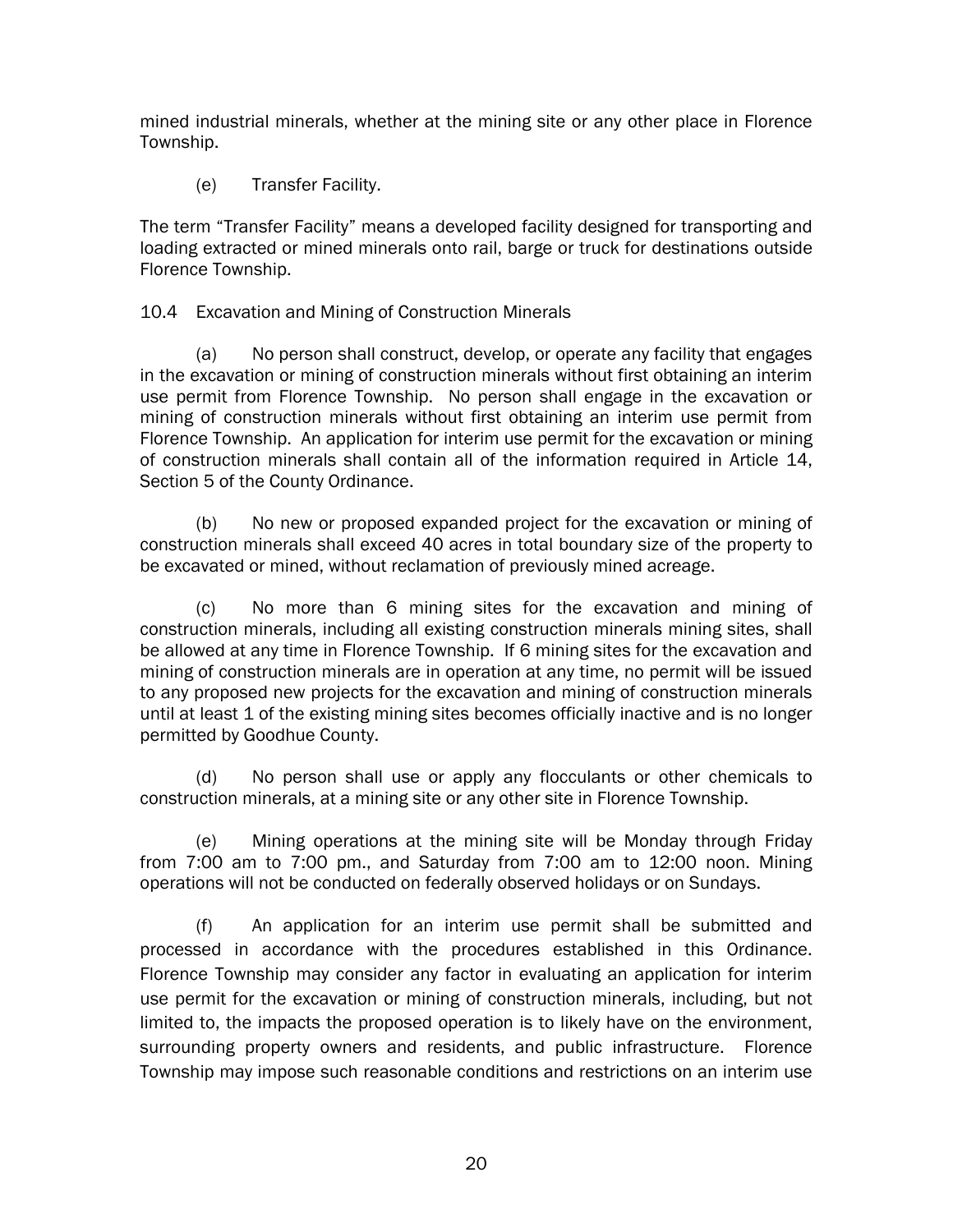permit, including, but not limited to, the conditions identified in Article 14, Section 5, Subd. 3, paragraph E of the County Ordinance.

10.5 Existing Operations for the Excavation and Mining of Construction Minerals

 (a) If any person is lawfully engaged in the excavation and mining of construction minerals in Florence Township, as of the effective date of this Ordinance, having obtained a conditional use permit for such excavation and mining operation from Goodhue County under the County Ordinance, such person may continue to engage in the excavation and mining of construction minerals at such permitted mining site.

(b) The total area of an existing mining operation shall be limited to the area identified in the conditional use permit issued by Goodhue County. No person shall engage in any excavation and mining of construction minerals beyond the area identified in the conditional use permit issued by Goodhue County, without the prior permission of Florence Township.

(c) If any person lawfully engaged in the excavation and mining of construction minerals in Florence Township proposes to expand the area of excavating and mining construction minerals beyond the area identified in the conditional use permit issued by Goodhue County, such person shall apply to Florence Township for an interim use permit for such expanded mining operation.

# 10.6 Excavation and Mining of Industrial Minerals

 (a) The excavation and mining of industrial minerals in Florence Township is prohibited. No person shall construct, develop or operate any facility in Florence Township that engages in the excavation and mining of industrial minerals. No person shall engage in the excavation or mining of industrial minerals in Florence Township. The Florence Township Board shall not issue a permit to any person to engage in the excavation and mining of industrial minerals in Florence Township.

 (b) No person lawfully engaged in the excavation and mining of construction minerals in Florence Township shall construct, develop or engage in the excavation and mining of industrial minerals in Florence Township.

# 10.7 Processing of Industrial Minerals

(a) No person shall construct, develop or operate any facility for the processing or washing of industrial minerals, or engage in the processing or washing of industrial minerals, at a mining site or any other site in Florence Township. The Florence Township Board shall not issue a permit to any person to engage in the processing of industrial minerals in Florence Township.

(b) No person shall use or apply any flocculants or other chemicals to industrial minerals, at a mining site or any other site in Florence Township.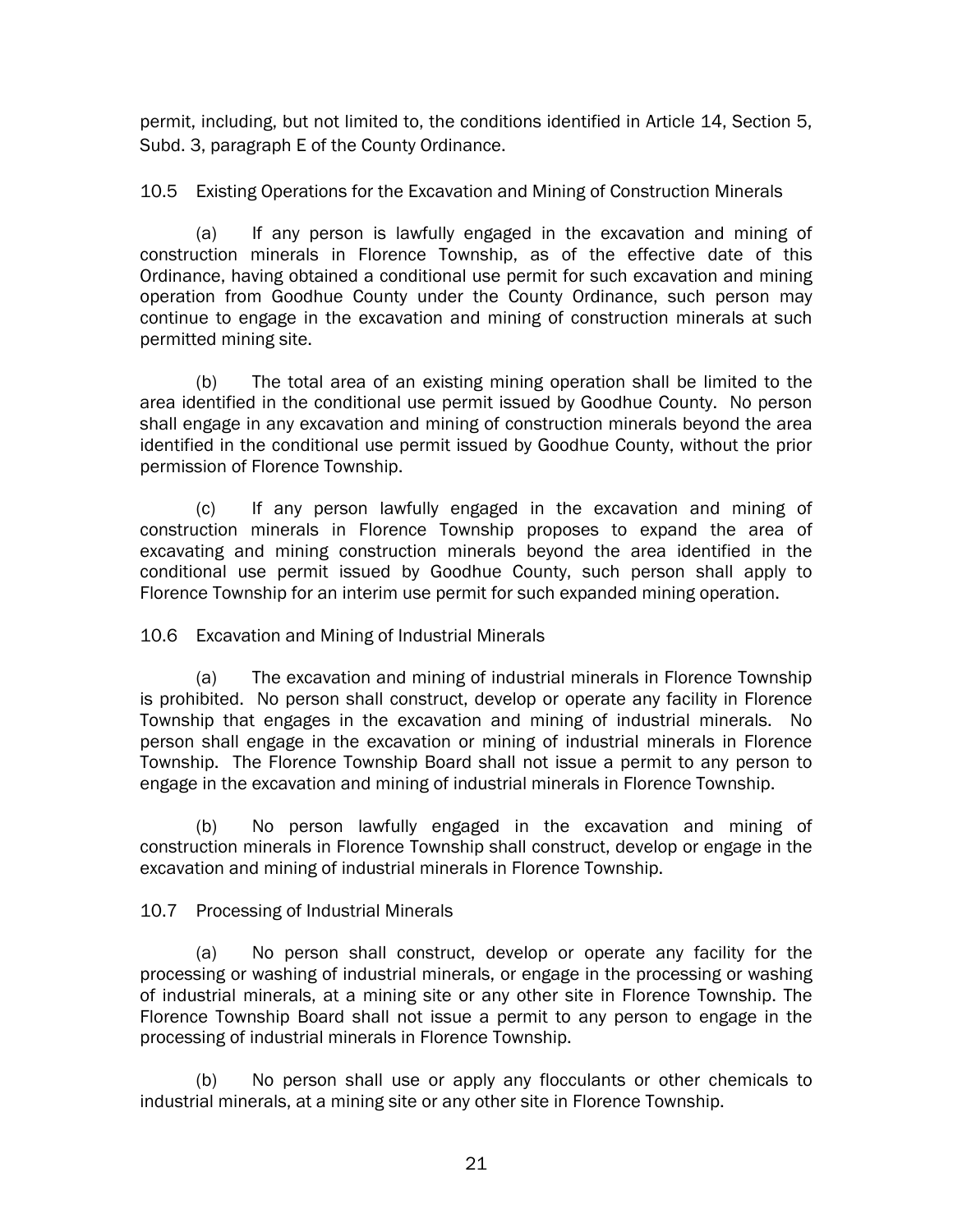## 10.8 Transfer Facilities

No person shall construct or develop any transfer facility, or operate a transfer facility, in Florence Township. The Florence Township Board shall not issue a permit to any person to construct or operate a transfer facility in Florence Township.

## 10.9 Exemptions from Regulation

The following excavation and mining activities are not prohibited or regulated by this Ordinance, and are allowed without the need for obtaining a permit:

(a) Excavation as a part of constructing a structure for which a zoning permit has been obtained from the Township.

(b) Excavation in a right-of-way, temporary easement, or utility corridor by state, county, city, or township authorities in connection with construction or maintenance of public improvements.

(c) Excavation and mining of construction or industrial minerals of an amount, not exceeding 400 cubic yards annually, that is used only at the property from which such minerals are excavated and mined for agricultural or construction purposes.

## SECTION 11: NONCONFORMING USES, STRUCTURES AND LOTS

11.1 Purpose.

It is the purpose of this Section to provide for the regulation of nonconforming buildings, structures and uses and to specify those requirements, circumstances and conditions under which nonconforming buildings, structures and uses will be operated and maintained. This Ordinance establishes separate zoning districts, each of which is an appropriate area for the location of uses which are permitted in that district. It is necessary and consistent with the establishment of these districts that nonconforming buildings, structures and uses will not be permitted to continue without restriction. Furthermore, it is the intent of this Section that all nonconforming uses shall be eventually brought into conformity.

## 11.2 Nonconforming Uses and Structures.

Any use or structure lawfully existing on the effective date of this Ordinance, may be continued at the size and in the manner of operation existing upon such date, except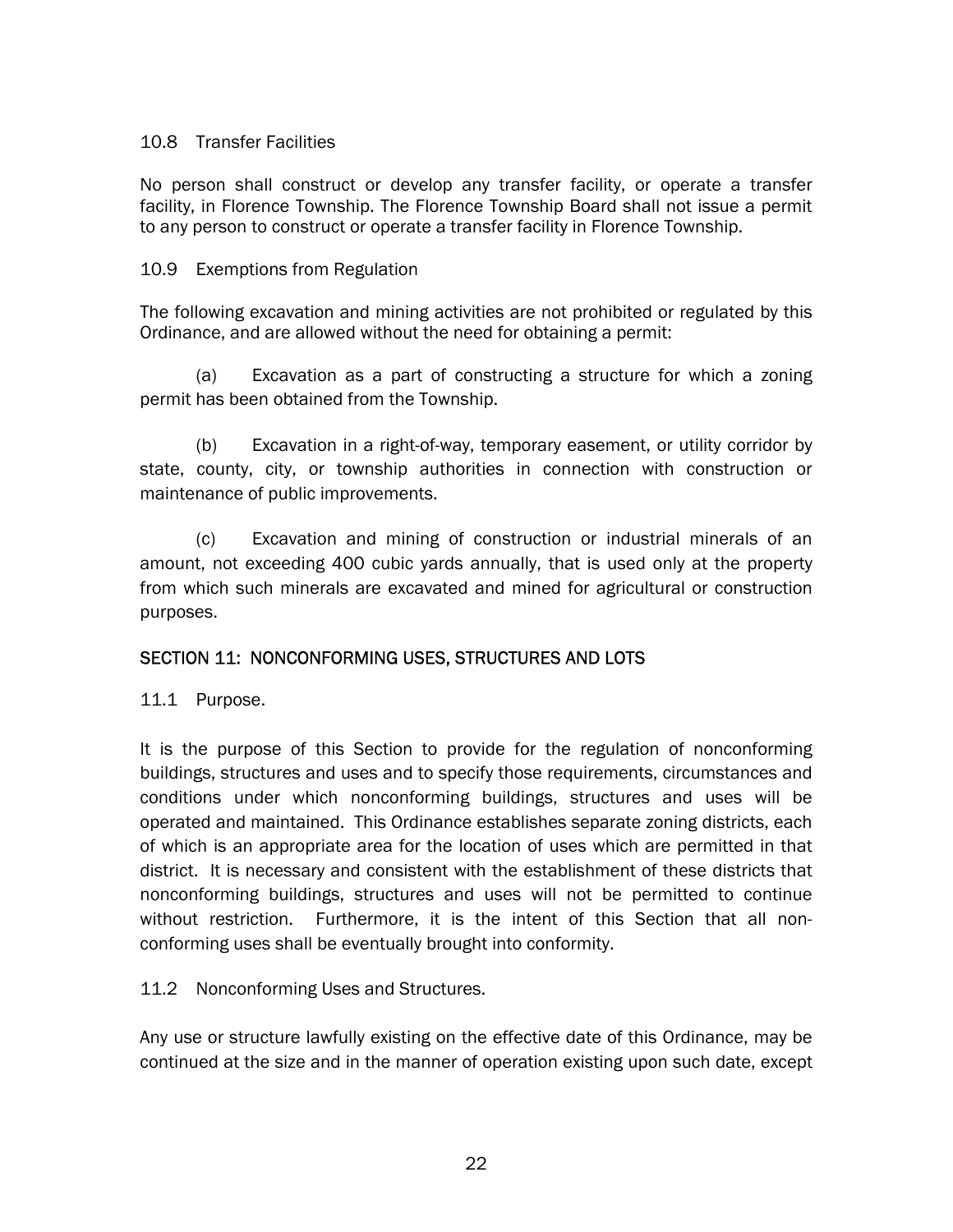as otherwise provided by law or this Ordinance, and subject to the following conditions:

(a) A nonconforming use or structure shall in no way be expanded, enlarged or extended, either on the same property or onto an adjoining lot of record. Prohibited expansion, enlargement or extension shall include anything that increases the intensity of the use including, but not limited to, a change to a more intense nonconforming use or a physical expansion of the existing use or structure that increases the height, volume or area dimensions of the non-conforming use or structure.

(b) Routine maintenance of a structure containing or relating to a lawful nonconforming use is permitted, including any necessary nonstructural repairs and incidental alterations which do not extend or intensify the nonconforming use. Nothing in this section will prevent the placing of a structure into a safe condition after it has been declared unsafe by the building official.

(c) Alterations may be made to a building containing nonconforming residential units when the alterations will improve the livability of such units, provided that such alterations do not increase the number of dwelling units in the building. Such alterations must be approved by the Township Board.

(d) Whenever a nonconforming structure or use is damaged by fire or other peril to the extent of 50 percent or less of its estimated market value, as indicated in the records of the County Assessor at the time of damage, it may be reconstructed. The nonconforming structure or use shall not be permitted to be reconstructed if the damage is greater than 50 percent of the estimated market value as indicated in the records of the County Assessor at the time of damage and no building permit has been applied for within 180 days of when the property was damaged. When a nonconforming structure in a shoreland area with less than 50 percent of the required setback from the water is destroyed by fire or other peril to greater than 50 percent of its estimated market value, as indicated in the records of the County Assessor at the time of damage, the structure setback may be increased by the Township or County, if practical. In that event, conditions will be placed on the building permit in order to mitigate created impacts on adjacent properties and the water body.

(e) Whenever any lawful nonconforming use of any structure or land is replaced by another use or structure, the new use or structure must conform to the provisions of this Ordinance and it shall not thereafter be changed to any nonconforming use or structure.

23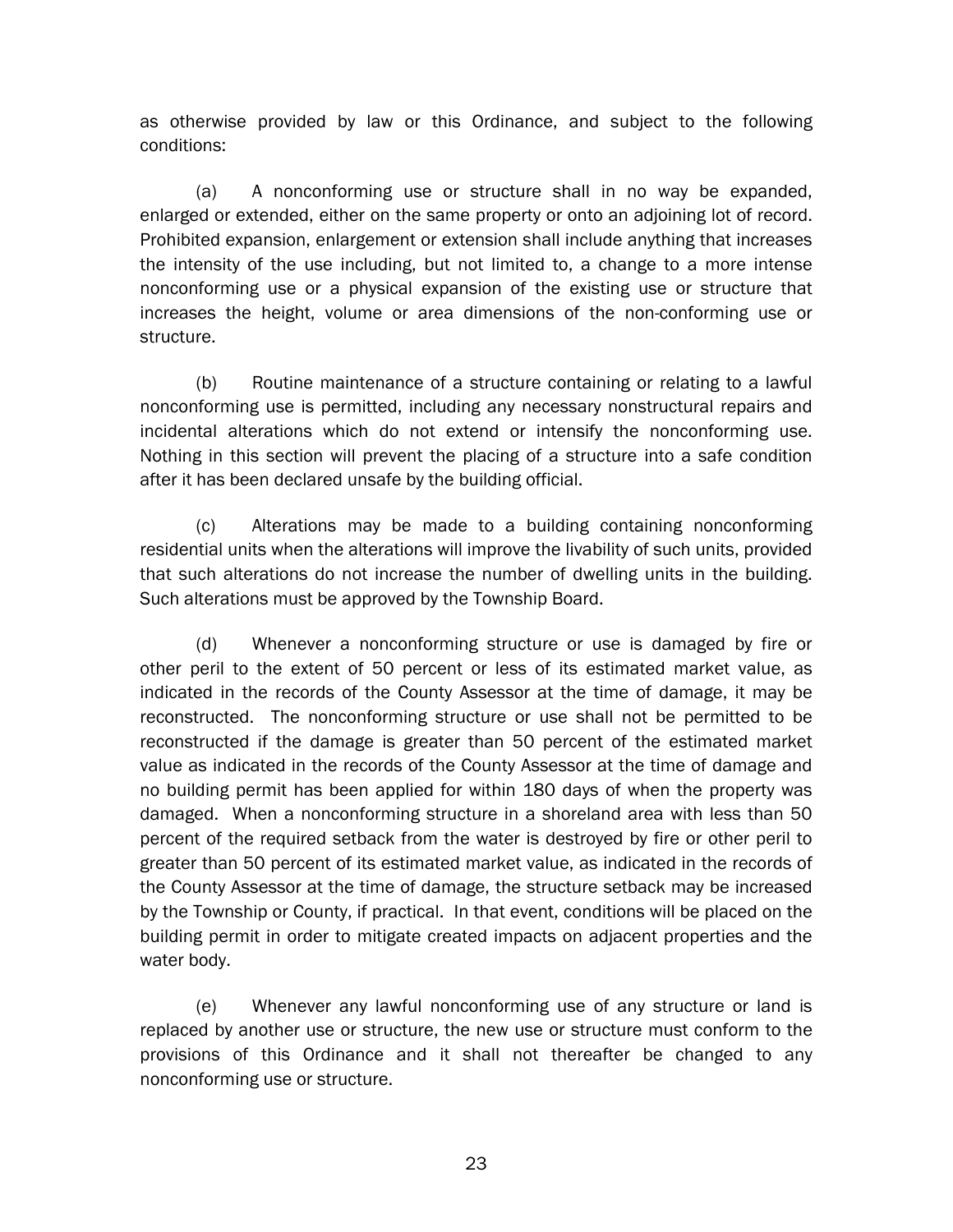(f) If the nonconforming use of land is discontinued for a period of more than one year, the subsequent use of the land or the structure shall be in conformity with this Ordinance.

(g) Nonconforming uses or structures which are declared by Florence Township to be public nuisances shall not be allowed to continue as legal nonconforming uses or structures.

(h) No repair, replacement, maintenance, improvement or expansion of a nonconforming use or structure in a floodplain area shall be allowed if such activity would jeopardize the property's continued eligibility in the National Flood Insurance Program, would increase flood damage potential, or would increase the degree of obstruction to flood flows in the floodway.

(i) An existing resort may maintain and replace its structures and expand to the extent allowed in Minnesota Statutes, Section 103G.227.

(j) A nonconforming use of a parcel of land shall not be extended to cover more land than was occupied by that use when it became nonconforming.

(k) Lawful preexisting nonconforming lots recorded in the office of the County Recorder located in a shoreland area shall be subject to Minnesota Statutes, section 462.357, subdivision 1e, paragraphs (d) through (j).

11.3 Nonconforming Lots.

(a) All lots of record, existing as of the date of this Ordinance and all prior zoning ordinances in the Township, that do not meet the minimum lot area and lot width requirements, may be allowed as building sites without a variance from lot size or width requirements provided that it satisfies all of the following:

- (1) The use is permitted in the district;
- (2) The lot was created compliant with official controls in effect at the time;
- (3) If the lot is in a shoreland area, it has been in separate ownership from abutting lands at all times since it became nonconforming;
- (4) The setback requirements of this Ordinance are met; and
- (5) The applicable ISTS/SSTS regulations are met.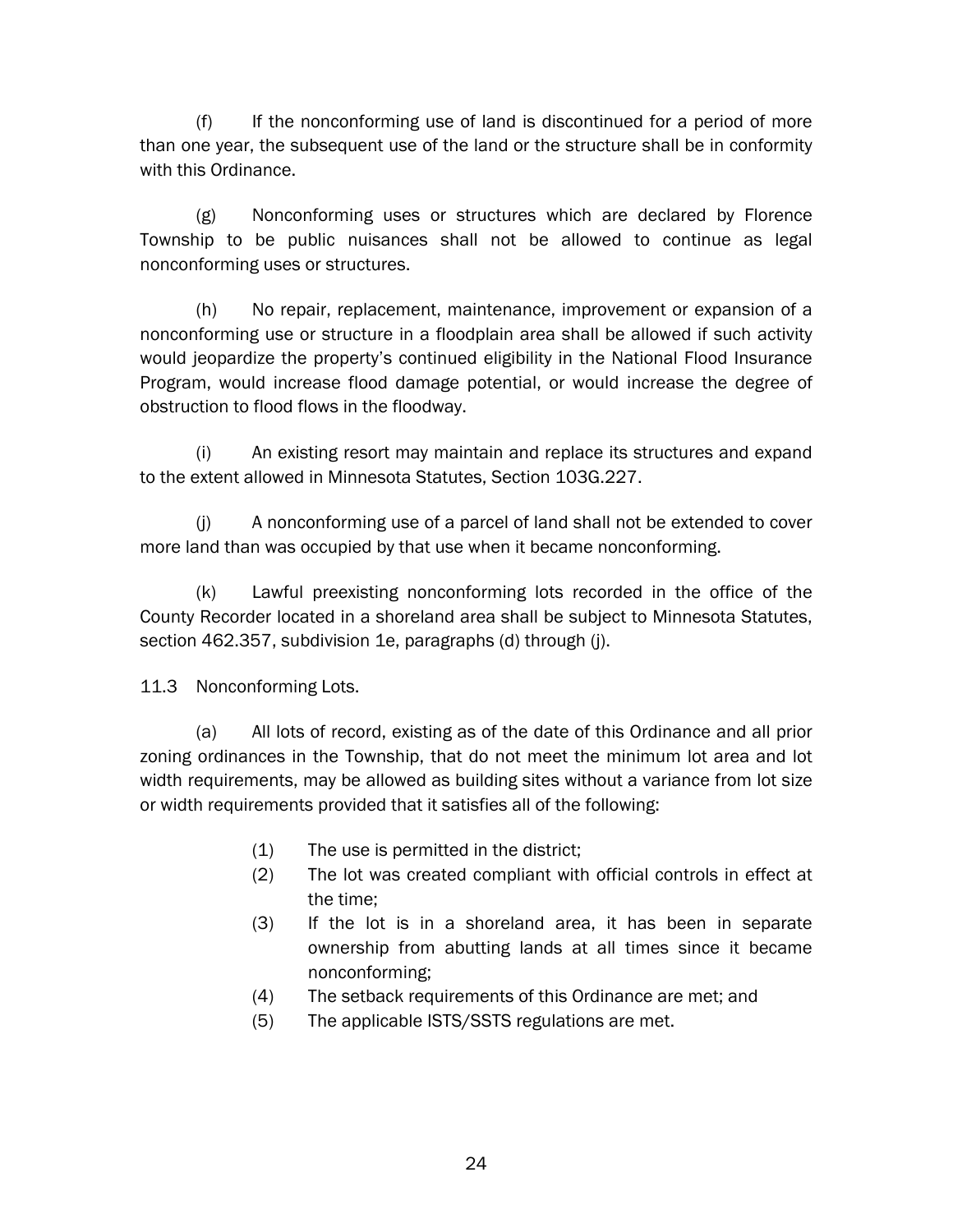(b) Lawful preexisting nonconforming lots recorded in the office of the County Recorder located in a shoreland area shall be subject to Minnesota Statutes, section 462.357, subdivision 1e, paragraphs (d) through (j).

(c) A preexisting lot that is subsequently reduced to a residual parcel because of a taking for a public purpose or public right-of-way shall continue to be considered a parcel of record and shall be considered a legally buildable parcel provided the applicable setback requirements of this Ordinance and the ISTS/SSTS standards are met.

# SECTION 12: LAND USE REQUESTS

12.1 Land Use Permit

(a) Land Use Permit

A land use permit shall be required by any property owner or user of land for the purpose of siting, constructing, building, operating or engaging in any use of land that is allowed and permitted by this Ordinance.

(b) Application.

An application for a land use permit must be on the Township's approved form, be accompanied by the required application fee, be submitted to the Zoning Administrator, and shall contain all of the following information:

- (1) The location and dimensions of the property;
- (2) Be signed by the owner of the property or the owner's authorized agent;
- (3) Describe fully the nature of the proposed construction, alteration, or repair and the estimated cost;
- (4) Describe fully the proposed use of the land;
- (5) A site plan containing all of the information required under Article 2, Section 4, Subd. 4 of the County Ordinance.
- (c) Issuance.

The Township Board is authorized to issue land use permits upon the submission of a complete application and payment of the application fee, provided the Township Board determines the proposed use of the land, and building or structure complies with this Ordinance.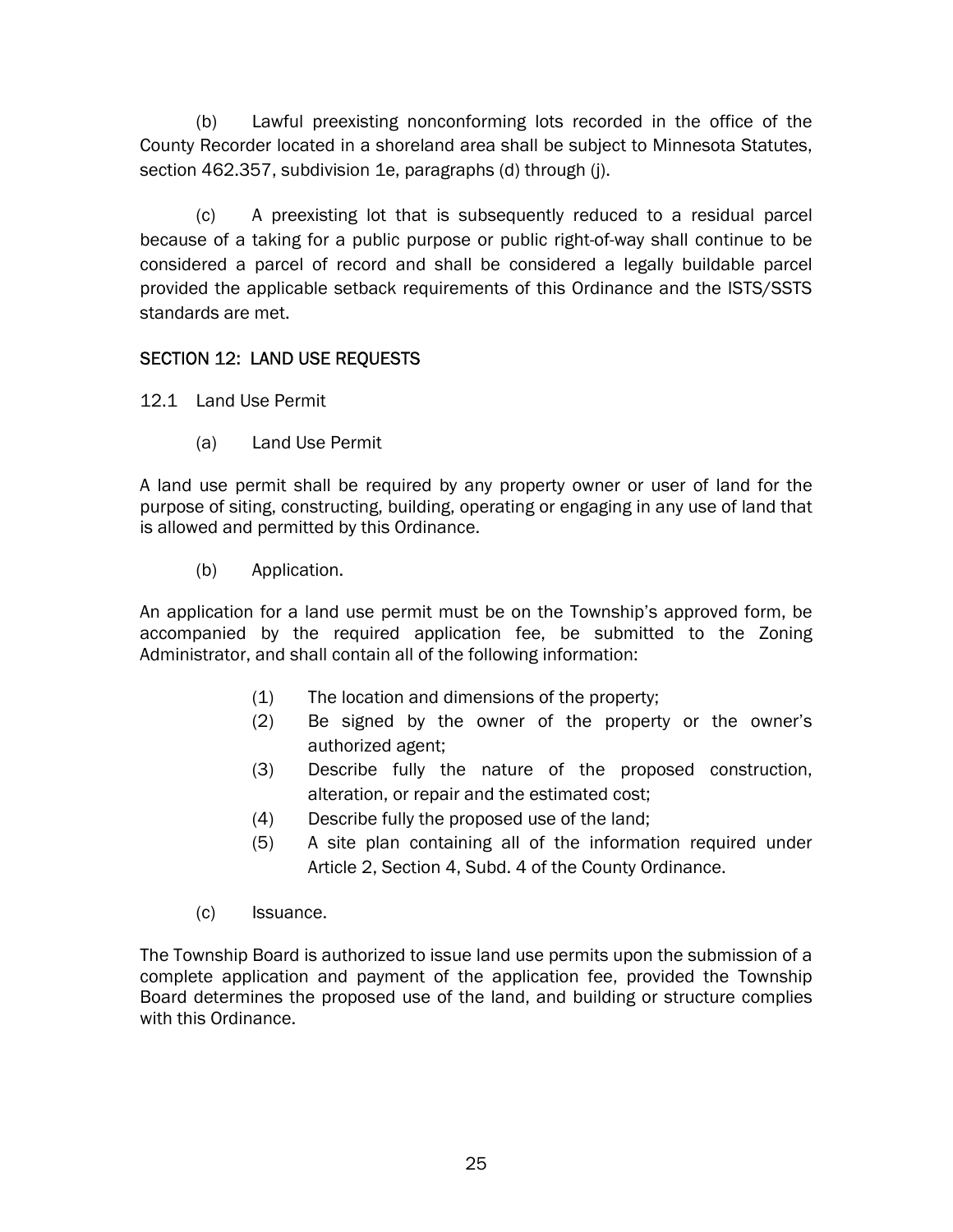(d) Display Required.

The land use permit must be displayed on the property in a location visible from the outside during the excavation, moving, changing, or altering any part of a structure.

(e) Penalties.

Any person who commences a land use activity which requires a land use permit without first having obtained such a permit from the Township shall be required to obtain an after-the-fact land use permit and pay a multiple of the permit fee as indicated in the Township's current fee schedule.

(f) Duration.

All land use permits are valid for one (1) year from the date the permit is issued. If substantial construction has not taken place within one (1) year from the date on which the permit was granted, the permit shall become void and no further work shall occur until a new land use permit is applied for and obtained from the Township.

12.2 Interim Use Permit

(a) Interim Use Permit.

An interim use permit shall be required by any property owner or user of land for any land use purpose, siting, construction, or operation identified as interim use by this Ordinance.

(b) Application.

Application for an interim use permit shall be made by the property owner, or its authorized agent, on the Township's application form, be accompanied by the required application fee and escrow (if required), and must, at a minimum, contain all of the following information:

- (1) The name and mailing address of all property owners of record, according to the county auditor's property tax records, within one-quarter mile of the property to which the application relates;
- (2) The name of the applicant and of all owners of the property to which the application relates; and
- (3) A description of the proposed use including, to the extent applicable, hours of operation, parking, anticipated traffic and routes, lighting plans, identification and explanation of any potential sources of significant noise, dust, vibration, or other impacts reasonably anticipated to be generated by the proposed use which could affect surrounding properties.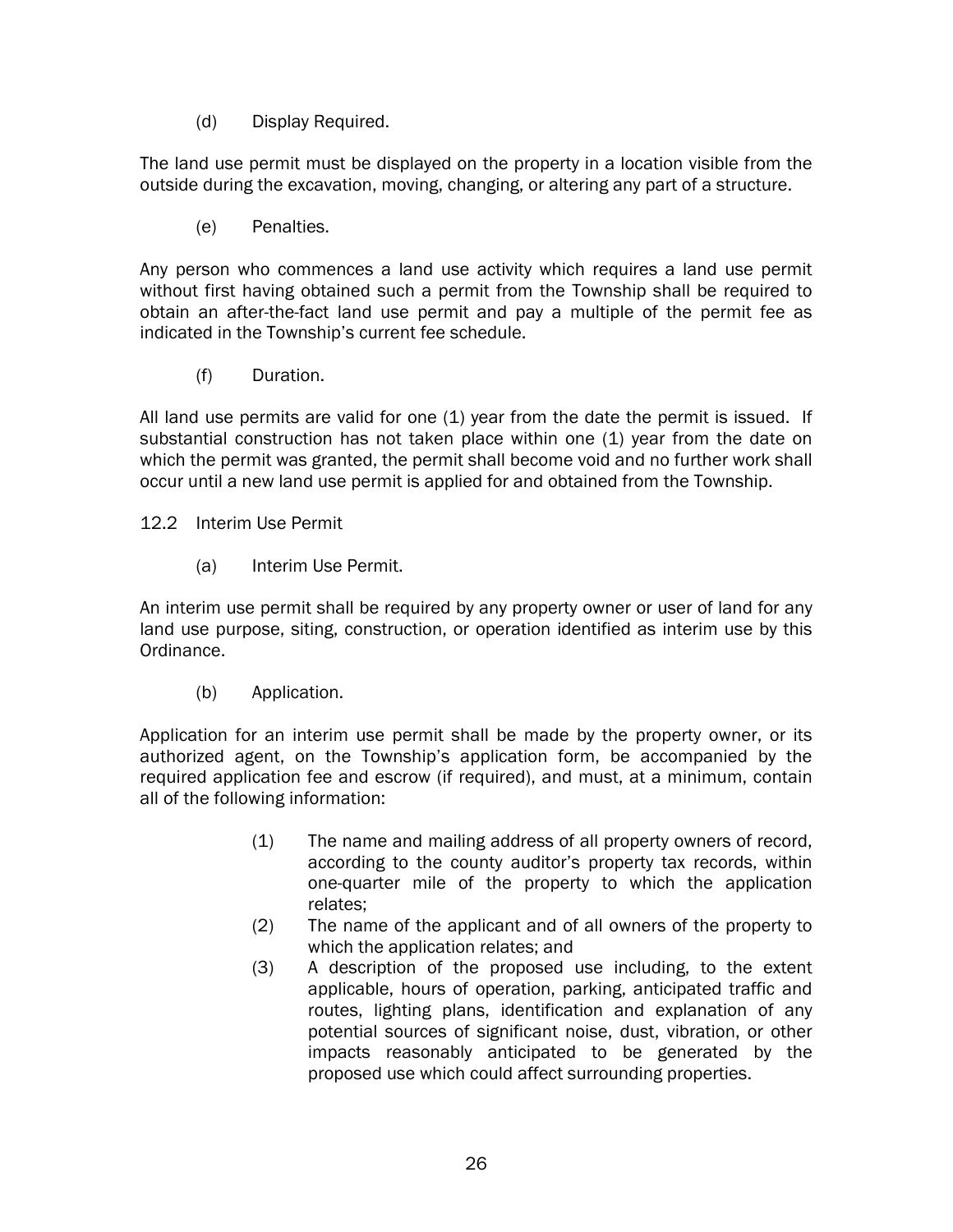(c) Procedure.

Requests for an interim use permit shall comply, and shall be processed in accordance, with the following:

- (1) An application for an interim use permit must be submitted to the Zoning Administrator. The Zoning Administrator shall review the application to determine if it contains all the required information and is otherwise complete, including payment of the required fees. If an application is not complete, the Zoning Administrator shall provide the applicant written notice of what information is needed in order to make the application complete within 15 days of the Township's receipt of the application. The Zoning Administrator shall forward complete applications to the Planning Commission to conduct a hearing.
- (2) At least ten days before the date of the hearing, notice shall be published in the Township's official newspaper and mailed by first-class mail to all property owners of record, according to the county auditor's property tax records, within one-quarter mile of the property to which the application relates. The notice shall state the time, place, and purpose of the hearing. Failure of any property owner to receive notice of the hearing shall not in any way affect the validity of the hearing or its results.
- (3) The Township may conduct one or more site investigations of the property as part of processing a permit application. If a quorum or more of the Planning Commission or of the Township Board conducts a site investigation, notice shall be posted at the Township's posting places at least three days before the date of the inspection unless the inspection is being conducted as part of the hearing. The Township may also conduct one or more site investigations after a permit has been issued to review an alleged or potential violation of the conditions of the permit or of this Ordinance. Submission of an application, and acceptance of a permit, constitutes consent on the part of the owners of the property to the conditions imposed on the permit and to allow the Township to conduct inspections of the property at reasonable times to determine eligibility to receive a permit and then related to the administration and enforcement of the permit.
- (4) The Planning Commission shall conduct a public hearing on the proposed interim use permit and develop a recommendation to the Township Board regarding the proposed permit. The owner, or its authorized agent, is expected to attend the hearing to explain the application and to answer the Planning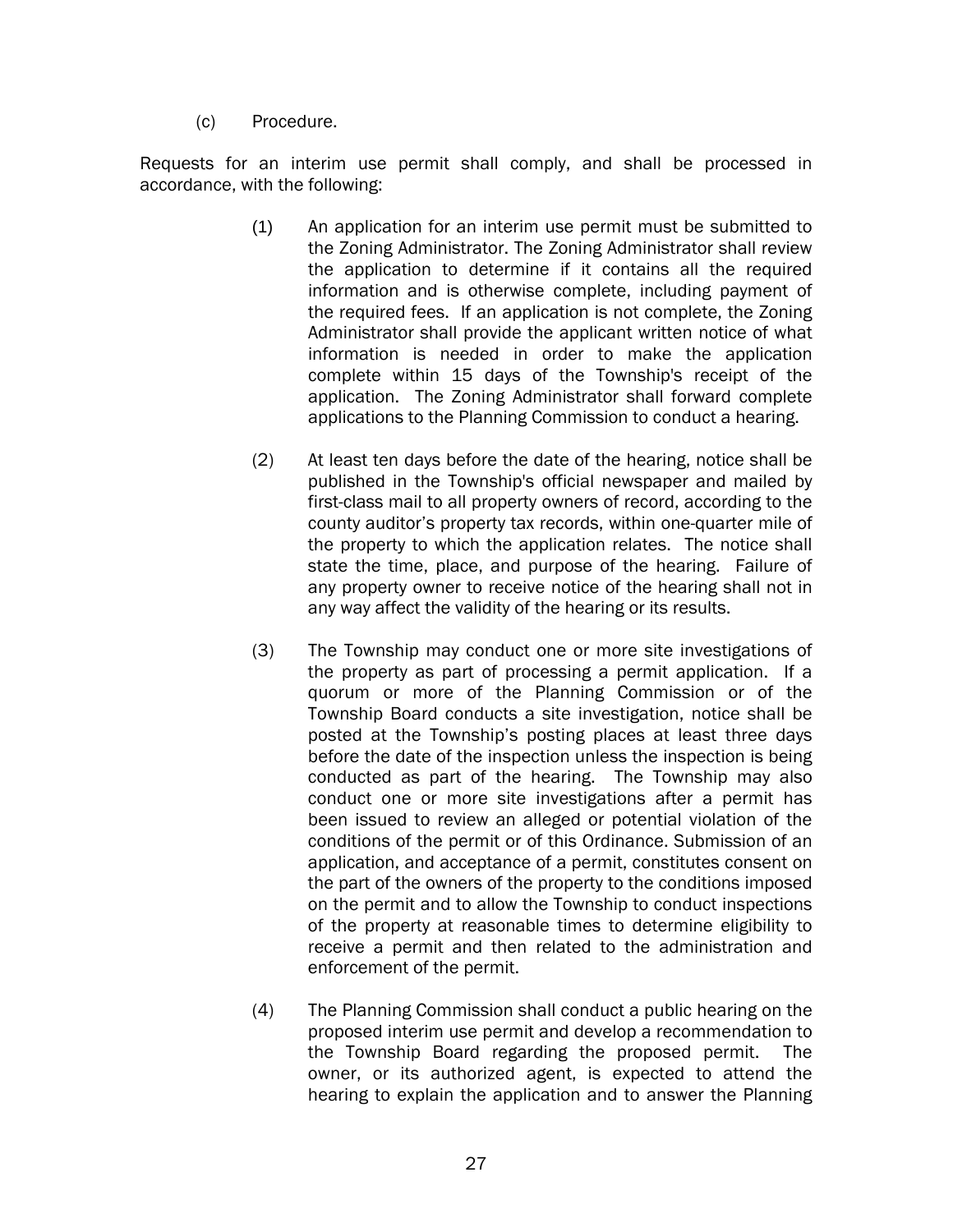Commission's questions. In reviewing the request and developing its recommendation, the Planning Commission shall consider the criteria set out in this Section and such other factors as it determines are appropriate to evaluate the proposed use. It is the owner's burden to demonstrate it is eligible to receive the requested permit. If the Planning Commission recommends approval of the permit, its recommendation shall include the conditions it recommends be placed on the permit. The recommendation shall include any conditions the Planning Commission determines are appropriate and reasonable to address anticipated impacts of the proposed use in order to protect the public health, safety, and welfare. The recommended conditions may include any of the conditions that may be made applicable to a conditional use permit and shall, at a minimum, include the date and/or event on which the permit will expire. The Planning Commission shall forward its recommendation, together with its supporting findings, to the Township Board.

- (5) The Township Board shall consider the Planning Commission's recommendation and make a final decision regarding the proposed interim use permit. The Township Board shall consider the criteria set out in this Section and such other factors as it determines are appropriate to evaluate the proposed use including, but not limited to, the criteria evaluated by the Planning Commission in making its recommendation. The Township may impose such reasonable conditions as it determines are necessary on interim use permits it issues, including a requirement to provide and maintain with the Township a performance bond or other financial security. An interim use permit must indicate, in the conditions placed on the permit, the date and/or event on which it terminates.
- (c) Criteria.

An "interim use" is a temporary use of property until a particular date, until the occurrence of a particular event, or until zoning regulations no longer permit it. In granting an interim use permit, the Township Board shall consider the effect of the proposed use upon the health, safety, morals, and general welfare of occupants of surrounding lands and water bodies. The Township Board shall make the following findings where applicable:

- (1) The proposed use meets the applicable standards set forth for conditional use permits.
- (2) The proposed use will terminate upon a date or event that can be identified with certainty.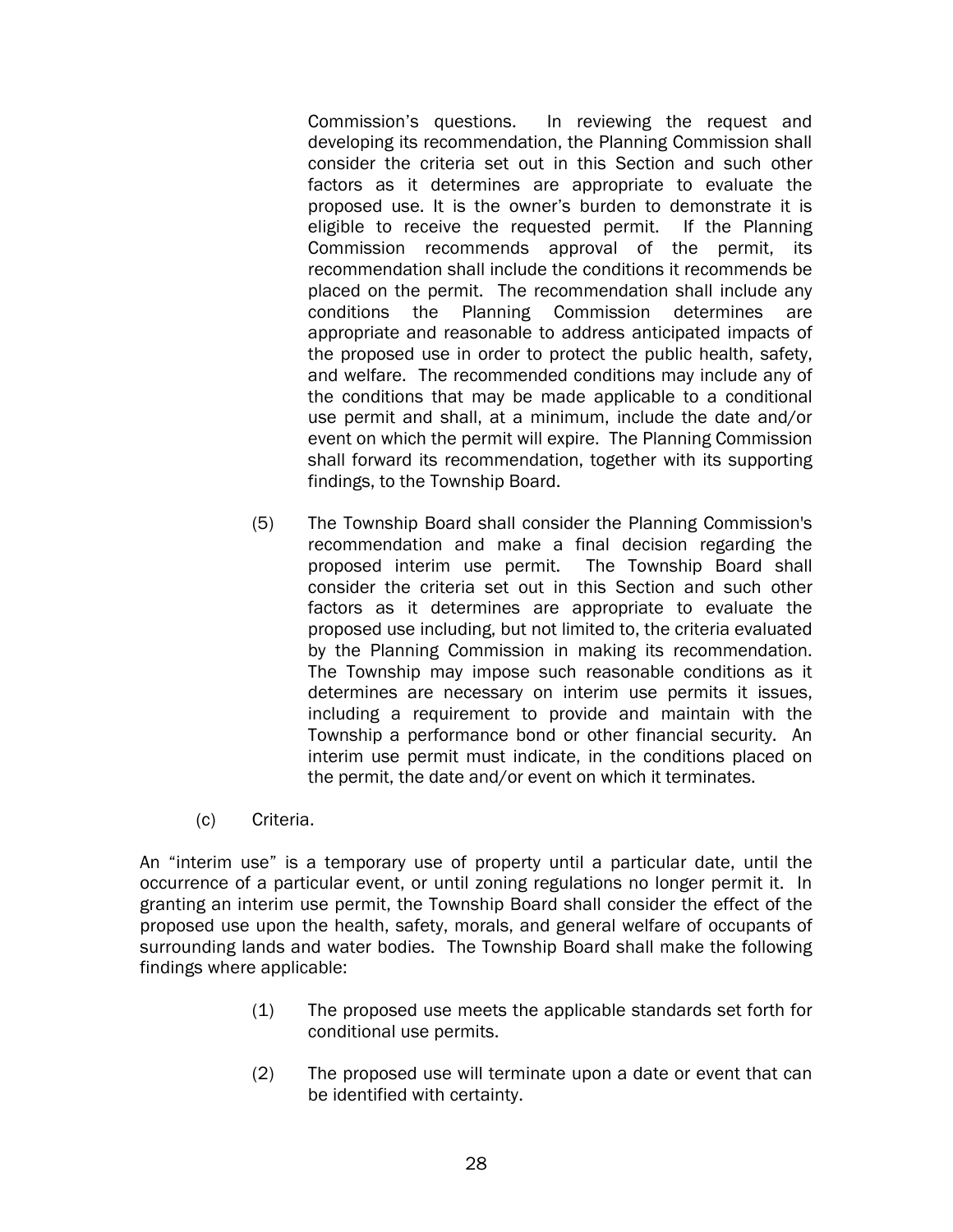- (3) The proposed use will not impose additional costs on the public if it is necessary for the public to take the property in the future.
- (d) Amended Permit.

Any change involving structural alterations, enlargement, intensification of the use or similar change not specifically permitted by an interim use permit shall require that the interim use permit be amended. An application to amend an existing interim use permit shall be administered in the same manner that is required for a new interim use permit. All application and review procedures shall apply.

(e) Expiration and Revocation.

An interim use permit shall expire and become void if the use it allows is not substantially started within 12 months from its date of issuance. A substantial start means more than preliminary steps have been taken such that preparations to initiate the use are mostly complete. An interim use permit shall expire as of the date or event identified in the permit, but the owner may apply for a new interim use permit. The Township Board shall revoke an interim use permit if it determines, after notice to the owner and conducting a public hearing, that any of conditions imposed on the permit have been violated.

- 12.3 Conditional Use Permit
	- (a) Conditional Use Permit.

A conditional use permit shall be required by any property owner or user of land for any land use purpose, siting, construction, or operation identified as conditional use by this Ordinance.

(b) Application.

Application for a conditional use permit shall be made by the property owner, or its authorized agent, on the Township's application form, be accompanied by the required application fee and escrow (if required), and must, at a minimum, contain all of the following information:

- (1) The name and mailing address of all property owners of record, according to the county auditor's property tax records, within one-quarter mile of the property to which the application relates;
- (2) The name of the applicant and of all owners of the property to which the application relates; and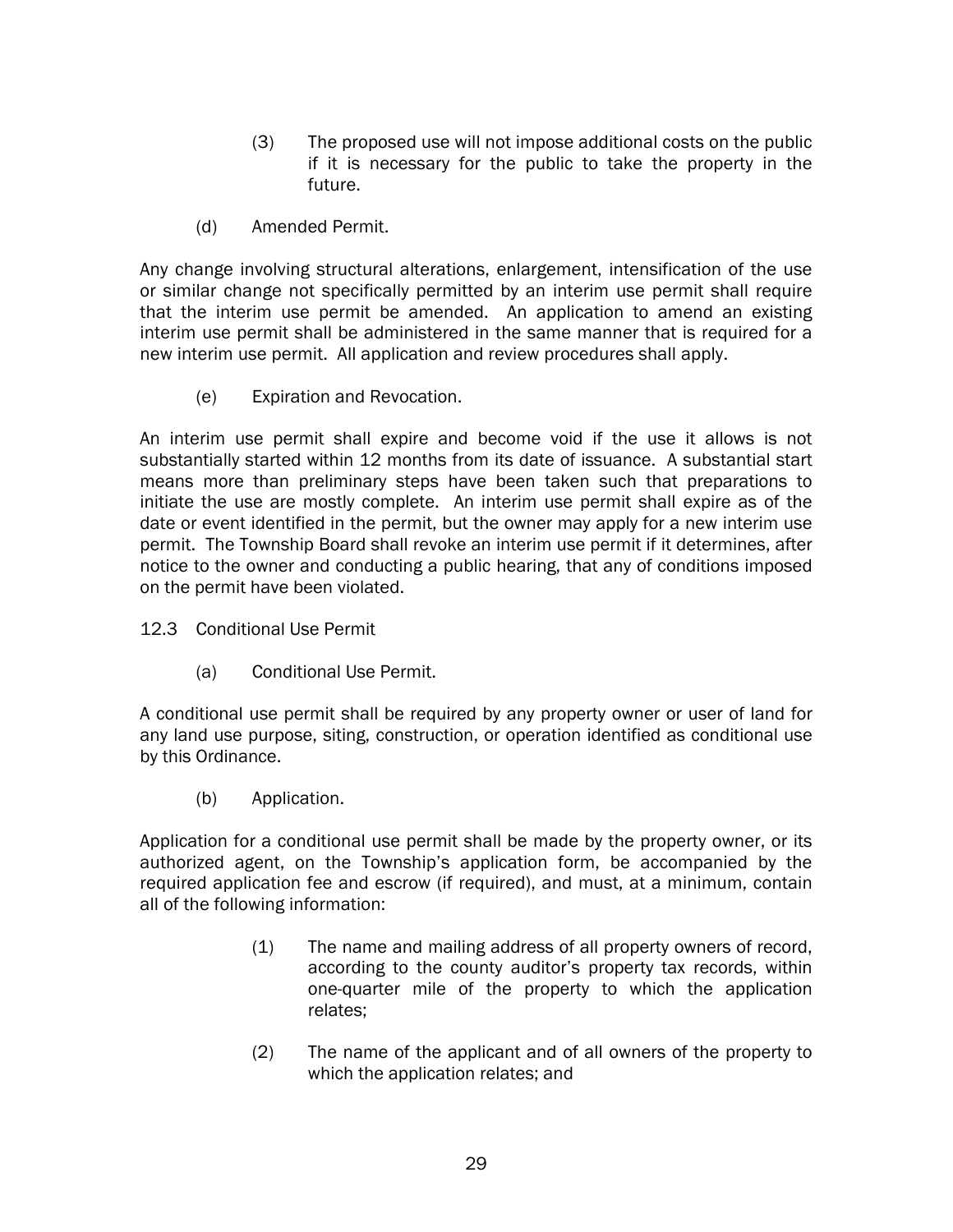- (3) A description of the proposed use including, to the extent applicable, hours of operation, parking, anticipated traffic and routes, lighting plans, identification and explanation of any potential sources of significant noise, dust, vibration, or other impacts reasonably anticipated to be generated by the proposed use which could affect surrounding properties.
- (c) Procedure.

Requests for a conditional use permit shall comply, and shall be processed in accordance, with the following:

- (1) An application for a conditional use permit must be submitted to the Zoning Administrator. The Zoning Administrator shall review the application to determine if it contains all the required information and is otherwise complete, including payment of the required fees. If an application is not complete, the Zoning Administrator shall provide the applicant written notice of what information is needed in order to make the application complete within 15 days of the Township's receipt of the application. The Zoning Administrator shall forward complete applications to the Planning Commission to conduct a hearing.
- (2) At least ten days before the date of the hearing, notice shall be published in the Township's official newspaper and mailed by first-class mail to all property owners of record, according to the county auditor's property tax records, within one-quarter mile of the property to which the application relates. The notice shall state the time, place, and purpose of the hearing. Failure of any property owner to receive notice of the hearing shall not in any way affect the validity of the hearing or its results.
- (3) The Township may conduct one or more site investigations of the property as part of processing a permit application. If a quorum or more of the Planning Commission or of the Township Board conducts a site investigation, notice shall be posted at the Township's posting places at least three days before the date of the inspection unless the inspection is being conducted as part of the hearing. The Township may also conduct one or more site investigations after a permit has been issued to review an alleged or potential violation of the conditions of the permit or of this Ordinance. Submission of an application, and acceptance of a permit, constitutes consent on the part of the owners of the property to the conditions imposed on the permit and to allow the Township to conduct inspections of the property at reasonable times to determine eligibility to receive a permit and then related to the administration and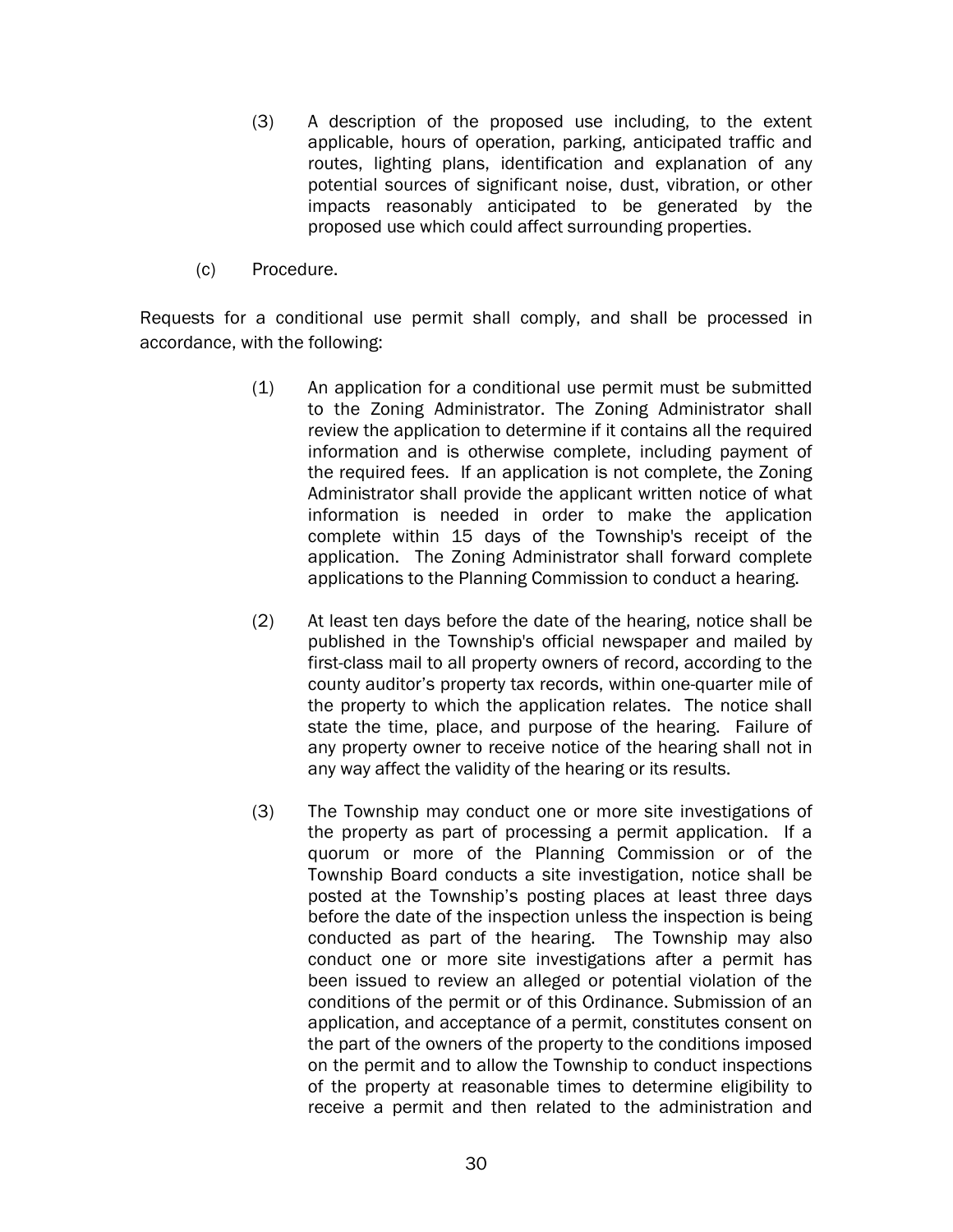enforcement of the permit.

- (4) The Planning Commission shall conduct a public hearing on the proposed conditional use permit and develop recommendation to the Township Board regarding the proposed permit. The owner, or its authorized agent, is expected to attend the hearing to explain the application and to answer the Planning Commission's questions. In reviewing the request and developing its recommendation, the Planning Commission shall consider the standards and criteria set out in this Section in addition to any other standards or criteria applicable to the specific proposed use that may be set out in this Ordinance. It is the owner's burden to prove that the standards and criteria can be met in a manner that does not adversely affect the health, safety or general welfare of the residents in the Township. If the Planning Commission recommends approval of the permit, its recommendation shall include the conditions it recommends be placed on the permit. The recommended conditions may include any of those identified in this Section as well as any others the Planning Commission determines are appropriate and reasonable to address anticipated impacts of the proposed use in order to protect the public health, safety, and welfare. The Planning Commission shall forward its recommendation, together with its supporting findings, to the Township Board.
- (5) The Township Board shall consider the Planning Commission's recommendation and make a final decision regarding the proposed conditional use permit. The Township Board may impose such conditions on the permits it issues as it determines are reasonable to address anticipated impacts of the proposed use in order to protect the public health, safety, and welfare.
- (b) Standards and Criteria.

In addition to any specific criteria or standards this Ordinance contains with respect to a particular use, the following standards and criteria will be used to evaluate if a conditional use permit should be issued based on whether the proposed use, under the circumstances, would:

- (1) Be detrimental to or endanger the public health, safety, comfort, convenience or general welfare of the neighborhood or the Township;
- (2) Be harmonious with the general and applicable specific objectives of the Township's Comprehensive Plan;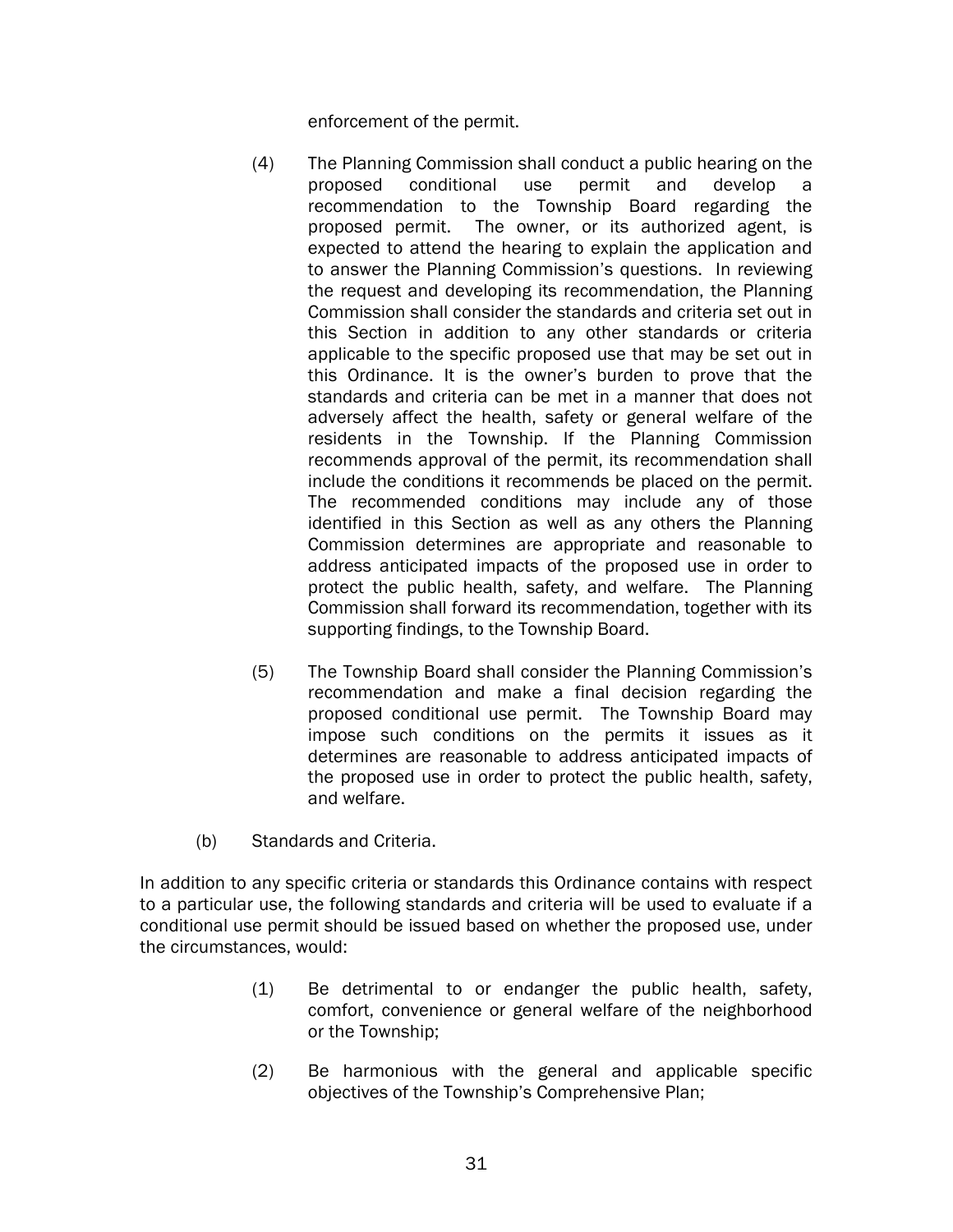- (3) Be designed, constructed, operated and maintained to be compatible in appearance with the existing or intended character of the general vicinity and will not change the essential character of that area;
- (4) Be hazardous or disturbing to existing or future neighboring uses;
- (5) The conditional use will not be injurious to the use and enjoyment of the other property in the immediate vicinity for the purposes already permitted and will not substantially diminish and impair property values within the general vicinity.
- (6) The establishment of the conditional use will not impede the normal and orderly development and improvement of the surrounding vacant property for uses predominant in the area.
- (7) Adequate utilities, access roads, drainage and other necessary facilities have been, or shall be provided by the applicant.
- (8) Adequate measures have been or will be taken to prevent or control offensive odor, fumes, dust, noise and vibration so that none of these will constitute a nuisance and to control lighted signs, if permitted, and other lights in such a manner that no disturbance to neighborhood residents will result.
- (9) Involve uses, activities, processes, materials equipment and conditions of operation that will be detrimental to any persons, property or the general welfare because of excessive production of traffic, noise, smoke, fumes, scenic blight, glare or odors;
- (10) Involve lighting, including lighted signs, that would impair the enjoyment of property and/or property owners in the vicinity or the safety of the traveling public;
- (11) Be in conformance with the provisions of this Ordinance, and would not unreasonably interfere with the health, safety, and welfare of the surrounding owners and the public, if conducted in compliance with the conditions imposed on the permit; and
- (12) Adequately provide for parking, current and anticipated traffic congestion, and traffic safety so the use does not become or create a nuisance.
- (c) Conditions.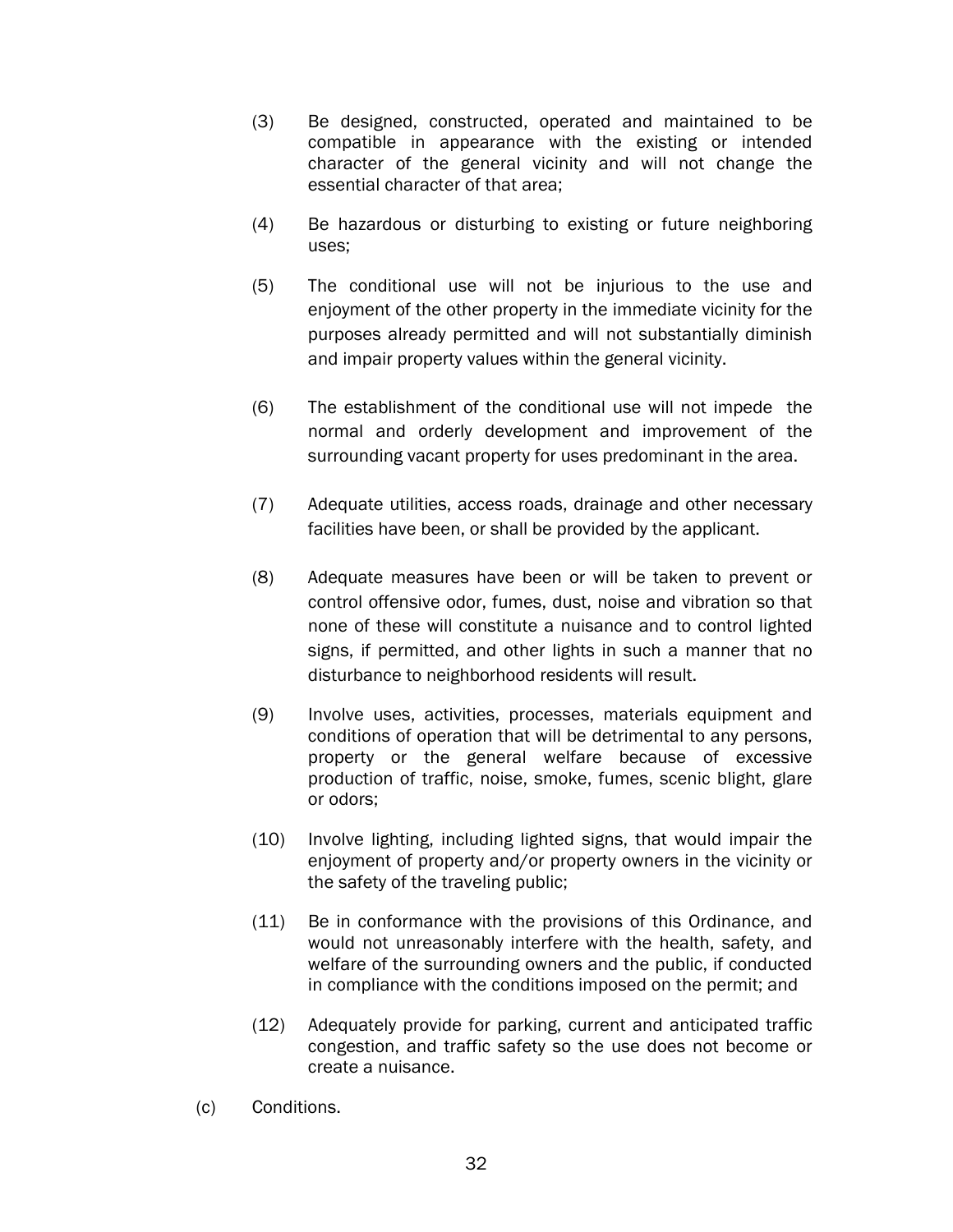The Township Board may attach such conditions to a conditional use permit it issues as it deems necessary to achieve the purpose of this Ordinance and to protect the public health, safety, and welfare. These conditions may include, but are not be limited to, the following:

- (1) Increased setbacks;
- (2) Landscaping, berming, fencing, screening or other facilities to protect nearby property;
- (3) Periods and/or hours of operation;
- (4) Intensity and duration of lighting;
- (5) Deed restrictions;
- (6) Location of parking and signs;
- (7) Toxic material storage and handling;
- (8) Fire control and access plan;
- (9) Compliance with prior conditional use permits and periodic reviews; and
- (10) Any other reasonable requirements necessary to fulfill the purposes and intent of this Ordinance including, but not limited to, the protection of public health, safety, and welfare as determined by the Township Board.
- (d) Recording.

The Township Board will record, at the owners' expense, the conditional use permits it issues.

- (e) Amended Permit. Any change involving structural alterations, enlargement, intensification of the use or similar change not specifically permitted by a conditional use permit shall require that the conditional use permit be amended. An application to amend an existing conditional use permit shall be administered in the same manner that is required for a new conditional use permit. All application and review procedures shall apply.
- (f) Expiration and Revocation: A conditional use permit shall expire and become void if the use it allows is not substantially started within 12 months from its date of issuance. A substantial start means more than preliminary steps have been taken such that preparations to initiate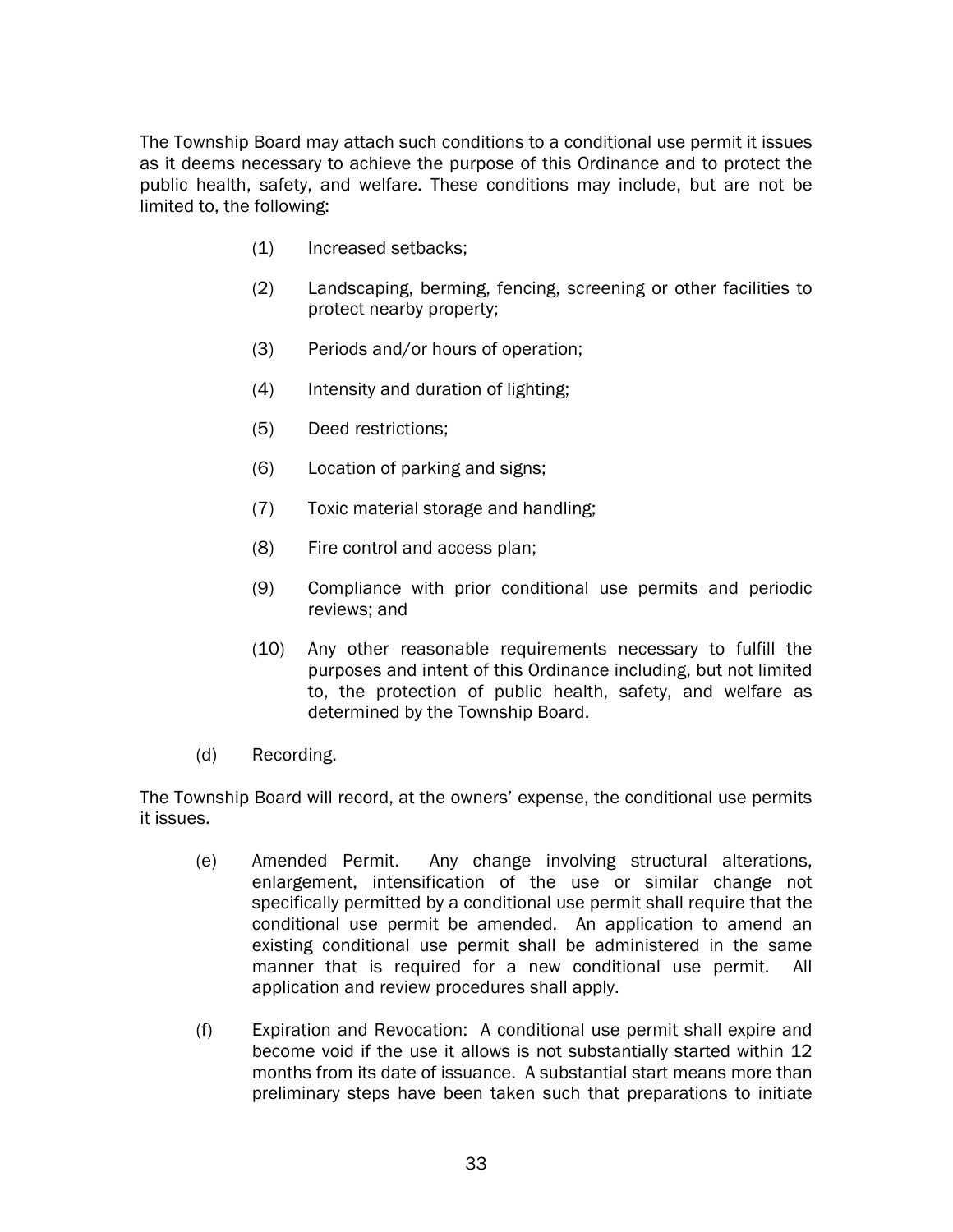the use are mostly complete. The Township Board shall revoke a conditional use permit if it determines, after notice to the owner and conducting a public hearing, that any of conditions imposed on the permit have been violated.

#### 12.4 Variance

(a) Purpose

The purpose of this section is to provide for deviations from the literal provisions of this Ordinance in instances where their strict enforcement would cause practical difficulties because of physical circumstances unique to the individual property under consideration, and to grant such variances only when it is demonstrated that such actions will be in keeping with the spirit and intent of this Ordinance.

(b) Standards for Evaluating a Variance.

The Board of Appeals and Adjustments shall not grant a variance from the regulations of this Ordinance unless it shall make findings of fact based upon the evidence presented and on the following standards as required by Minnesota Statutes 462.357 Subd. 6:

> (1) The variance request is in harmony with the intent and purpose of the ordinance.

> (2) The variance request is consistent with the comprehensive plan.

> (3) The applicant has established that there are practical difficulties in complying with the official control and proposes to use the property in a reasonable manner.

> (4) The variance request is due to special conditions or circumstances unique to the property not created by owners of the property since enactment of this Ordinance.

> (5) The variance will not alter the essential character of the locality nor substantially impair property values, or the public health, safety or welfare in the vicinity.

> (6) Economic considerations alone do not constitute practical difficulties.

> (7) The variance cannot be alleviated by a reasonable method other than a variance and is the minimum variance which would alleviate the practical difficulty.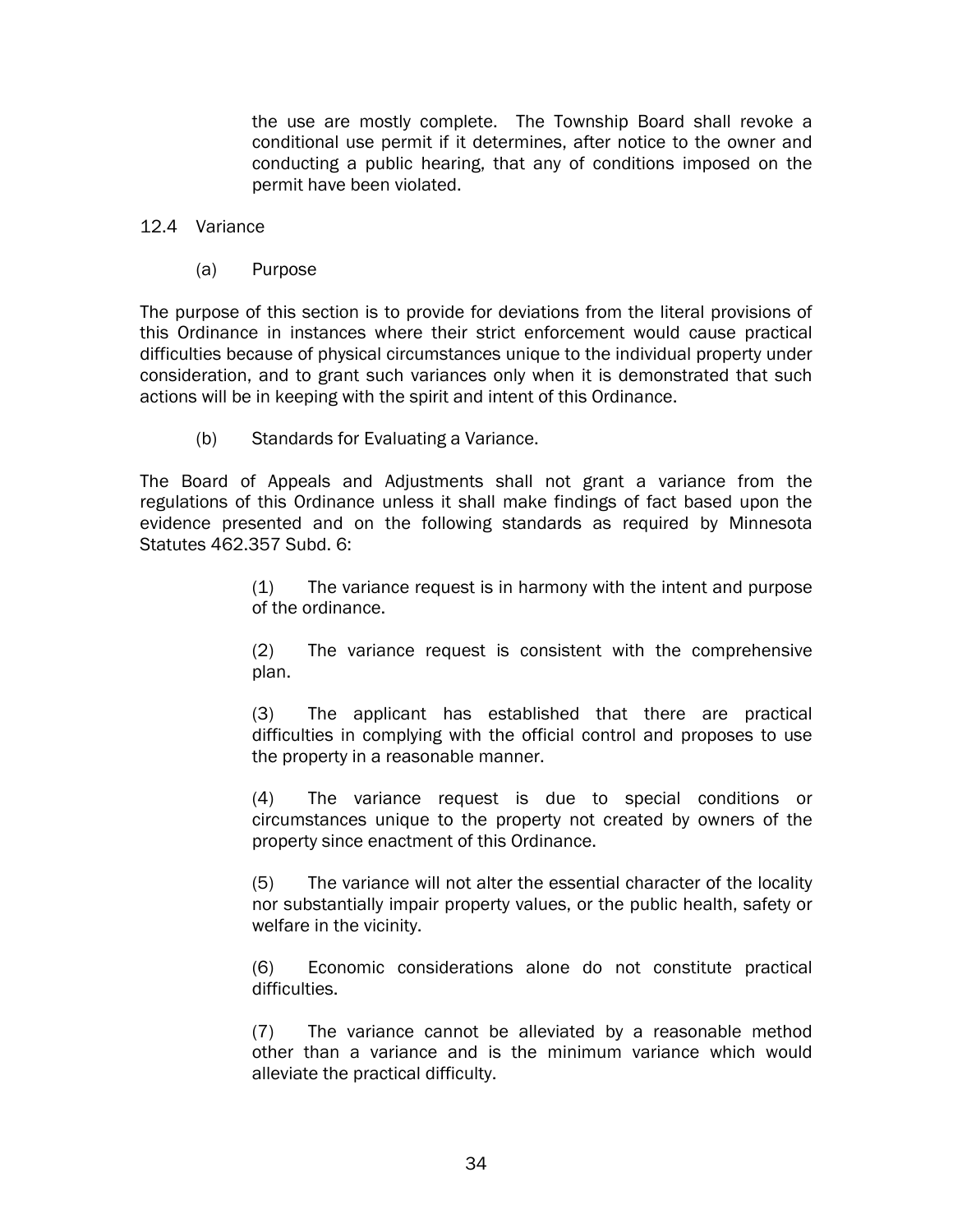(8) The request is not a use variance and shall not have the effect of allowing any use that is not allowed in the zoning district, permit a lower degree of flood protection than the regulatory flood protection elevation or permit standards lower than those required by state law.

(c) Application for Variance

Application for a variance shall set forth reasons that the variance is justified in order to make reasonable use of the land, structure or building. If the Board of Appeals and Adjustments find that the conditions apply to the proposed lot or parcel, the township may grant a variance from the strict application of this Ordinance to relieve such practical difficulties to the degree considered reasonable, provided such relief may be granted without impairing the intent of this Ordinance. Practical difficulties include, but are not limited to, inadequate access to direct sunlight for solar energy systems. Variances shall be granted for earth sheltered construction as defined in section 216C.06, subdivision 14, when in harmony with the official controls. 6. The Board of Appeals and Adjustments may impose conditions in the granting of variances. A condition must be directly related to and must bear a rough proportionality to the impact created by the variance. The Board of Appeals and Adjustments shall arrive at a decision on such appeal or variance in accordance with Minnesota Statute Section 15.99 also known as the "Sixty (60)-day law." It shall make its decision in writing setting forth the findings of fact and the reasons for its decisions.

12.5 Amendments to Zoning Ordinance, Zoning Districts Map, and Comprehensive Land Use Plan

(a) Amendments.

Amendments to this Ordinance, the zoning districts map, including requests to rezone property, and the township comprehensive land use plan shall only occur as provided in this Section.

(b) Initiation of Amendments.

Amendments to this Ordinance the zoning districts map, and the township comprehensive land use plan may be initiated by the Township Board, the Planning Commission, or by application of an affected property owner. Any amendment not initiated by the Planning Commission shall be referred to the Planning Commission for review and shall not be acted upon by the Township Board until it has received the Planning Commission's recommendations, or until at least 60 days after the proposed amendment was submitted to the Planning Commission.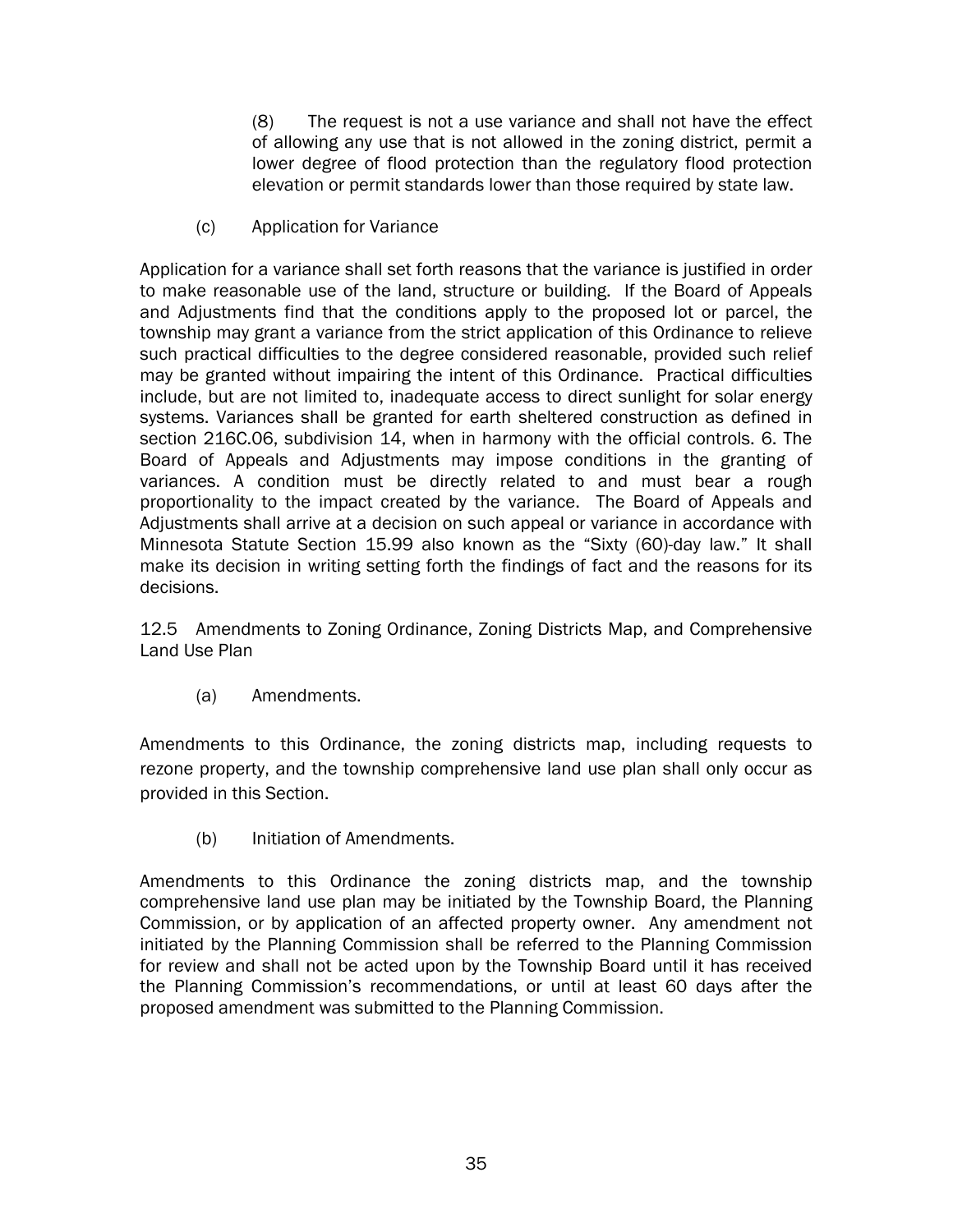(c) Application for Amendment.

A property owner seeking an amendment to this Ordinance or the zoning districts map, including a request to rezone property, shall complete the Township's application form, together with the required application fee and escrow (if required), and the application must, at a minimum, contain all of the following information:

- (1) If the application involves a request to change district boundaries affecting an area of five acres or less, the name and mailing address of all property owners of record, according to the county auditor's property tax records, within one-quarter mile of the property to which the application relates;
- (2) The name of the applicant and of all owners of the property to which the application relates; and
- (3) A description of the specific provisions of the Ordinance, or the proposed change in zoning, and proposed change.
- (d) Procedure.

Applications for an amendment, including rezoning, shall be processed as follows:

- (1) An application for an amendment must be submitted to the Zoning Administrator. The Zoning Administrator shall review the application to determine if it contains all the required information and is otherwise complete, including payment of the required fee. If an application is not complete, the Zoning Administrator shall provide the applicant written notice of what information is needed in order to make the application complete within 15 days of the Township's receipt of the application. The Zoning Administrator shall forward complete applications to the Planning Commission to conduct a hearing.
- (2) Amendments proposed by the Planning Commission to change, amend and modify this Ordinance, the zoning districts map, or the township comprehensive land use plan shall be forwarded in writing to the Township Board for review. If the Township Board authorizes the Planning Commission to proceed with the amendment, the Planning Commission shall hold a hearing on the proposed amendment in accordance with the Township Board's authorization and this Section. If the Township Board initiated the amendments, the Planning Commission shall hold a hearing on the proposed amendments in accordance with this section.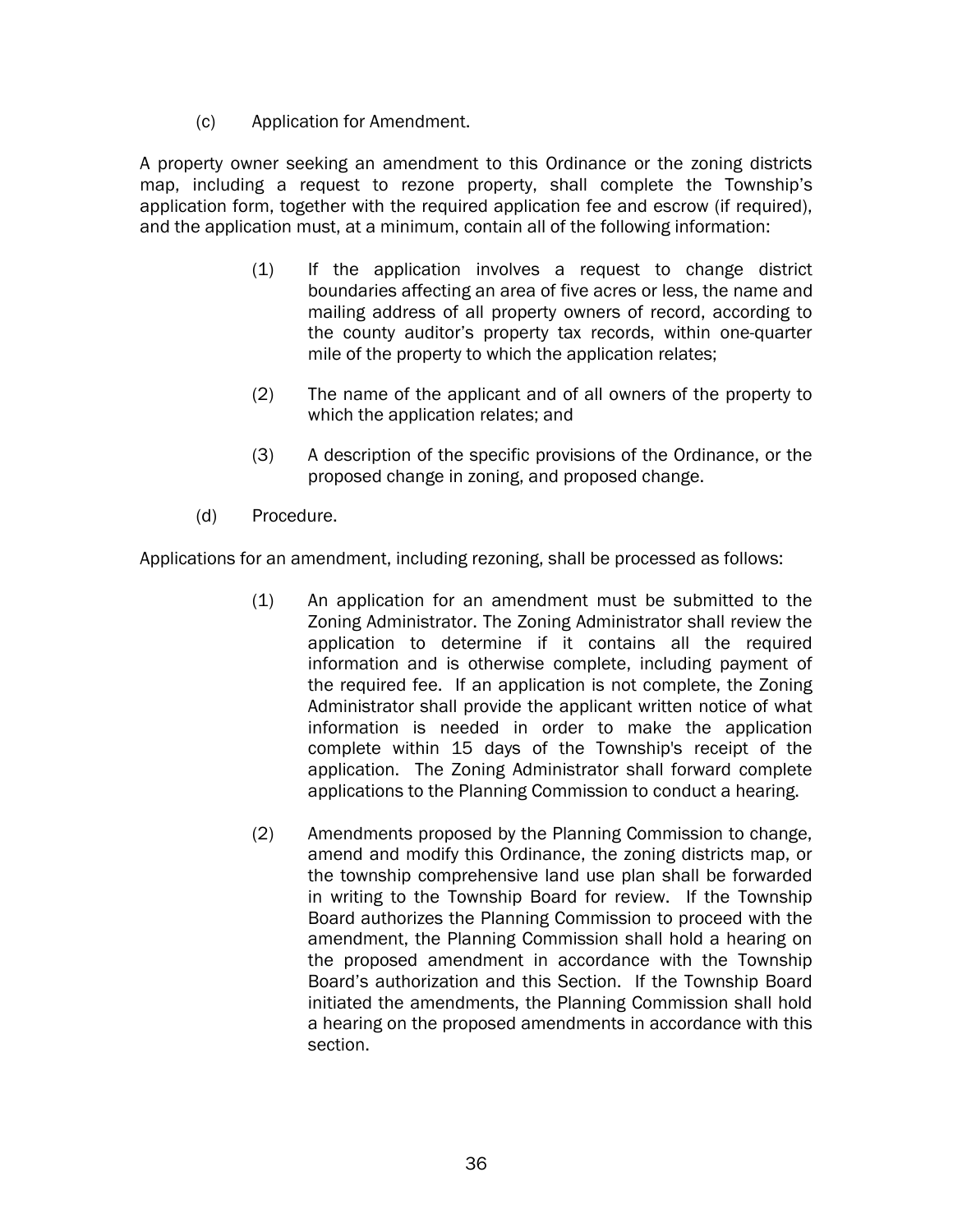- (3) At least ten days before the date of the hearing, notice shall be published in the Township's official newspaper. If the application involves a request to change district boundaries affecting an area of five acres or less, the notice shall also be mailed by first-class mail to all property owners of record, according to the county auditor's property tax records, within one-quarter mile of the property to which the application relates at least ten days before the hearing. The notice shall state the time, place, and purpose of the hearing. Failure of any property owner to receive notice of the hearing shall not in any way affect the validity of the hearing or its results.
- (4) The Planning Commission shall conduct a public hearing on the proposed amendments and develop a recommendation to the Township Board regarding the proposed amendment. The owner, or its authorized agent, is expected to attend the hearing to explain the application and to answer the Planning Commission's questions. The Planning Commission shall forward its recommendations regarding a proposed amendment to the Township Board for final action.
- (5) The Township Board shall take action on the proposed amendment at a Township Board meeting. Approval of an amendment shall be by ordinance amending this Ordinance. If the amendment was initiated by application of an owner, the Township shall inform the property owner of the Township Board's decision.
- (d) Limit on Similar Applications: No application of an owner for an amendment to the text of the Ordinance or the zoning districts map shall be considered by the Township within a one-year period following a denial of such request, except that a new application shall be allowed if, in the opinion of the Township Board, there is new evidence or a sufficient change of circumstances to warrant additional consideration of the proposal by the Township.

#### 12.6 Appeals

(a) Authority to Hear and Decide Appeals

The board of appeals and adjustments shall have the authority to hear and decide appeals of property owners and land users aggrieved by any order, requirement, decision or determination made by the Township Board. The decisions of the Township Board and the board of appeals and adjustments are final. Recommendations of the planning commission are not final decisions, and are not appealable to the board of appeals and adjustments.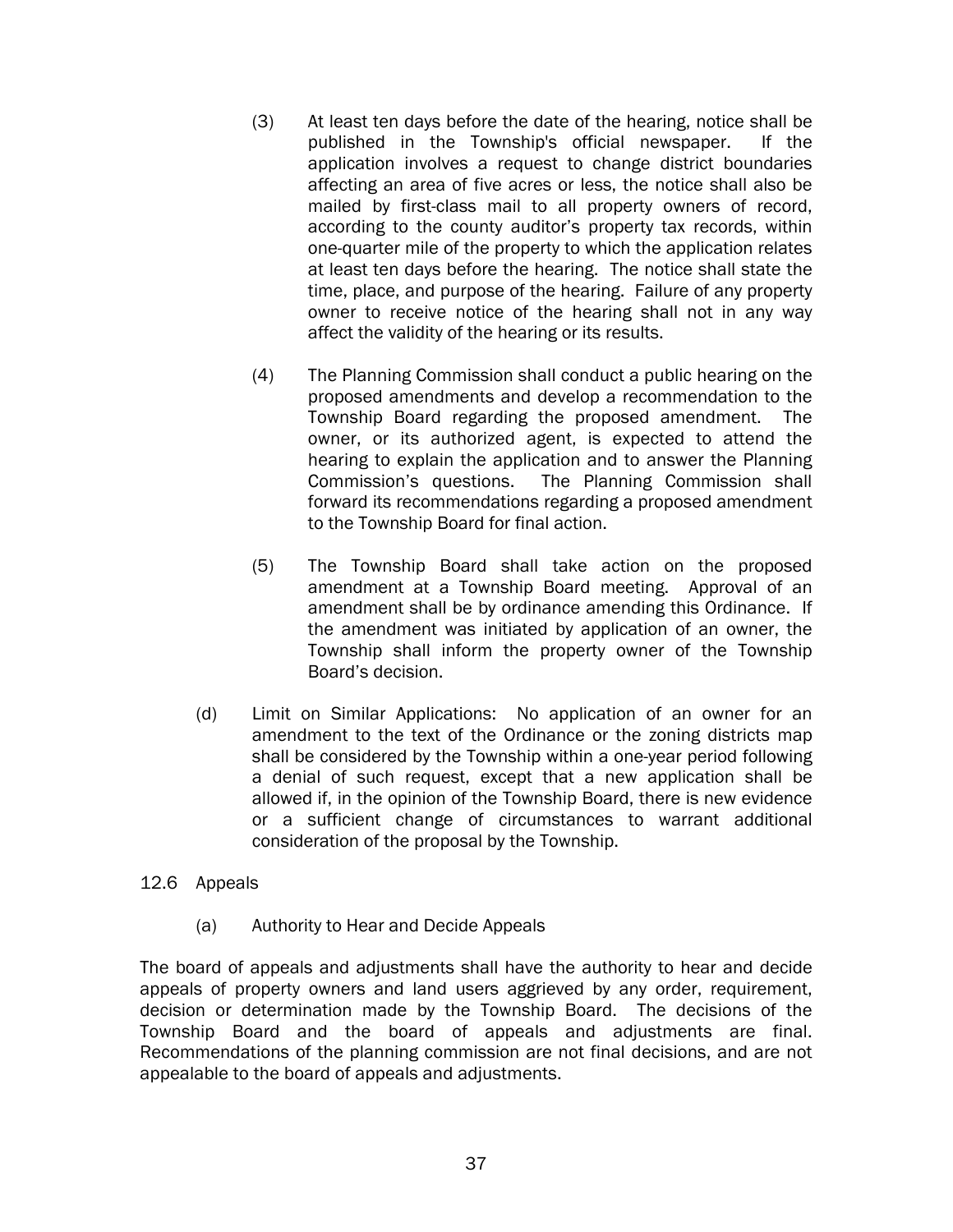(b) Initiation of Appeal.

An appeal may be initiated by any person aggrieved or by any order, requirement, decision or determination made by the Township Board, by completing and submitting the township appeal form to the zoning administrator or township clerk. An appeal must be initiated within 30 days after receipt of notice of the decision by the Township Board. The notice of appeal shall state:

(1) The particular order, requirement, decision or determination from which the appeal is taken.

- (2) The name and address of the appellant.
- (3) The grounds for the appeal.
- (4) The relief requested by the appellant.
- (5) All necessary state and federal permits.

(6) The variance request and a statement outlining the unique or particular situation or peculiar hardship involved in creating the need for a variance.

(c) Hearing of Appeal.

The board of appeals and adjustments shall determine a reasonable time for the hearing of the appeal and give due notice to the appellant, the zoning administrator and to the public. The board of appeals and adjustments shall decide the same within sixty (60) days after the date of filing the appeal. An appeal stays all orders, requirements, decisions or determinations involving the appellant until the appeal is decided by the board of appeals and adjustments. The board of appeals and adjustments may reverse or affirm wholly or partly, or may modify the order, requirement, decision or determination appealed from and to that end shall have all the powers of the officer from whom the appeal was taken and may direct the issuance of a permit. The reasons for the board of appeals and adjustment's decision shall be stated in writing.

(d) Appeal to District Court

Final decisions of the board of appeals and adjustments or the township board may be appealed by the aggrieved person to the District Court within Goodhue County within 30 days after such final decision is made.

## 12.7 Fees

(a) Establishment of Fees.

The township board shall establish by resolution a schedule of fees to be charged and assessed by the township for applications for permits, appeals, amendments, variances and other land use matters to be considered by the Township Board.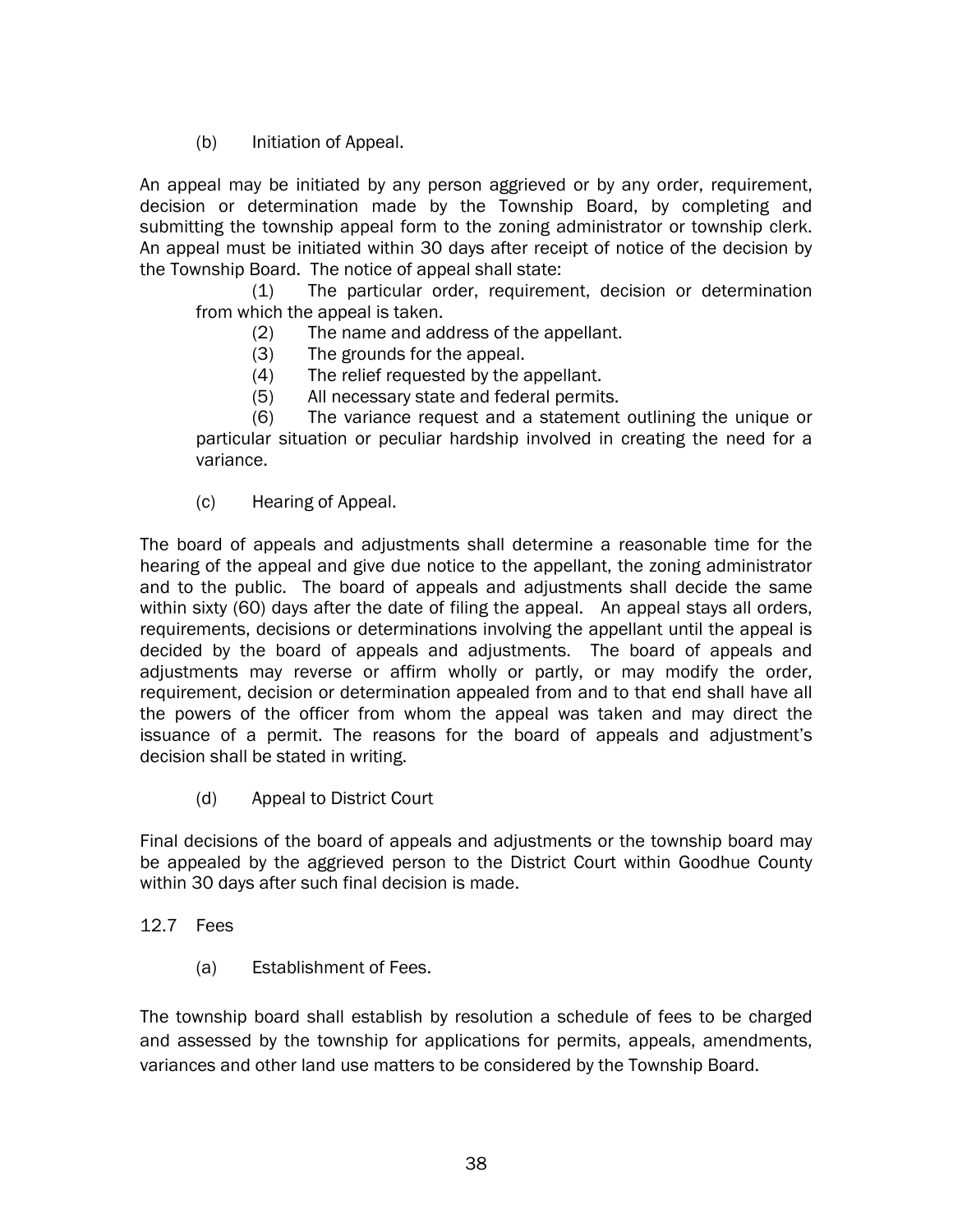(b) Application Fees.

Applicants for permits, appeals, amendments, variances and other land use matters shall be required to pay an application fee when submitting an application under this Ordinance. Application fees are intended to defray the administrative costs of processing requests. Application fees submitted as part of a complete application are not refundable, regardless of whether the application is approved, denied, or withdrawn.

(c) Escrow.

In order to defray the additional costs Florence Township may incur to process a request made under this Ordinance, applicants may also be required to reimburse the Township for all consulting and survey costs it incurs related to the particular request. Consulting and survey costs include, without limitation, all attorney, planner, and engineering fees incurred related to the request. An applicant may be required to escrow cash with the Township in the amount determined by the Township Board from which the Township will be reimburse for the consulting costs incurred. The applicant remains responsible for all such costs and shall promptly escrow additional funds if the Township Board determines the existing escrowed amount will not be sufficient to fully reimburse the Township for costs. An applicant's failure to promptly provide additional funds or to otherwise fully reimburse the Township for consulting costs shall be a justifiable basis for delaying the processing of or denying a request.

(d) Reimbursement in Full Required.

Upon the termination of the application, by an approval, denial, withdrawal, or any other means, all costs incurred by the Township to process the application shall be immediately payable by the applicant. If no escrow was required, or if the Township's costs exceed the escrowed amount, the Township will provide the applicant a written statement of the amount to be reimbursed. The stated amount shall be paid in full to the Township within 30 days from the date of the written statement. If the escrowed amount exceeds the Township's costs, the excess shall be refunded to the applicant. No permits shall be issued, no construction or development shall commence, and no use of the property pursuant to the zoning request shall be made until all fees and costs are paid in full. If the payment of costs is not made by the applicant within a reasonable time after demand, the Township Board may take such steps as are available to the Township under law to collect the unreimbursed amounts, including collection costs. The steps the Township may take to recover its costs include, but are not limited to, placing the amount on any property the person owns in Minnesota as a service charge pursuant to Minnesota Statutes, section 366.012, filing a lien upon the subject property or other property of the applicant pursuant to Minnesota Statutes, section 514.67, or taking such other action as may be deemed appropriate to obtain full reimbursement for the Township for all costs it incurs related to the application.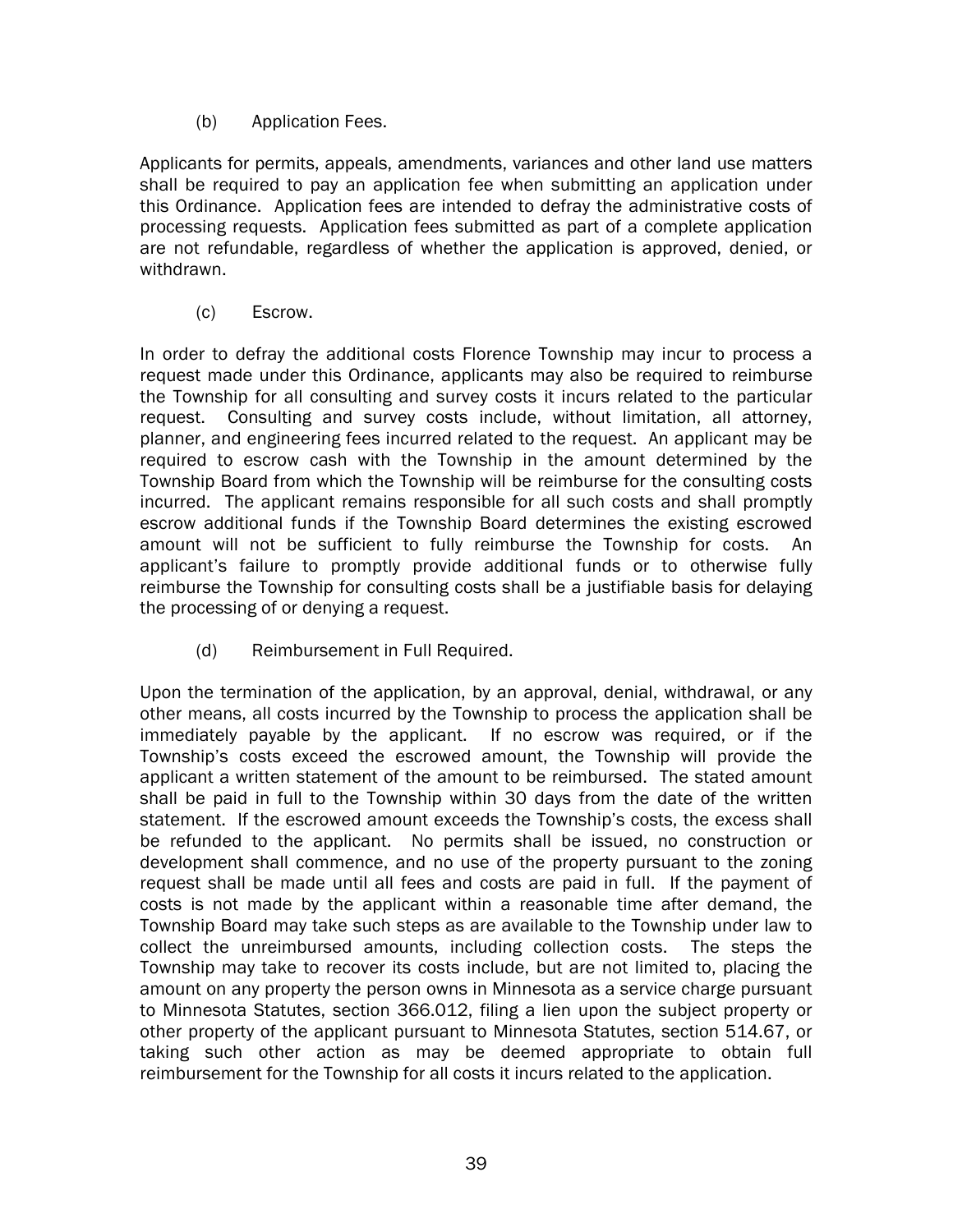## SECTION 13: ENVIRONMENTAL REVIEW

#### 13.1 Purpose.

The purpose of environmental review is to enable the Township Board and residents to determine whether certain proposed projects and developments have the potential for significant environmental effects that should be studied and determined under the special procedures of the Minnesota Environmental Review Program.

#### 13.2 General Provisions

(a) No proposed project or development, the land use of which is regulated by this Ordinance, shall be approved for issuance of a permit prior to a determination by the Township Board of the necessity for completion of an Environmental Assessment Worksheet (EAW) or Environmental Impact Statement (EIS). Procedures for engaging in environmental review are contained in the rules of the Minnesota Environmental Quality Board (EQB) authorized by Minnesota Statute 116D.04 and 116D.04S and specified in Minnesota Rules Parts 4410.0200 to 4410.7800.

(b) The Township Board may require discretionary environmental review of a proposed project or development, even if the scale, nature or size of such proposed project or development does not come within the thresholds of mandatory environmental review described in Minnesota Rules Parts 4410.0200 to 4410.7800.

(c) Environmental reviews (EAW and EIS) shall be conducted as early as practical in the processing of a development project. Time delays in the normal permit process cause by the filing and review of the EAW or EIS shall not be considered part of the permit approval time requirements set forth within this Ordinance. Such delays shall be considered as additional required time for each required permit. The permit process for the proposed project shall be continued from the point it was interrupted by the EAW/EIS process. No decision on granting a permit or other approval required to commence the project shall be issued until the EAW/EIS process is completed.

 (d) The Township Board shall refuse to approve a proposed project or development, and refuse to issue an interim or conditional permit for such proposed project or development, if the Township Board determines that such proposed project or development has the real potential for significant adverse environmental effects that cannot be realistically mitigated.

 (e) Any measures for mitigating significant adverse environmental effects that are determined to be feasible by the Township Board shall be incorporated as conditions for approval of conditional use permits, interim use permits, or variances, under this Ordinance.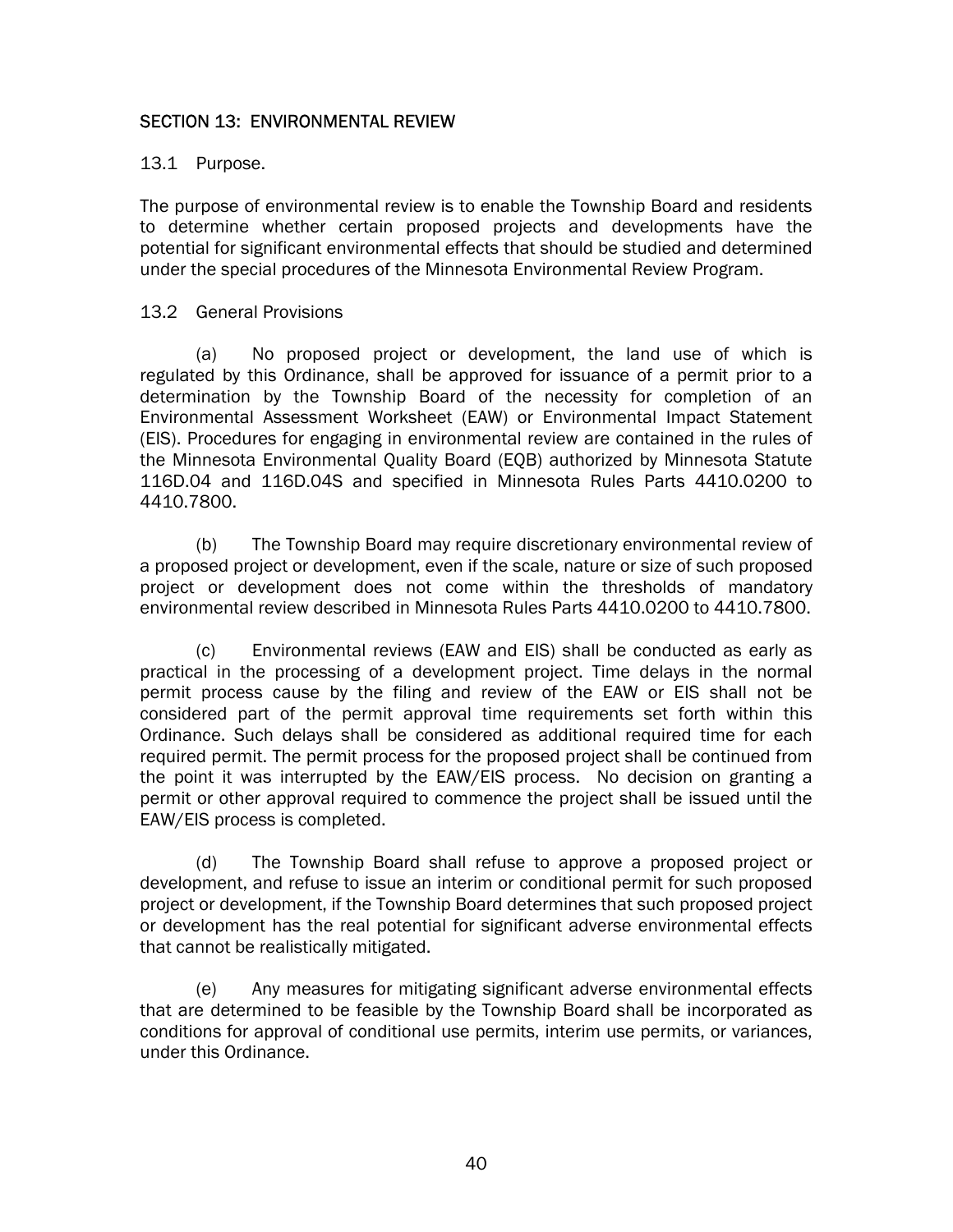# SECTION 14: ENFORCEMENT AND PENALTIES

#### 14.1 Enforcement

The Township Board shall have the authority to enforce this Ordinance by issuing notices of violation, cease and desist orders, stop work orders, citations, and initiating such other lawful actions as may be needed to enforce this Ordinance and to bring a property into compliance. A violation of this Ordinance can occur regardless of whether a permit is required for a regulated activity. If a cease and desist order or stop work order is issued to stop an activity, the activity may not be resumed until the reason for the work stoppage has been completely satisfied to the Township Board.

## 14.2 Penalties.

(a) Prosecution.

The Township Board may enforce the Ordinance by criminal prosecution, civil remedy, or both remedies. Utilization of a civil remedy shall not prevent a criminal prosecution for the same violation. Florence Township may seek injunctive relief, including to require the restoration of the property to its original condition prior to the violation or to a condition that complies with this Ordinance.

(b) General Offense.

Any person violating any of the provisions of this Ordinance shall be guilty of a misdemeanor and, upon conviction thereof, shall be subject to a maximum fine or maximum period of imprisonment, or both, as specified by Minnesota Statutes, section 609.03. A violation of this Ordinance shall include, but not limited to: failing, neglecting, or refusing to comply with the provisions of this Ordinance; violating any condition placed on a permit or variance issued by the Township; exceeding the scope of a permit; or knowingly making any false statements in any document required to be submitted under the provisions of this Ordinance. Each day that a violation continues shall constitute a separate offense. In the event of a violation or a threatened violation of this Ordinance, the Township Board, in addition to other remedies, may institute appropriate criminal and/or civil actions or proceedings to prevent, prosecute, restore, restrain, correct or abate such violations or threatened violations.

(c) Costs of Enforcement.

The cost of prosecution may be added to any fines or other penalties imposed as provided in Minnesota Statutes, section 366.01, subdivision 10. The Township may also collect such other reasonable costs incurred to enforce this Ordinance by certifying the amount to the County Auditor as a service charge pursuant to Minnesota Statutes, section 366.012 for collection together with the property taxes levied against any real property the person or entity subject to the enforcement